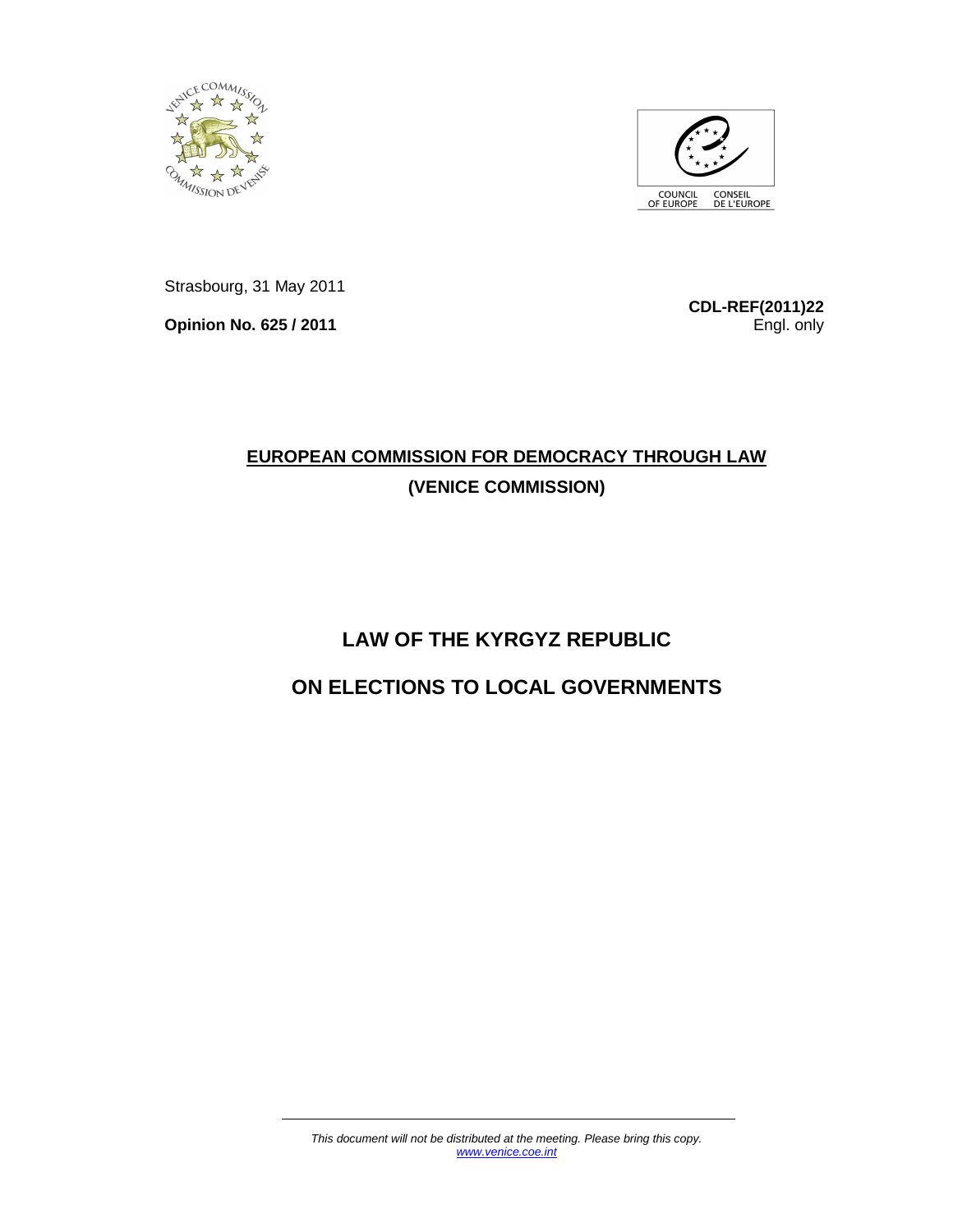## **Law of the Kyrgyz Republic On Elections to Local Governments**

## **CHAPTER 1. GENERAL PROVISIONS**

Article 1. Regulated by the law relationships

Article 2. Key Definitions used in the present Law

Article 3. Election rights of citizens

Article 4. Obligatoriness and periodicity of elections

Article 5. Organization of elections to local governments

Article 6. Transparency in elections process

Article 7. Observers

Article 8. International observers

Article 9. Mass media representatives

Article 10. Constituencies formation

Article 11. Precincts formation

Article 12. Voter lists in local governments elections

Article 13. Familiarization with voter lists

Article 14. Funding of preparation and conducting of elections to local governments

Article 15. Election funds

Article 16. Control over expending of funds, allocated for conducting of elections, candidates, political parties, groups of voters' election funds

Article 17. Candidates' status

Article 18. Trusted persons of candidates, political parties, групп of voters

Article 19. Status of a representative of a candidate, political party with the right of a consultative vote in election commissions

Article 20. Authorities of a representative with the right of a consultative vote

Article 21. Authorized representatives of candidates, political parties

Article 22. Informing of voters and conducting of election campaigning

Article 23 Periods of conducting of election campaigning

Article 24. Conducting of election campaigning on TV and radio

Article 25. Conducting of election campaigning via printed массовой media

Article 26. Election campaigning via conducting mass events

Article 27. Producing and distribution of printed, audio, video and other campaigning materials

Article 28. Inadmissibility of violation of rights to conduct election campaigning

Article 29. Premises for voting

Article 30. Election ballot

Article 31. Voting procedure

Article 32. Early voting procedure

Article 33. Procedure for voting outside the premises for voting

Article 34. Authorities for summing up the results and determination of results of elections of deputies to local keneshes

Article 35. Protocol of a precinct election commission on the results of voting.

Article 36. Procedure for determination of voting results by a precinct election commission

Article 37. Procedure for determination of voting results by territorial election commissions

Article 38. Procedure for determination of elections results

Article 39. Repeat elections

Article 40. Publication of voting results and results of elections

**Chapter IX. Guarantees of freedom of elections**

Article 41. Activity of election commissions, state bodies to ensure freedom of elections.

Article 42. Appeal of decisions and (or) actions (failure to act) of election commissions, violating election rights of election process subjects

Article 43. Appeal of decisions of election commissions, on determination of voting results and results of elections.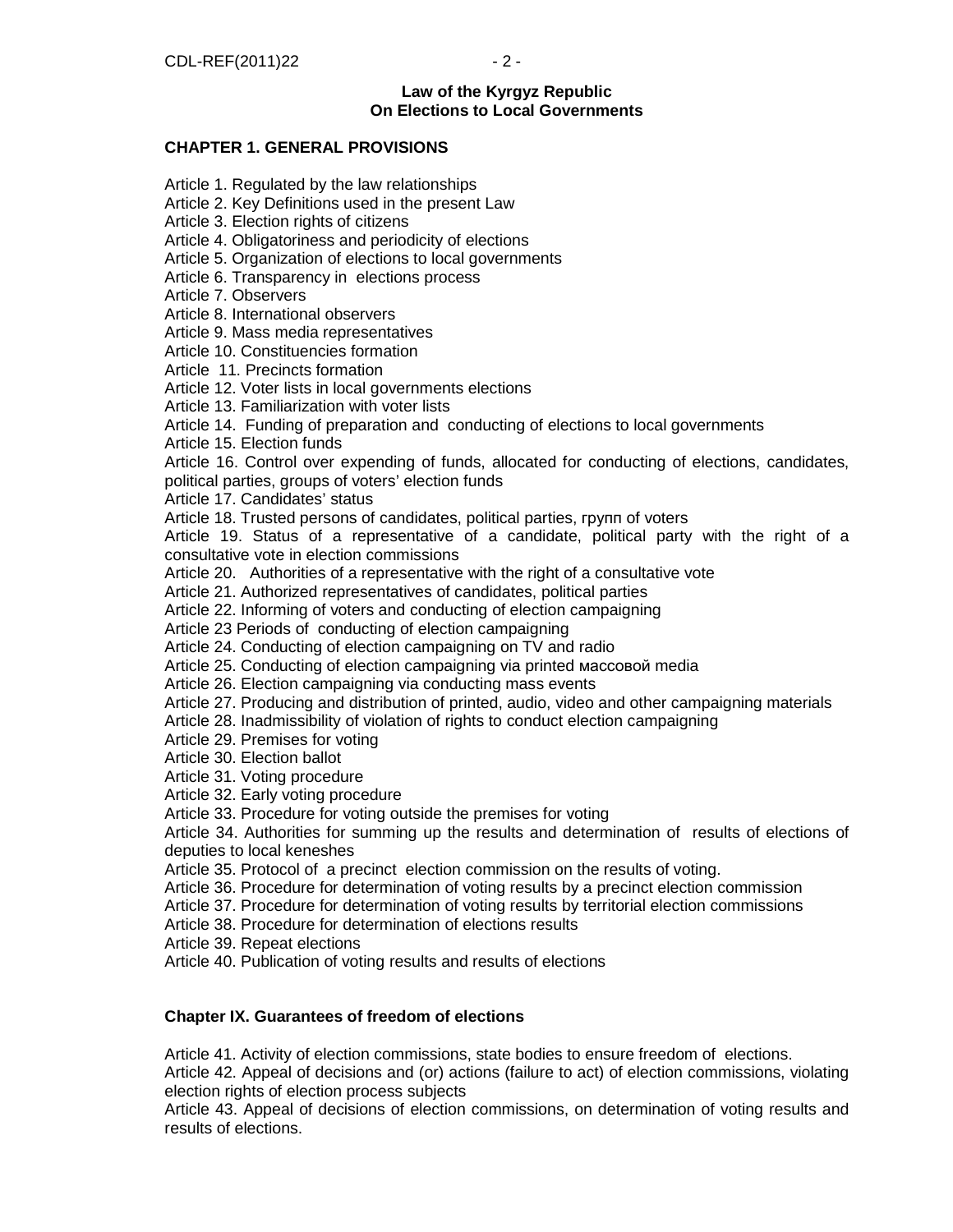Article 44. Grounds for cancellation of registration of a candidate, list of candidates, cancellation of a decision of an election commission on the voting results, results of elections Article 45. Responsibility for violation of election rights of citizens

## **CHAPTER 2. ELECTIONS OF DEPUTIES OF LOCAL KENESHES**

#### **§ 1. General provisions about elections of deputies of local keneshes**

Article 46. Basic requirements set up for candidates to deputies to local keneshes

Article 47. Systems of elections of deputies to local keneshes

Article 48. Appointment of elections of deputies to local keneshes

Article 49. Nomination of candidates of deputies to local keneshes

Article 50. Elections pledge

Article 51. Filling in of a vacant mandate of a deputy of a local kenesh

#### **§ 2. Elections based on a proportional system**

Article 52. Registration of a list of candidates to deputies

Article 53. Refusal to participate in elections, recall of a list of candidates and exclusion from a list of candidates

Article 54. Elections fund of a political party, group of voters, which nominated a list of candidates

Article 55. Counting of votes и summing up of the voting results

Article 56. Determination and official publication of elections results

Article 57. Acknowledgment of elections as not taken place

Article 58. Repeat elections

Article 59. Registration of deputies of a local kenesh, filling in of a vacant mandate of a deputy

#### **§ 3. Elections based on multi-mandate constituencies**

Article 60. Election constituencies

Article 61. Nomination of candidates to deputies of local keneshes

Article 62. Inclusion of candidates into elections ballots

Article 63. Registration of candidates to deputies of local keneshes

Article 64. Counting of votes and determination of voting results at precincts

Article 65. Summing up the results and determination of results of elections of deputies to local keneshes

#### **CHAPTER 3. ELECTIONS OF HEADS OF EXECUTIVE BODIES OF LOCAL GOVERNMENTS**

Article 66. Elections of heads of executive bodies of local governments

Article 67. Requirements set up for a candidate to a head of executive body of local governments

Article 68. Appointment of heads of executive bodies of local governments

Article 69. Nomination of candidates to a position of a head of executive bodies of local governments

Article 70. Registration of candidates to a position of a head of executive bodies of local governments

Article 71. Elections fund of a candidate to a position of a head of executive bodies of local governments

Article 72. Summing up and determination of the results of elections of heads of executive bodies of local governments

Article 73. Repeat voting

Article 74. Repeat elections

Article 75. Change of a way of elections

#### **Chapter V. Concluding provisions**

Article 76. Enactment of the Law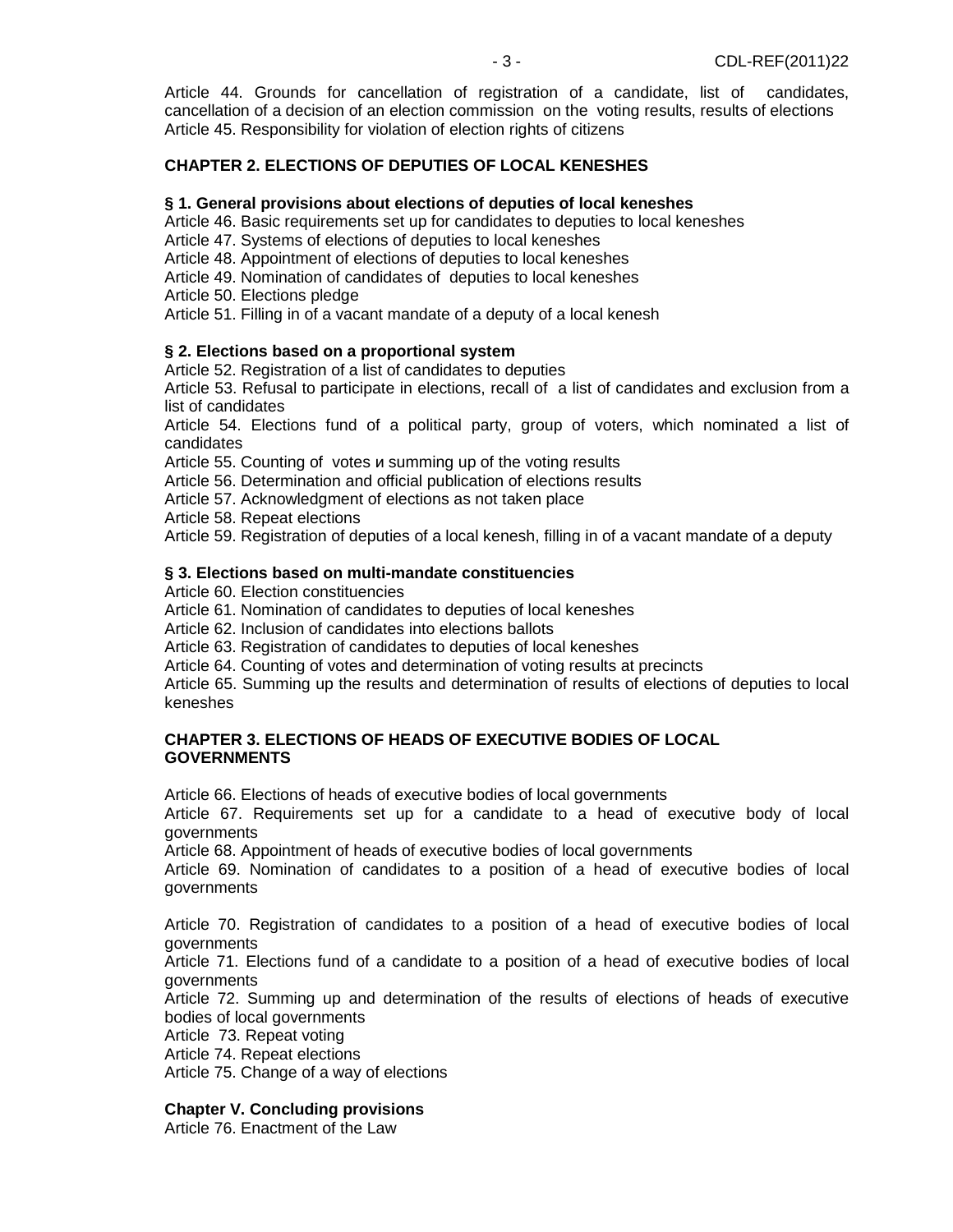#### **CHAPTER 1. GENERAL PROVISIONS**

#### **Article 1. Regulated by the Law relationships**

The law defines election rights of citizens of The Kyrgyz Republic and their guarantees, regulated relationships connected with preparation and conducting of elections of deputies of local keneshes, and in cases established by the legislation - heads of executive bodies of governments.

#### **Article 2. Key Definitions used in the Present Law**

The following terms and definitions are used in the present Law **campaigning materials** - printed, audio, visual and other materials with campaigning features, and intended for mass distribution, publicly available in the course of an election campaign;

**active electoral right of citizens** – the right of citizens of the Kyrgyz Republic to elect deputies of local keneshes, heads of executive bodies of local governments;

**Next of kin** – a spouse, parents, children, adoptive parents, adopted children full and half blood siblings, grandparents, grandchildren;

**Guarantees of electoral rights of citizens** - organizational, legal, informational and other means ensuring electoral rights of citizens of the Kyrgyz Republic;

**Chapter of an aiyl okmotu** – chapter of an executive body of a local government of an aiyl ;

**Chapter of an executive body of a local government** – an official of a local government, being a leader of an executive body of a local government;

**Group of voters** – two or more voters, being members of a certain local community and united based on common interests to participate in elections of deputies of a relevant kenesh;

**Certifying a voter's identity document** – passport (ID – card) of a citizen of the Kyrgyz Republic or replacing it document. Replacing a passport document includes: an active military service officer's certificate, pensioner's certificate;

**Single mandate elections constituency** - elections constituency, covering the entire territory of an administrative-territorial unit, in which elections of deputies to local kenesh based on a proportional system, heads of executive bodies of local governments;

**Voter** - local community member, enjoying active suffrage and included into the lists of voters of a relative administrative –territorial unit;

**Election documents** – the list of constituents, ballots: valid, invalid, not used (cancelled), wasted (filled with errors), as well as ballots issued to constituents for early voting and absentee ballots, election commission minutes, their resolutions on election related issues, registration papers of candidates, of referendum's initiative groups, election results summary tables, election constituencies and districts lists and layouts;

**Election commissions** – collegial bodies organizing the preparation and conduct of elections in the Kyrgyz Republic, ensuring that electoral rights of the Kyrgyz Republic citizen are implemented and protected;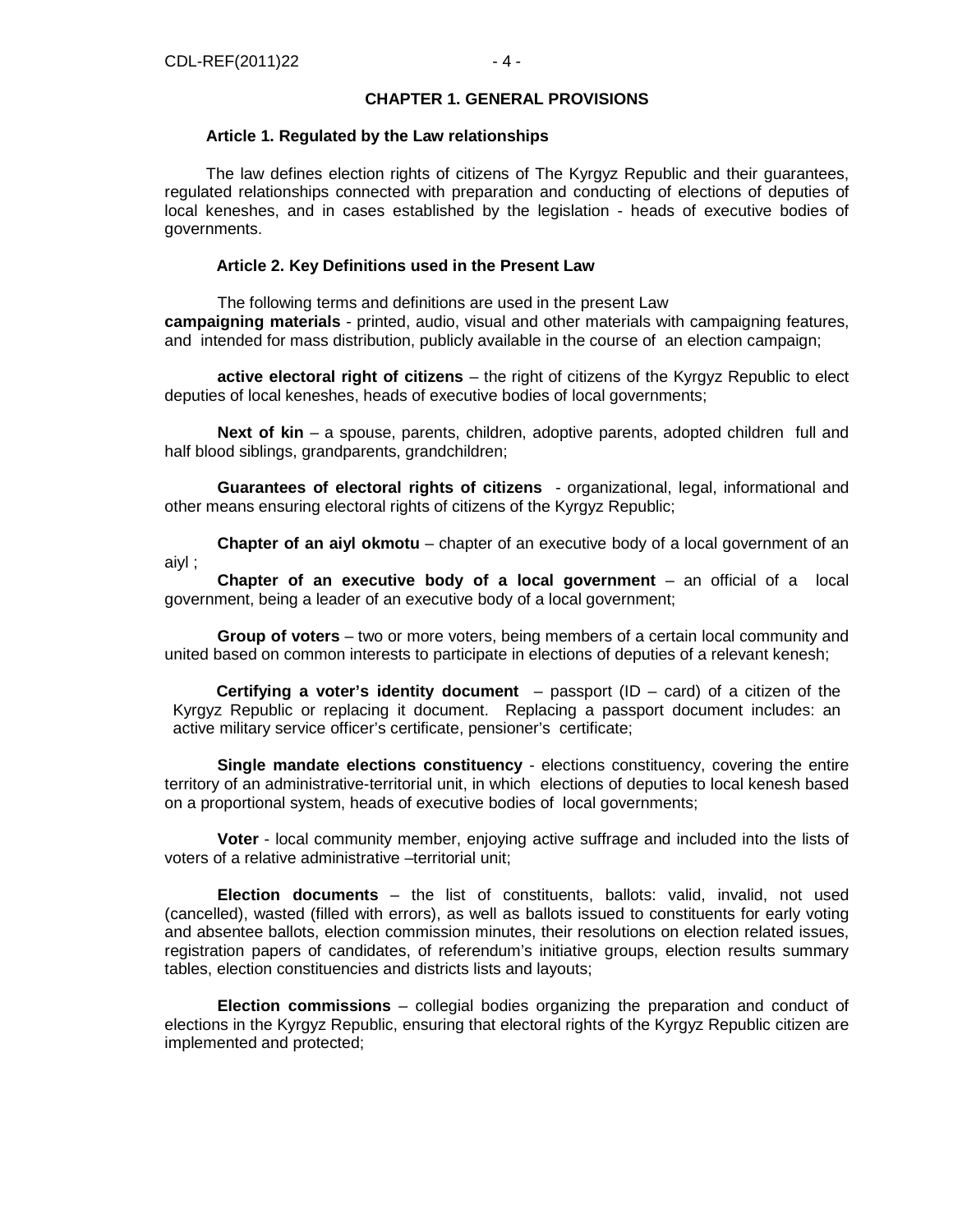**Electoral legislation** – the Constitution of the Kyrgyz Republic, constitutional law of the Kyrgyz Republic "On elections of the President of the Kyrgyz Republic and deputies of Jogorku Kenesh of the Kyrgyz Republic", constitutional law of the Kyrgyz Republic "On referenda of the Kyrgyz Republic", Law of the Kyrgyz Republic "Об election commissions of the Kyrgyz Republic", Law of the Kyrgyz Republic "On elections to bodies of local governments of the Kyrgyz Republic", this Law and resolutions of the Central commission for conducting of elections and referenda of the Kyrgyz Republic (hereinafter - Central Elections Commission).

**Election rights of citizens (suffrage)** – rights оf citizens of the Kyrgyz Republic to elect and be elected to deputies of local keneshes or heads of executive bodies of local governments, including the right to participate in nomination of candidates, election campaigning, observation over conducting of elections, work of election commissions, including determination of voting results and determination of elections results, as well as other election activities;

**Election Information Support** – informing of voters and election campaigns, promoting a conscious expression of the citizen's will, transparency of elections;

**Executive body of a local government (city council, aiyl okmotu)** – a local government body established to enable preparation and enforcement of decisions of a city kenesh or aiyl kenesh accordingly, as well as performing other authorities specified by laws and decisions of local keneshes;

**Candidate** – individual nominated according to the procedure specified by the Law as a candidate for filling in via elections a position of a local kenesh deputy or head of an executive body of a local government;

**International observer** – individual representing foreign or international organization who acquires the right to carry out an observation over preparation and conduct of elections in the Kyrgyz Republic pursuant to the procedure established by the law;

**Local kenesh** – a representative body of a local government, elected directly by a local community of a relevant district (district kenesh), city (city kenesh), aiyl (aiyl kenesh);

**Local community** – citizens of the Kyrgyz Republic, permanently residing on a territory of a relevant administrative and territorial unit (aiyl, city, district), united with common interests in independent resolution of local significance matters taking responsibility for that;

**Multi-mandate elections constituency** - elections constituency, in which several deputies are elected, and for each of them voters vote personally;

**City mayor**– head of an executive body of a city local government – city council;

**observer** – individual, assigned by a non-profit making organization to carry out observation over conduct of voting, counting of votes, determination of voting results and determination of elections results pursuant to the procedure established by Law ;

**Passive elections rights of citizens** – rights of citizens of the Kyrgyz Republic to be elected as a deputy of a local kenesh or as a head of an executive body of a local government;

**Permanent place of residence** - a place of residence of a citizen on the territory of the Kyrgyz Republic, confirmed with a registration mark of a registration body in the document confirming the identity of a person;

**Election campaign** - activity of citizens of the Kyrgyz Republic, candidates, authorized representatives and trusted persons of candidates, political parties, groups of voters aimed at preparation and dissemination of information during an election campaign periods, designated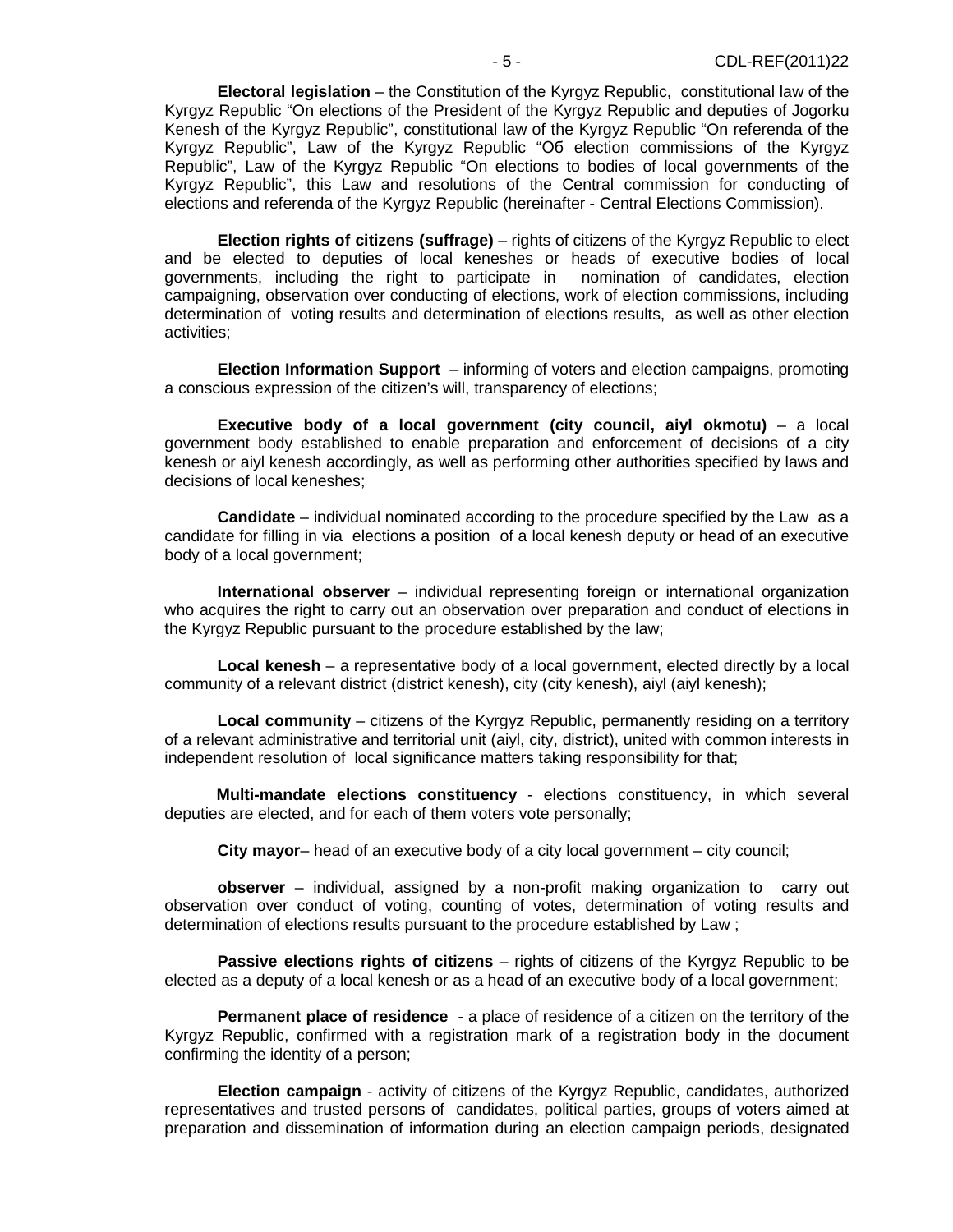to urge and encourage voters to vote for certain candidates (list of candidates) or against them;

**Representative of a candidate, political party, group of voters** – a representative with the right of a consultative vote in election commissions, authorized representative, trusted person, representing a registered candidate, political party, group of voters, nominated list of candidates;

**List of voters -** list of citizens of the Kyrgyz Republic, enjoying active elections rights on the day of voting, compiled by a relevant election commission ;

List of voters, who voted earlier - list of voters, compiled by relevant territorial election commissions 9-1 days prior to the day of voting, which includes information about the voters who voted earlier based on a justified written application and submitting relevant documents specified by the Law;

**List of candidates** – registered by an election commission single mandate list of candidates, nominated by a political party, group of voters during elections based on a proportional system;

**Charter of aiyl**, **city** – main normative and legal act of a relevant aiyl or city, regulating the issues of organization and activity of local governments and their relationships with a local community;

**Local community member** – a citizen of the Kyrgyz Republic, permanently residing on the territory of a relevant aiyl, city, district and connected with a local community with common interests and resolution of issues of local significance.

#### **Article 3. Election rights of members of local communities**

1. Right to elect deputies of local keneshes and in cases established by the legislation, - heads of executive bodies of local governments enjoy citizens of the Kyrgyz Republic, who reached 18 years old, being local communities' members of a relevant administrative-territorial unit, in which elections are conducted.

2. Members of local communities directly elect deputies of relevant local keneshes. In the established by the legislation cases heads of executive bodies of local governments also are directly elected by members of relevant of local communities.

3. Members of local communities participate in elections of bodies of local governments on equal terms: each voter has one vote.

4. Right to be elected a deputy of a local kenesh belongs to a member of a local community of a relevant administrative-territorial unit, who reached 18 years old.

5. Right to be elected a head of an executive body of a local government belongs to a citizen of the Kyrgyz Republic who:

1) at the moment of conducting elections reached 25 years old and are not older than 65 years old;

2) have higher education and work experience in state or municipal service, or work experience in state and municipal companies and учреждениях of not less than two years or total work experience of not less than three years.

6. Do not have rights to elect and be elected by citizens, acknowledged by the court as incapable and being imprisoned.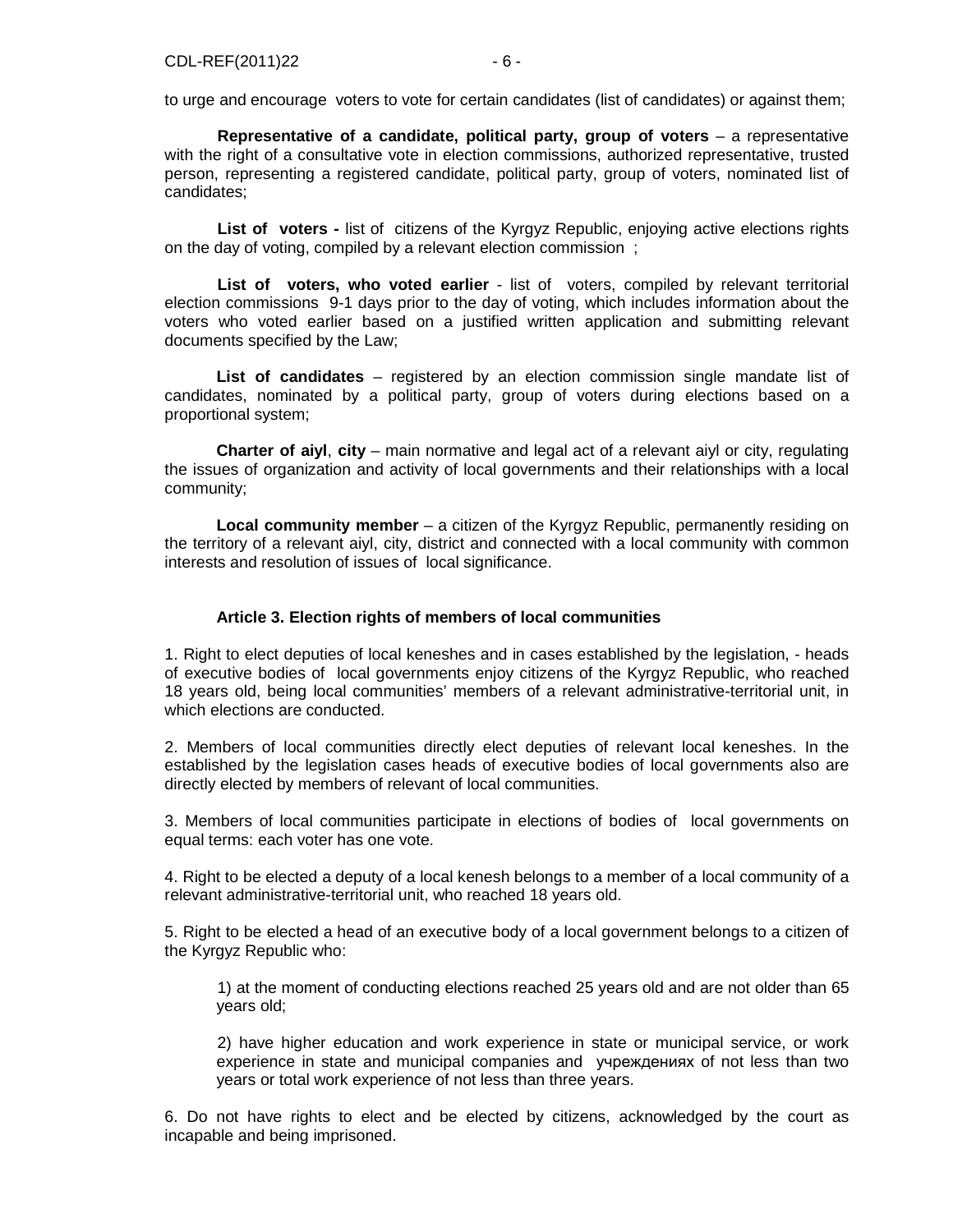7. Do not have rights to be elected as deputies of local keneshes or heads of executive bodies of local governments, persons whose convictions are not expunged or cancelled pursuant to the specified by the law order.

8. Active military service officers of military units dislocated on the territory of a relevant administrative-territorial unit, where the elections are conducted, alternative military service persons servicing outside the place of their permanent residence, as well as full-time students and post graduate students who are not members of a relevant local community do not participate in local government elections in a place of their actual staying (service, training).

9. Citizens of the Kyrgyz Republic kept in detention centers (with an exception for persons who are convicted) and in temporary detention centers have the right to vote in places of their temporary staying according to a general procedure under condition they permanently reside on the territory of the administrative-territorial unit. The assignment voters' procedure to a certain precinct is determined by a relevant territorial election commission

## **Article 4. Obligatoriness and periodicity of elections**

- 1. Term of authorities of deputies of local keneshes и heads of executive bodies of local governments is established by the legislation of the Kyrgyz Republic on local governance.
- 2. Elections deputies of local keneshes in cases established by the legislation on local governance - heads of executive bodies of local governments are obligatory and shall be conducted periodically within the timeframes and according to the procedure established by the Law and legislation on local governance.
- 3. Elections shall not be conducted during the state of emergency and state of martial law introduced on the territory of the Kyrgyz Republic or its part.

## **Article 5. Organization of elections to local governments**

- 1. Preparation and conducting of elections to local governments is carried out by:
	- Central Elections and Referendum commission (hereinafter Central Elections Commission);

- Bishkek, Osh city Election commissions, district Election commissions (hereinafter – territorial Election commissions);

- precinct election commissions.
- 2. Legal status, organization and procedure of activity, as well as guarantees of independence of election commissions are established by the Constitution of the Kyrgyz Republic, legislation оn election commissions and other normative and legal acts.

#### **Article 6. Transparency in elections process**

- 1. Activity of election commissions shall be carried out transparently and openly.
- 2. Members of superior election commissions, candidates, representatives of candidates, representatives of political parties, groups of voters, who nominated a list of candidates, or candidates from the list, as well as observers, international observers, representatives of mass media can be present at election commission meetings.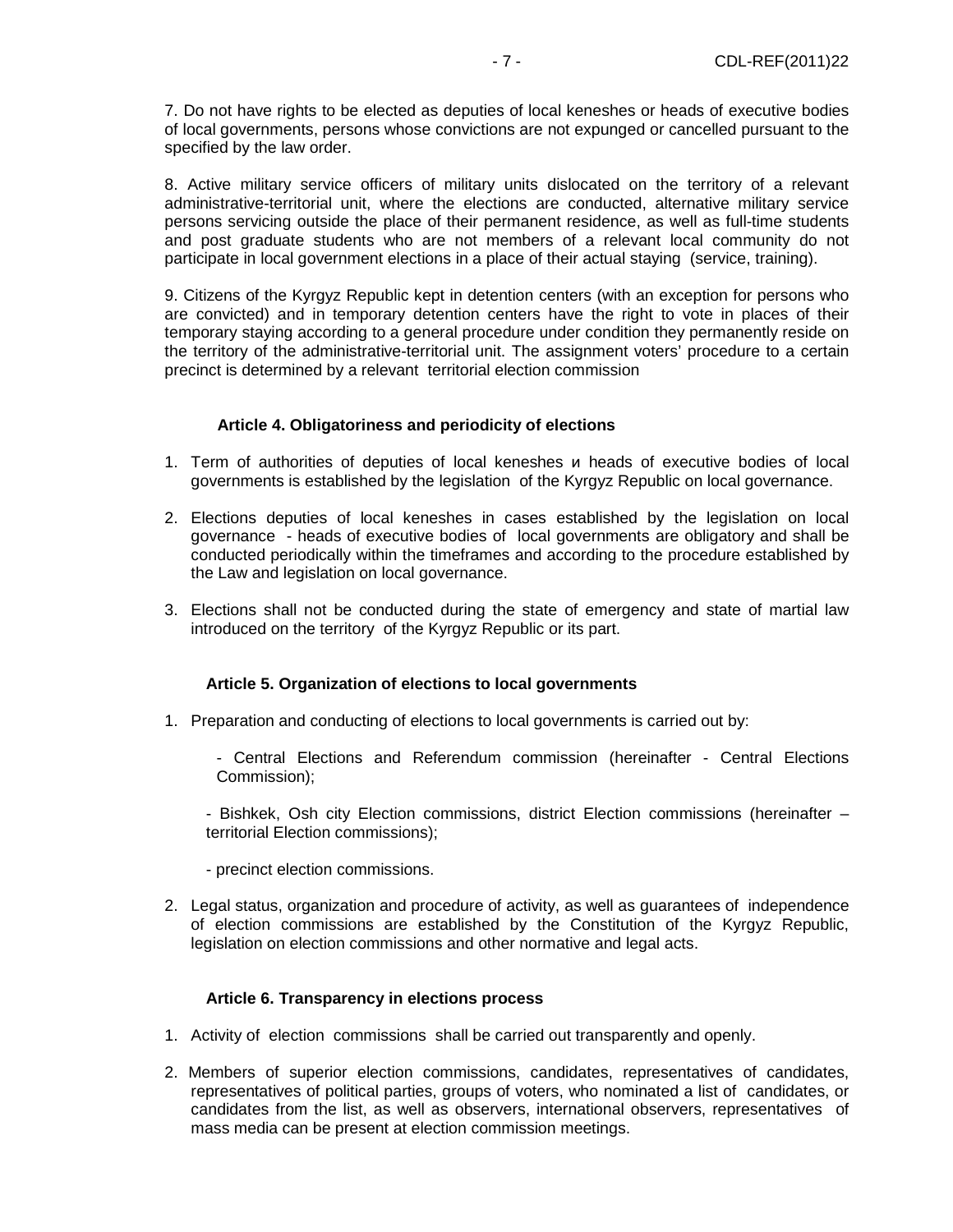3. The informational computer system is used for observation over the course and results of voting via a transfer of data of protocols from subordinate election commissions to superior election commissions. The data on the course and results of voting, received via the state informational computer system is preliminary information which does not have legal significance. The procedure for use of state informational computer system is determined by the Central Elections Commission.

## **Article 7. Observers**

- 1. Non-profit main organization can assign observers. Observer obtains the established by the constitutional law rights and obligations of an observer after receipt of an application from the sending organization by a relevant elections commission with specification of a full name, place of residence of an observer, numbers of precinct, name of election commissions, where they are sent to, as well as a record on absence of limitations established by item 2 of the article. The document is valid upon submitting of a passport or a replacing it document. Preliminary notification about observer' s sending is not required.
- 2. Citizens of the Kyrgyz Republic, enjoying active electoral right can be observers.

 Deputies of Jogorku Kenesh, local keneshes deputies, state bodies and local governments' officials, local governments, members of election commissions, representatives of candidates, political parties, judges, prosecutors, law enforcement bodies officers, active military service officers shall not be observers.

3. Observer has the right to:

 1) get familiarized with lists of voters, located at the election commission, registry of applications with a request to vote outside the premises for voting;

- 2) be in the premises for voting any time on the voting day;
- 3) be present during voting of voters outside the premises for voting;

 4) carry out observation over the established by the constitutional Law organization and procedure of voting, including observation over issue ballots; observation over counting of number of voters, included into the list of voters, issued to voters election ballots, cancelled election ballots; observe over counting of votes of voters at a distance and under conditions enabling their observation of the content of election ballots; get familiarized with filled in and not filled in election ballots during counting of votes of voters; carry out observation over filling in of election commission protocols on the results voting and other documents;

 5) apply to a chairperson of a precinct election commission, where he/she was sent to and in case of his/her absence – to a replacing him/her person with suggestions and comments on the issues of organization of voting;

 6) get familiarized with a protocol of an election commission, to which he/she was sent to;

7) receive copies of an election commission protocol with attached to it documents;

 8) appeal decisions and (or) actions (failure to act) of an election commission, he/she was sent to according to the procedure established by the constitutional Law;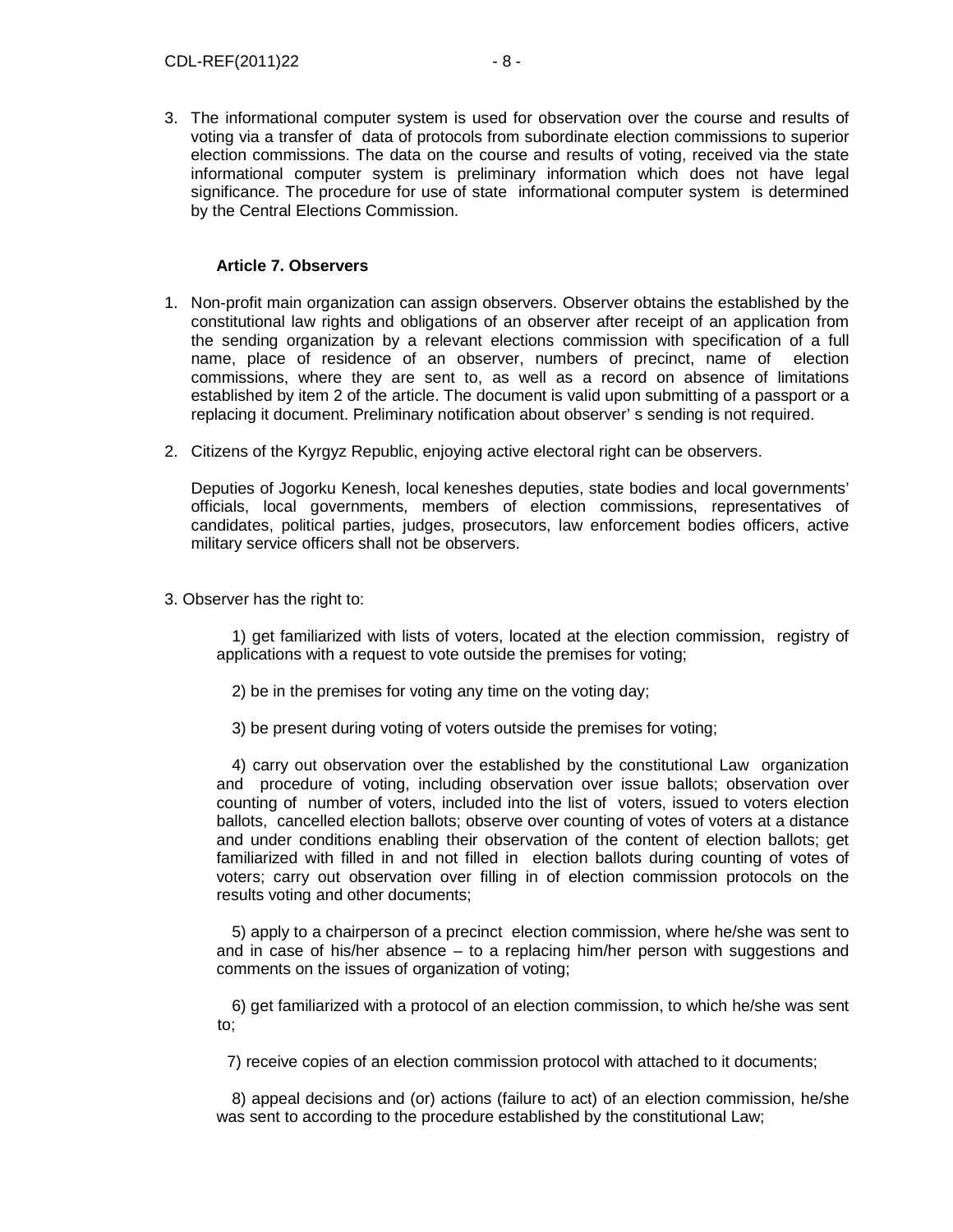9) be present during repeat counting of votes of voters in relevant election commissions;

 10) wear breast signs not containing characteristics of election campaigning, specifying his/her status, full name, name of an organization which sent an observer to an election commission.

- 4. Observer does not have the right to:
	- 1) issue election ballots to voters;
	- 2) sign instead of a voter upon his/her request for receipt of election ballots;
	- 3) fill in a ballot upon a voter's request;
	- 4) undertake actions, violating voting secrecy;
	- 5) directly participate in election commission members' counting of election ballots;
	- 6) carry out actions, hampering the work of an election commission;
	- 7) carry out campaigning among voters;
	- 8) participate in taking decisions of a relevant election commission.
- 5. Activity of observers is regulated by the election legislation.

#### **Article 8. International Observers**

- 1. International observers are accredited by the Central Election Commission upon an invitation sent by the President of the Kyrgyz Republic, Jogorku Kenesh of the Kyrgyz Republic, the Government of the Kyrgyz Republic, Central Election Commission after an official publication of a decision on appointment of elections. Offers for sending invitations can be made by international and national non-commercial organizations specializing in the issues of electoral legislation and elections, and in the area of human rights.
- 2. International observer term of authorities starts from the day of his/her accreditation by the Central Election Commission and ends on the day of official publication of the results of elections.
- 3. International observers can freely move and visit any precincts and election commissions.
- 4. International observers can:
	- 1) publicly express their opinion about electoral legislation, preparation and conducting of elections;
	- 2) conduct press conferences and appeal to representatives of mass media after completion of voting;
	- 3) make pictures and filming without violating secrecy of voting of voters;
	- 4) wear breast signs not containing election campaigning characteristics, specifying his/her status, name of an organization which they represent.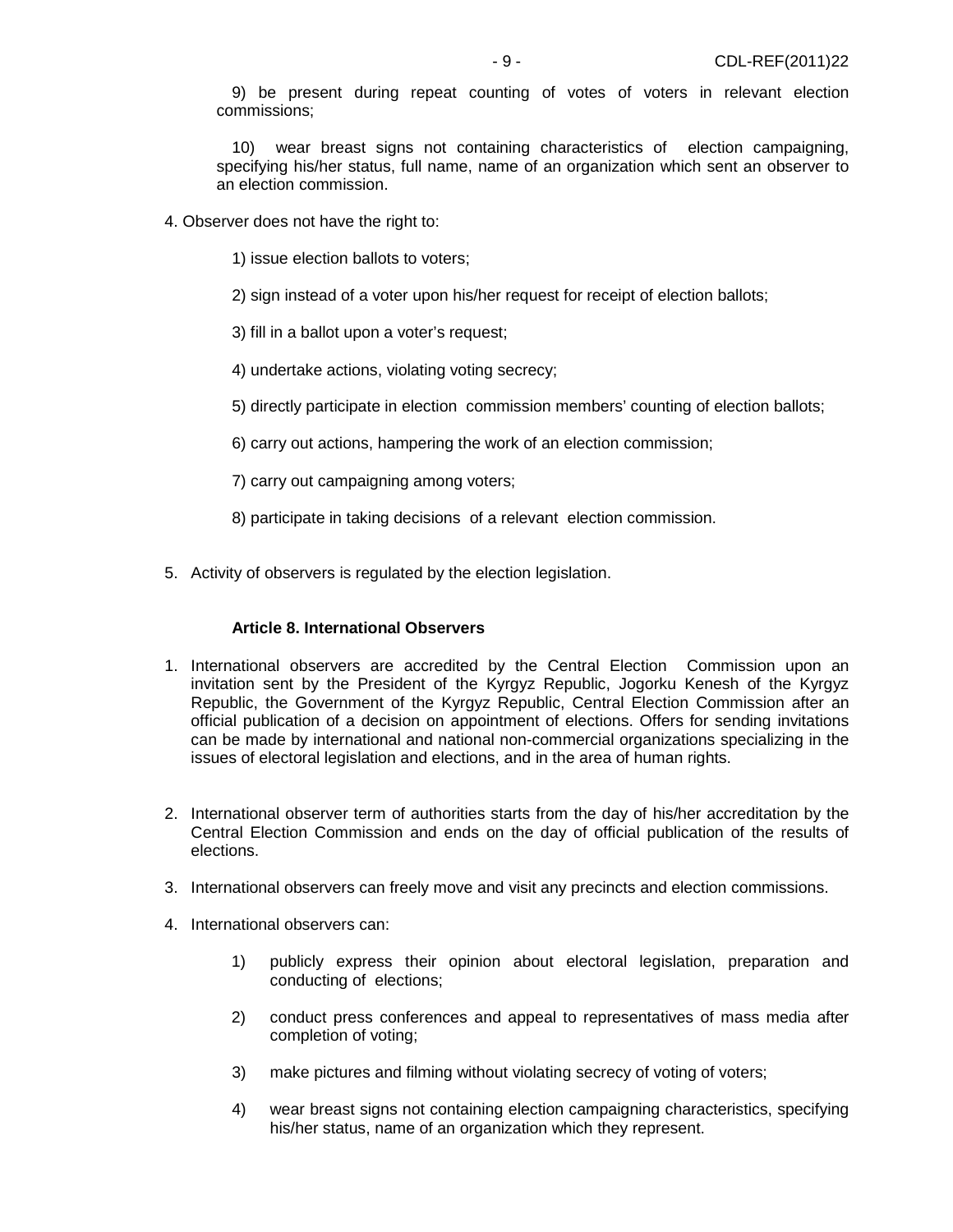- 6. Central Elections Commission can recall accreditation of an international observer in case of his/her violation of the constitutional law, legislation of the Kyrgyz Republic.
- 7. Activity of international observers shall be regulated by the electoral legislation.

## **Article 9. Representatives of mass media**

- 1. Mass media are accredited by the Central Election Commission after receipt of an application in a written form.
- 2. Representatives of mass media engaged in covering of elections preparation and conducting, are entitled to:
	- 1) attend the meetings of election commissions;
	- 2) get familiarized with a protocol of an election commission;
	- 3) receive copies of protocol and attached to it documents from an election commission;
	- 4) make pictures and filming and on the voting day from the determined by a chairperson of a precinct election commission place without violating the secrecy of voting;

5) wear breast signs not containing election campaigning characteristics, specifying his/her status, name of an organization which they represent.

- 3. Upon a request of a mass media representative an election commission shall certify a copy of the protocol on the voting results or results of elections.
- 4. The Central Elections Commission can recall accreditation of mass media in case of their violation of the constitutional law, legislation of the Kyrgyz Republic.
- 5. Activity of representatives of mass media during the period of preparation and conducting of elections is regulated by the electoral legislation.

## **Article 10. Formation of electoral constituencies**

- 1. Depending on the system of elections single mandate and multi-mandate constituencies are formed based on the information about the number of registered on a relevant territory voters.
- 2. In formation of election constituencies the following requirements shall be met:

- approximate equality of electoral constituencies according to the number of voters with an acceptable deviation from an average norm of representation of voters not exceeding 10% and in difficult for access and remote localities - not exceeding 15%;

- elections constituencies make the single mandate territory, formation of an electoral constituency out of not having common bodies territories shall not be allowed.

The layout of electoral constituencies shall specify the borders of electoral constituencies, list of settlements (streets, houses), being a part of each electoral constituency, name, number and center of each electoral constituency, number of voters in each electoral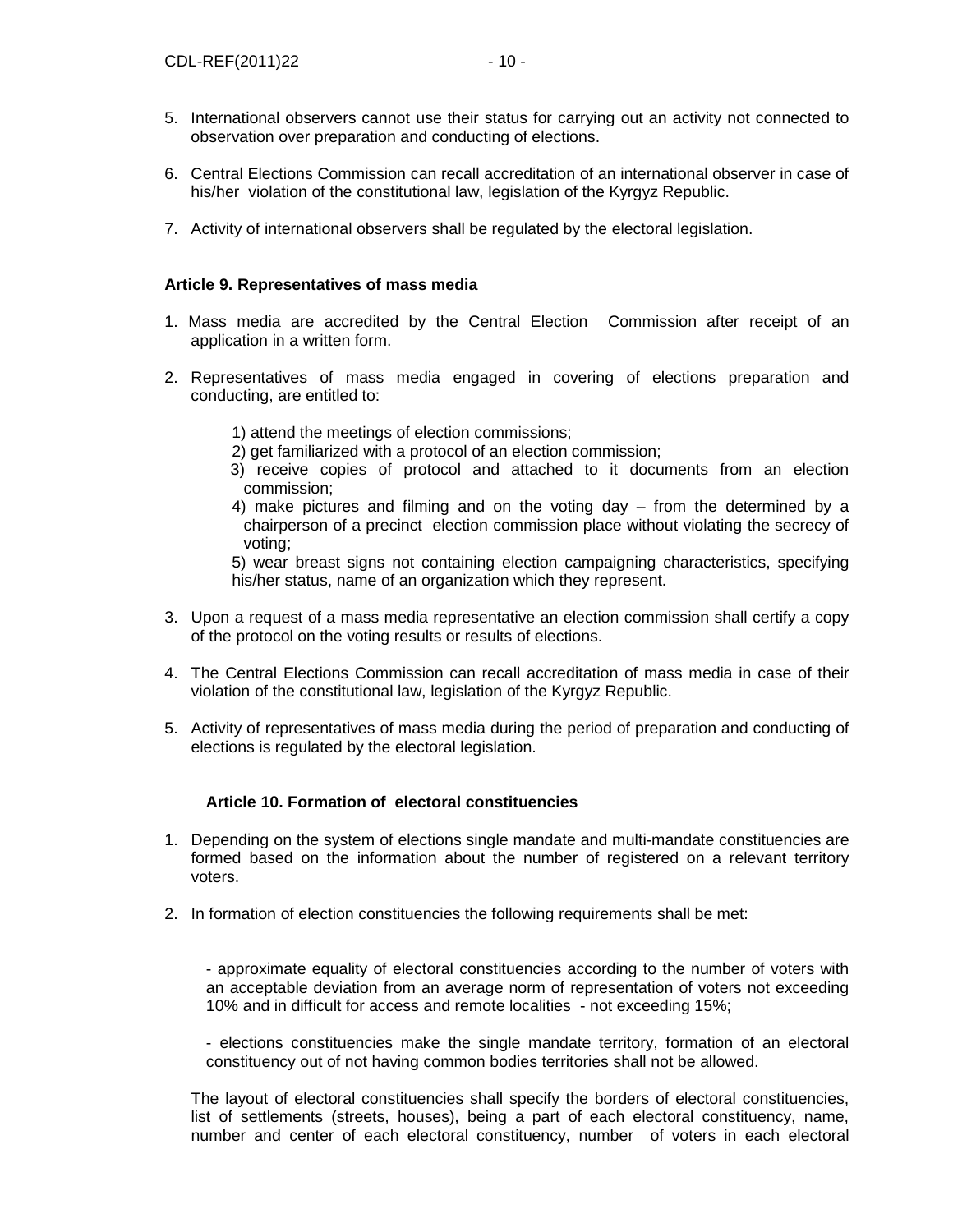- 4. In conducting elections of deputies of local keneshes based on multi-mandate election constituencies relevant territorial election commissions develop and adopt a layout of electoral constituencies with participation of representatives of local governments and with regard to specified by the article provisions not later than 50 calendar days before the voting day.
- 5. Relevant territorial election commission publishes a layout of electoral constituencies for election of deputies of local keneshes in mass media with specification of electoral constituencies' borders and addresses of election commissions during 5 calendar days from the day of approval of election constituencies.
- 6. In case of violation of the requirements set up in item 2 of the article changes in the layout of electoral constituencies, determination of their borders and places of location of election commissions shall be made by the Central Election Commission.

## **Article 11. Formation of precincts**

- 1. For conducting of voting and counting of votes precincts shall be formed with regard to local and other conditions for the purposes of creation of maximum of conveniences for voters.
- 2. Precincts shall be formed by relevant territorial election commissions not later than 45 calendar days before voting based on a number of voters not exceeding 1500 of voters in each precinct. Coincidence of borders of election constituencies with precinct borders is not allowed.
- 3. Lists of precincts with a layout of their borders and addresses shall be published by a relevant election commission not later than 5 calendar days from the day of their formation.

#### **Article 12. Lists of voters in local governments election**

- 1. Formation of the main list of voters shall be made pursuant to the constitutional Law of the Kyrgyz Republic "On Elections of the President and Deputies of Jogorku Kenesh of the Kyrgyz Republic". All citizensе of the Kyrgyz Republic, on the day of voting enjoying an active suffrage shall be included into a list of voters.
- 2. Comprising of a list of voters, formation and specification of information about the registered voters during the period between elections shall be made by the Central Election Commission. All state bodies and local governments shall render assistance and provide any available information about registered citizens upon a written request of election commissions.
- 3. In formation of a list of voters in local governments' elections relevant territorial election commission shall exclude persons specified in item 8 of article 3 of the Law from the main list of voters, formed in compliance with the constitutional Law of the Kyrgyz Republic "On Elections of the President and deputies of Jogorku Kenesh of the Kyrgyz Republic".
- 4. List of voters in elections of local governments shall be made in two copies in which information about voters is placed in an alphabetic order. Lists of voters for each precinct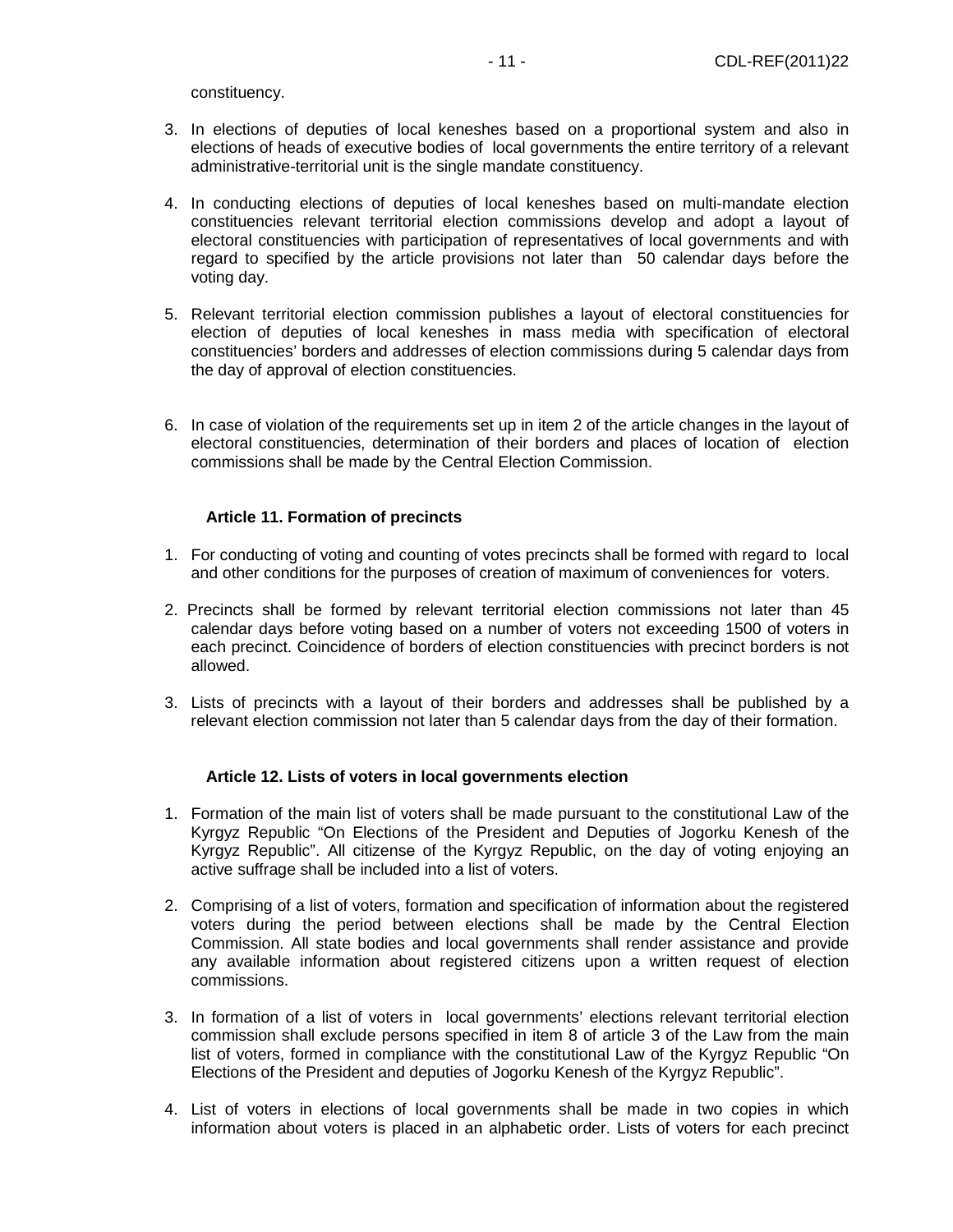shall be signed and stamped with seals of territorial election commissions and not later than 40 calendar days before the day of voting, each copy is sent to a relevant precinct election commission.

- 5. Lists of voters, submitted to a precinct election commission, shall be numbered, stringed and verified with a signature and stamp of a chairperson of the territorial election commission.
- 6. Territorial election commission shall bear responsibility for correctness, completeness and timeliness of transfer of lists of voters to a relevant precinct election commission.
- 7. Citizen's exclusion from a list of voters shall be made by a relevant territorial election commission only based on written information received from relevant bodies, which carry out registration (counting) of voters, or written application of a voter him/herself, confirmed with information specified in the passport shall not vote at the precinct. And the voter list shall specify the date of exclusion of a citizen from the list and the reason for such exclusion. This record shall be verified with a signature of the chairperson of a territorial election commission and can be appealed in the Central Election Commission or in court, which shall consider a claim pursuant to the procedure established by the constitutional law.
- 8. State bodies and local governments of the Kyrgyz Republic shall render necessary assistance to election commissions in resolution of an issue of inclusion or non-inclusion of citizens of the Kyrgyz Republic into lists of voters, errors in a list of voters.

## **Article 13. Familiarization with a list of voters.**

- 1. Precinct election commission shall place a list of voters for familiarization 40 days prior the voting day.
- 2. Precinct election commission shall send a notification about a voter inclusion into a list of voters not later than 30 days before the day of voting.
- 3. Voter has the right to get familiarized with a list and in case he/she is absent in the list of voters, disclosure of a mistake or inconsistency not later than 10 days prior to the day of voting, to inform in a written form about that a relevant precinct election commission.
- 4. 10 days prior to the day of voting a precinct election commission shall stop accepting voters' applications and transfer the received information together with the list to a territorial election commission.
- 5. Territorial election commission shall check information specified in applications, makes the final list of voters and not later than 3 days prior to the day of voting transfer lists of voters to a relevant precinct commission.
- 6. On the day of voting only voters of a community, included into the list of voters can vote.

## **Article 14. Funding of preparation and conducting of elections to local governments**

1. Election commissions expenditures for preparation and conducting of elections of deputies of local keneshes и elections heads of executive bodies local governments are covered out of funds of the republican budget and funds of election commissions. Funding procedure is specified by the budget legislation of the Kyrgyz Republic and the Law on election commissions of the Kyrgyz Republic.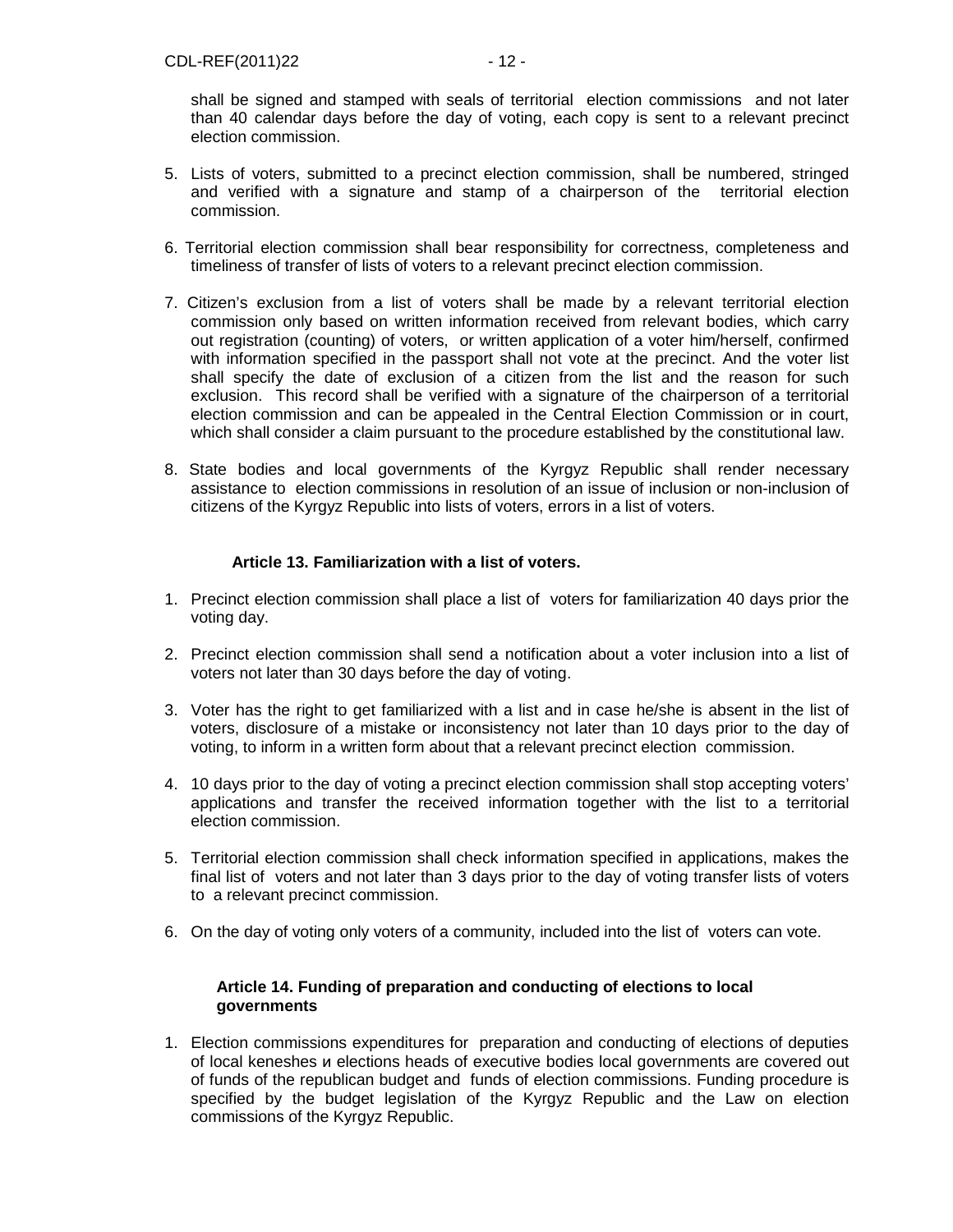2. It is prohibited for foreign states, foreign state bodies, establishments and companies, other foreign legal entities, their branches and representation officers, foreign citizens, international organizations registered in the Kyrgyz Republic legal entities the participants of which are foreign citizens and legal entities to fund elections with an exception for funding of programs aimed for improvement of the elections legislation, informational, educational, scientific and research programs, technical preparation of elections, upgrading legal culture of voters.

#### **Article 15. Election funds**

- 1. Citizens, from the moment of their nomination as candidates and until submitting documents for registration, establish their own election funds funding of election campaign. Political party, groups of voters, who nominated a list of candidates for funding of their election campaign establishes an elections fund within five calendar days after election commission registration of an authorized representative of a political party, group of voters on financial issues pursuant to the procedure established by article 18 of the Law. In case of an official refusal to register a candidate, list of candidates the received by an elections fund, funds shall be returned to organizations and persons who provided donations and made transfers.
- 2. In case of registration of a candidate or a list of candidates, political parties, groups of voters, who nominated a list of candidates, continue maintaining of open accounts of their own election funds for funding of election campaigning.

Candidates, running as a part of a list of candidates, shall not create their own election funds.

3. Election fund of a candidate, political party, groups of voters can be established out of the following funds:

- own funds of a candidate, political party, group of voters;

- voluntary donations of citizens and legal entities with an exception for persons specified in item 4 of the article.

The maximum amount of an election fund shall be established by the Law.

4. It is prohibited to make voluntary donations to election funds for:

- foreign states, foreign state bodies, establishments and companies, other foreign legal entities, their branches and representation officers, foreign citizens, international organizations registered in the Kyrgyz Republic legal entities the participants of which are foreign citizens and legal entities;

- persons without citizenship;
- state bodies and local governments;
- state and municipal establishments and companies;
- legal entities having a state or municipal share in the statutory capital, as well as

enjoying preferences in payment of taxes, fees and other mandatory payments;

- military units, establishments and organizations;
- law enforcement bodies, courts;
- organizations engaged in charitable activity;
- religious organizations;
- anonymous donations.
- 5. It is prohibited for legal entities, individuals carrying out entrepreneurial activity without establishing of a legal entity and being in debt before the budget or social fund of the Kyrgyz Republic to contribute funds into an election fund of a candidate, political party, and group. Candidate, political party, group of voters does not bear responsibility in case of contributing funds in their election fund by the mentioned legal entities and individuals. In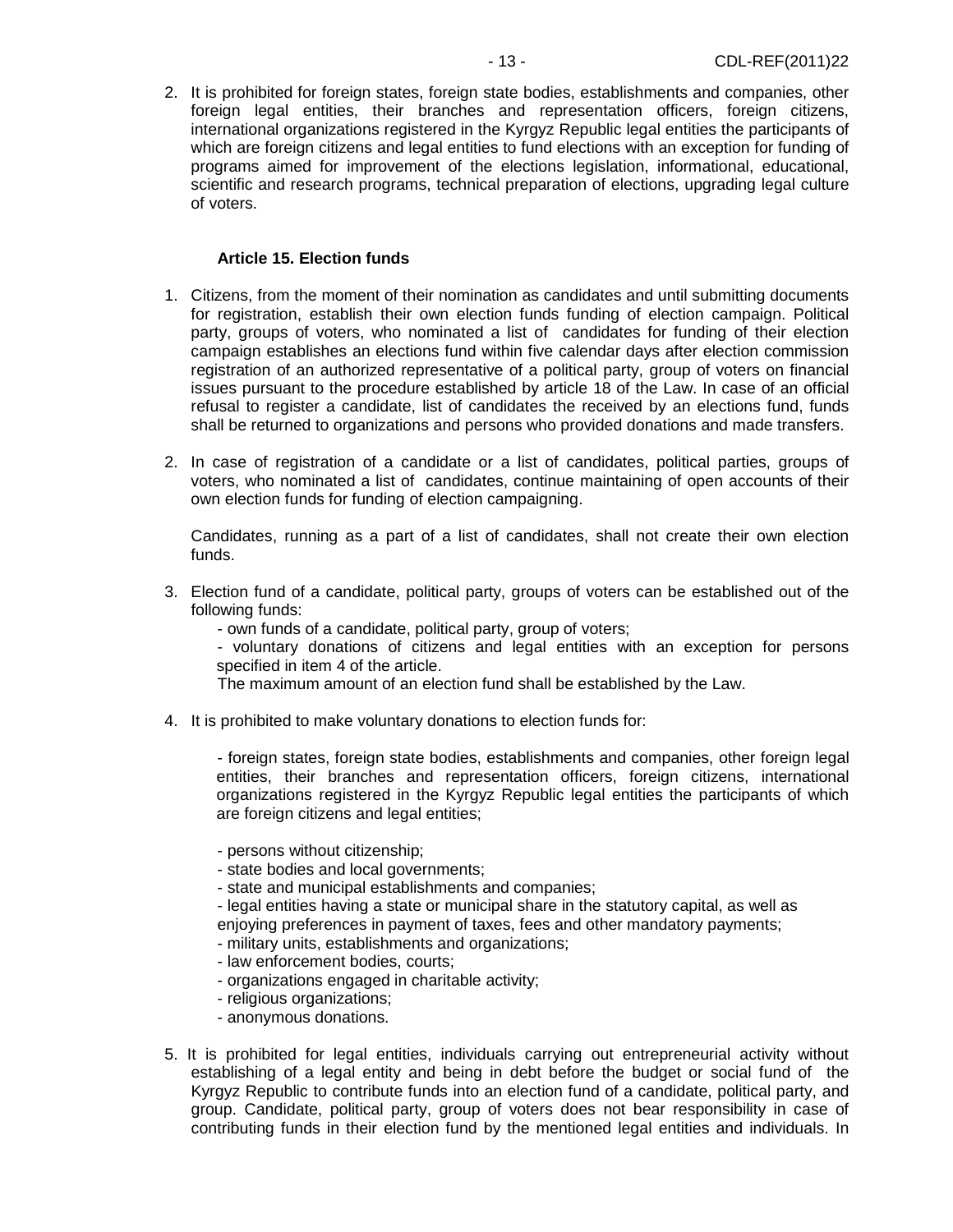- 6. Funds received by an election fund of candidates, political parties, groups of voters shall be calculated based on a salary index established by the Kyrgyz Republic on the day of appointment of elections. Funds received in excess of the established amount are not subject to election fund acceptance and shall be returned to citizens and organizations. And the expenditures related to return of the specified funds shall be covered by contributed them citizens and organizations.
- 7. In case of conducting repeat voting the total maximum amount of all expenses of a candidate, political party, group of voters out of funds of an election fund can be increased in 1.5 times.
- 8. All constituting elections fund funds shall be transferred to a special account in banking or another institution. This account is opened by a candidate, political party, group of voters upon a decision of a relevant territorial election commission. Received by an election fund funds shall be accepted only in the national currency. Earnings for those accounts will not be accrued and not paid.
- 9. List of banking or other establishments, procedure for opening, maintaining of the specified accounts, accounting and reporting on election fund funds shall be established by Central Election Commission or upon its authorization by a territorial election commission upon approval of banking or other establishments.
- 10. Right to dispose election fund funs belongs to the established them candidate, political party, group of voters, their authorized representative.
- 11. The funds of election funds have a targeted use. They can be used only to cover expenses connected with conducting of election campaign.
- 12. The funds of election funds can be used for:

- financial support of organizational and technical measures to register a candidate, list of candidates;

- pre-election campaign;

- payments to citizens for provided (delivered) by them experience (services), directly connected with conducting of election campaign;

- payment of a fee for renting of premises, transportation means, business trip expenses, stationary, communication services and payment of other, expenses, directly connected with conducting of election campaign.

- 13. Citizens and legal entities can provide financial (material) support to the activity promoting election of a candidate, list of candidates only through election funds. It is prohibited for legal entities, their branches, representation officers and also individuals to provide free of charge execution or execution for unjustifiably reduced fees of work, deliver services, and sell goods directly or indirectly connected with elections.
- 14. It is prohibited for candidates, political parties, groups of voters to use funds for payment of work and services, conducting of election campaigning, carrying out other pre-election activities to use other than received by their election fund funds.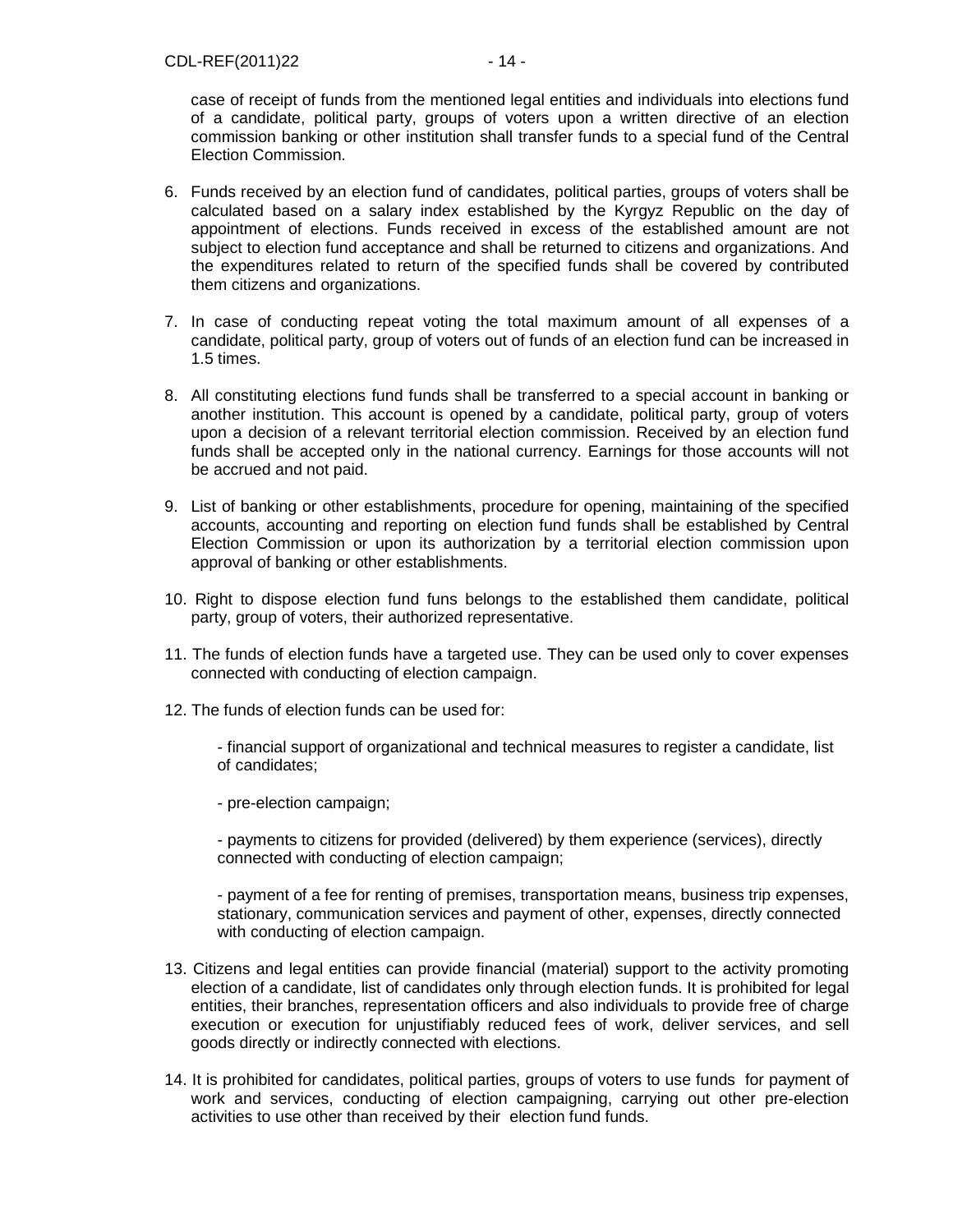- 15. Banking or other establishments shall on a weekly basis and upon a requirement of the Central Election Commission within 24 hours submit information on receipt or spending of funds on a special account of a candidate, political party, groups of voters to a territorial election commission, which registered a candidate.
- 16. In case of a candidate's withdraw, recall of а list of candidates by a political party (group of voters) or cancellation (annulment) of registration of a candidate, list of candidates the received by an election fund funds are subject to an immediate return to the contributed them citizens and organizations. And the expenditures connected with return of the specified funds shall be covered out of donations made by the citizens' organizations.
- 17. Agreements (contracts) with citizens and legal entities on execution of certain works (services delivery), connected with a candidate's election campaign shall be concluded personally with a candidate or his/her authorized representative - authorized representative of a political party, group of voters. Agreements and contracts on payment out of special accounts of candidates, political parties, groups of voters cannot be concluded later than the day proceeding the voting day.

All financial operations, including settlements with individuals and legal entities using special accounts, shall terminate at 6 p.m. proceeding the day of voting. Settlements between a candidate (political party) and individuals and legal for execution of certain work (delivery of services) shall be made only in a non-cash procedure.

- 18. In conducting of repeat voting financial operations using special accounts of candidates with regard to whom repeat voting is conducted shall be renewed on the day of appointment of repeat voting and terminated at 6 p.m. the day preceding the day of repeat voting.
- 19. Not later than 10 calendar days after elections candidates, political parties, groups of voters shall submit report on the amounts and all sources of their fund and also all expenses to a relevant territorial election commission. Elections deposit, established by the Law, is returned to candidates, political parties, groups of voters, who received the necessary number of votes, after submitting of report on the amounts and all sources of their fund and also all expenses to Central Election Commission.
- 20. Remaining unspent funds of a special account are returned to a candidate, political party, group of voters.
- 21. Election funds, voluntary donations and transfers to the specified fund and also expenditures out of the specified taxation procedure is established by laws of the Kyrgyz Republic.

#### **Article 16. Control over spending of funds, allocated for conducting of elections, funds of election fund of candidates, political parties, groups of voters**

- 1. Control over the procedure of formation and spending of funds of election funds of candidates, political parties, groups of voters is carried out by relevant election commissions.
- 2. Audit group, consisting of not more than 7 persons is established under the Central Election Commission for control over targeted spending of funds allocated from the republican budget to election commissions for preparation and conducting of elections and also control over the sources of funding, proper accounting and use of funds of election fund of candidates, political parties, groups of voters, checking of financial reports of candidates, political parties, groups of voters. The audit group organization and activity procedure is specified by the Central Election Commission.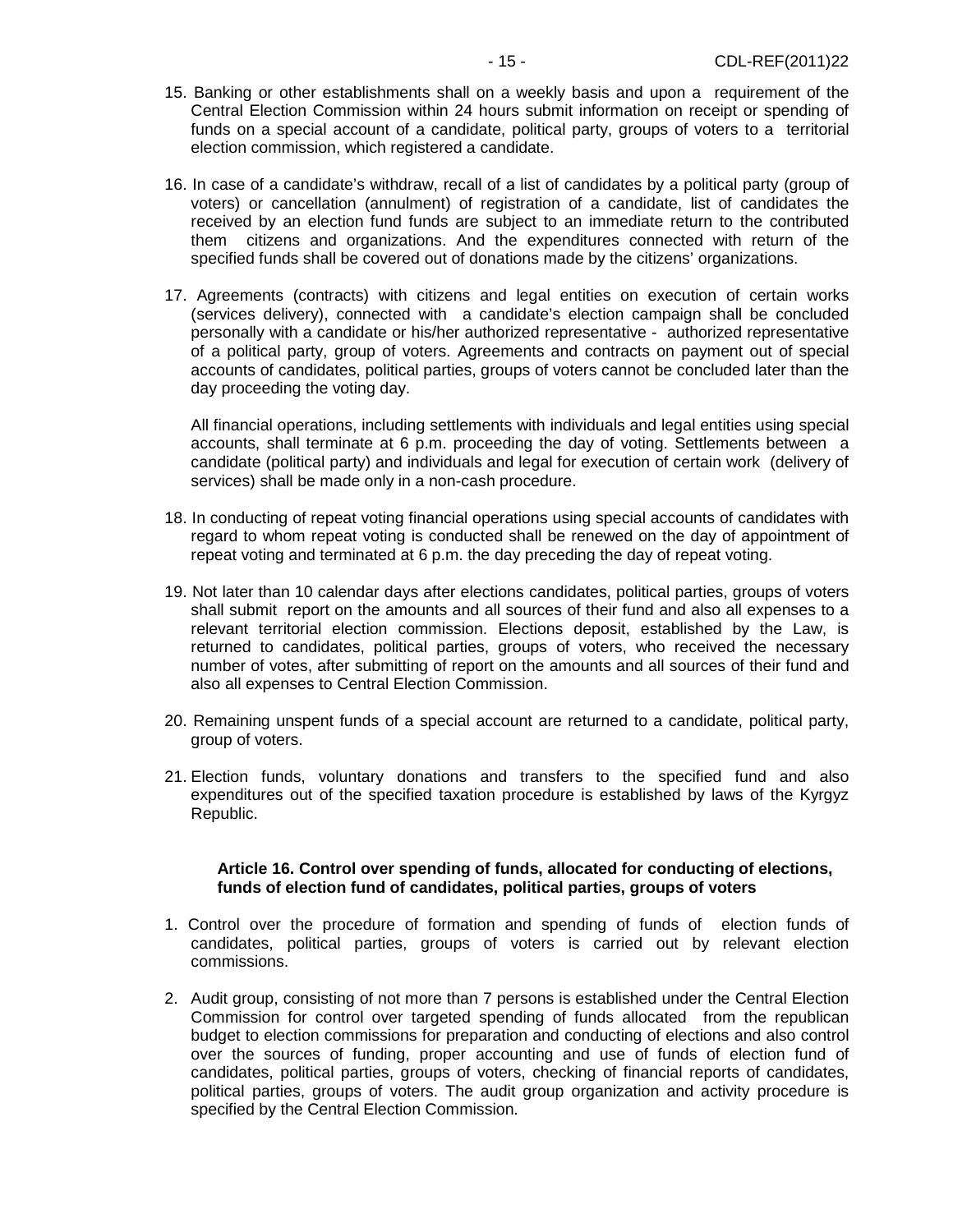- 3. The audit group consists of head of audit group, his/her deputy, appointed to the audit group members of election commission, invited officials of law-enforcement, financial and other state bodies, organizations and establishments. Upon a request not later than 15 calendar days from the day of publication of a decision on appointment of elections the specified bodies, organizations and establishments shall send their officials into the disposal of the Central Election Commission.
- 4. During their work in an audit group invited officials are released from their work with preservation of their place of work (position), established salary and other payments at the main place of their work. The specified invited officials also can be paid reimbursement out of the funds allocated for preparation and conducting of elections.
- 5. Organizational, legal and logistical support of the audit group activity is provided by the Central Election Commission.
- 6. Upon a written directory of the Central Election Commission an audit group shall:

1) check financial reports of candidates, political parties, groups of voters, subordinate election commissions;

2) request and receive from candidates, political parties, groups of voters, election commissions' information about all the issues within its competence;

3) control observance of the established order of funding of election campaigns, carries out other activities directly connected with conducting of election campaigns of candidates, political parties, groups of voters;

4) apply to state bodies , organizations irrespective of a form of ownership, as well as to citizens on the issues assigned to an audit group competence, requests necessary information and materials, connected with financial support of elections. Responds to audit group requests and requested by it materials shall be provided within a three-day period, and if it is 5 or less prior to the day of voting and on the voting day - immediately;

5) comply documents on financial volitions in the course of elections funding;

6) ask relevant election commission questions about application of responsibility measures to candidates, political parties, groups of voters, and also citizens' legal entities for made by them violations in funding of election s of candidates, political parties;

7) invite experts to make inspections, prepare conclusions and experts' assessments.

## **Article 17. Status of candidates**

- 1. All candidates enjoy equal rights and bear equal responsibilities with an exception of cases specified by the Law.
- 2. Candidates having political, top administrative and special state positions, political municipal positions and also management positions in state, municipal companies, establishments, legal entities with a state (municipal) участия share, exceeding 30%, and their branches shall not use the advantage of their status or position.

In the Law the advantage of status or position shall mean:

Engagement of subordinates or persons being otherwise positionally dependent, state or municipal servants to carry out activities during working hours promoting nomination and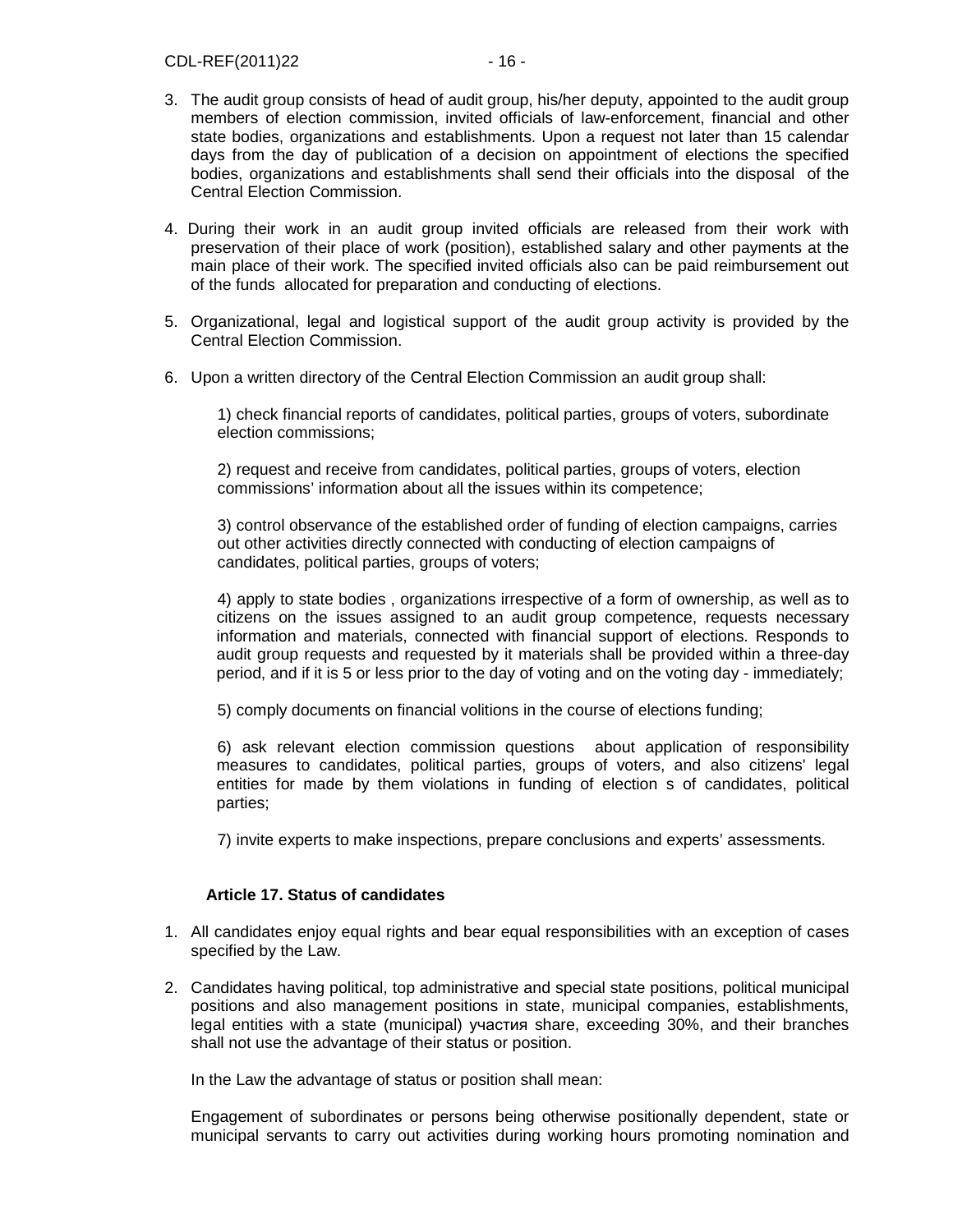(or) election;

Use premises occupied by state bodies or local governments to carry out activities promoting nomination and (or) election in case other candidates cannot use the same premises on the same terms;

Use telephone, fax and other types of communication, information services, office equipment enabling functioning of state establishments and local governments to carry out activities promoting nomination and (or) election;

Free of charge or on beneficial terms use of vehicles being in state or municipal property to carry out activities promoting nomination and (or) election;

Conducting of election campaigns by public servants or municipal servants in the course of business trips;

Preferred access (if compared with other candidates) to mass information for the purpose of conducting of election campaigns

Observation of the mentioned restrictions shall not hamper elected officials' fulfillment of their responsibilities before voters.

3. Persons occupying political, top administrative and special state positions and their deputies, political municipal positions and their deputies, heads, deputy heads of law enforcement and fiscal bodies, their regional and district structural subdivisions, heads of state establishments, companies with state or municipal share in a statutory capital exceeding 30% shall be released from occupied positions if an election constituency for election of deputies of a local kenesh in which they run is in the area of influence of the relevant mentioned above bodies and establishments. This provision does not cover deputies of local kenesh.

The area of influence in this case is an administrative - territorial unit or part of its territory, which covers the activity and the service of the mentioned above bodies

4. Registered candidates, occupying state or municipal positions, not specified in item 3 of the article or candidates working in mass media, from the moment of registration and until determination of the elections results shall be released from performing their work, service responsibilities or performing position or service authorities shall be suspended.

Heads of bodies of state power, local governments, enterprises, establishments, organizations, commanders of military units and other relevant officials of bodies in which a registered candidate works or serves, within 3 calendar days from the moment of apply of a candidate upon application, report of a candidate shall release him/her from execution of position (service) responsibilities or suspend execution of official authorities with preserving an average salary of a relevant body, establishment, company, organization irrespective of a form of ownership.

Candidates or their authorized representatives, authorized representatives of political parties, groups of voters submit to an election commission a verified copy of relevant orders (resolutions) not later than 5 calendar days from the day of registration.

Election commission which carries out registration of candidates, lists of candidates, during registration shall notify a candidate, authorized representatives of a political party about existence of the mentioned above circumstances for a candidate.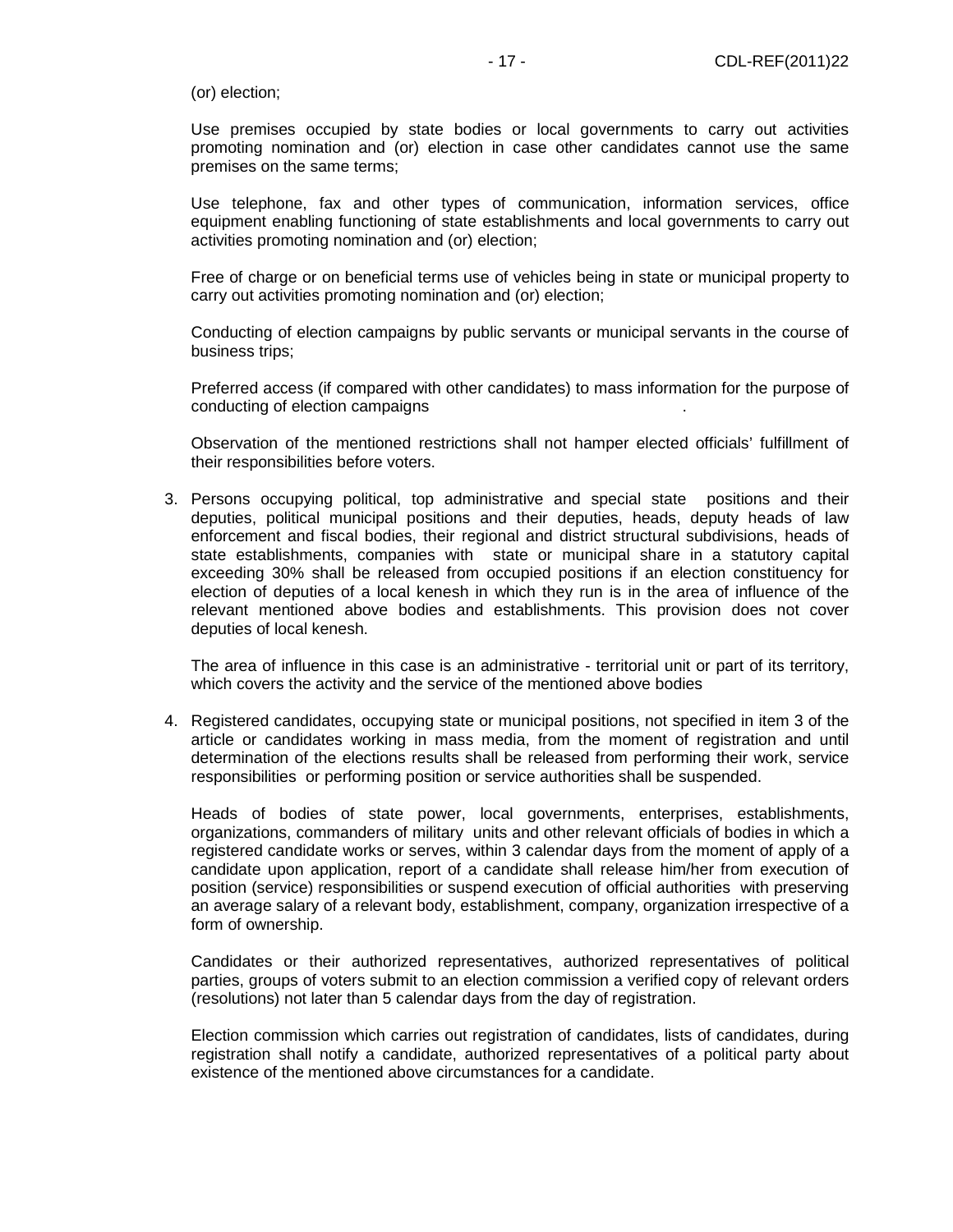5. During conducting of elections a registered candidate cannot be released from his/her job (position) upon an initiative of administration (employer) or without his/her consent transferred to another job (position).

The period of time of a registered candidate's participation in elections shall be included into the total labor record for the profession he/she worked before registration as a candidate.

- 6. Registered candidate cannot be brought to criminal responsibility, detained, arrested or subject to measures of administrative sanction imposed by a court before election commission official announcement of the elections results in mass media without approval of the Central Election Commission, with an exception of cases of detention on the locus delicti. Initiation of a criminal case is not a ground for a candidate's prohibition to enforce his/her right to be elected.
- 7. Registered candidate losses the rights and is released from an obligation connected with the status of a candidate, from the moment of official publication of results elections by an election commission in mass media and in case of an early withdrawal – from the moment of withdrawal. In case an election commission appoints repeat voting, registered candidates for whom a repeat voting is conducted, lose their status from the day of election commission's appointment of a repeat voting.

## **Article 18. Authorized persons of candidates, political parties, groups of voters**

- 1. Candidate, political party, group of voters have the right to appoint their authorized persons.
- 2. Registration of trusted persons is carried out without any delay by an election commission, which registered a candidate, list of candidates based on a письменного application of a candidate, submission of a political party or a group of voters an application of a citizen him/herself on a consent to be trusted person. Election commission issues a trusted person a certificate of the established by the Central Election Commission format.
- 3. Deputies, Government officials, officials of the President office, Government office, Jogorku Kenesh, officials of the Government bodies and local governments, members of election commissions, judges, law enforcement bodies' officers, active military service officers, foreign citizens and persons without citizenship cannot be trustedи persons.
- 4. Trusted persons act within the limits of authorities provided them by candidates, politicalи parties, groups of voters.
- 5. Trusted persons can:

- carry out in any allowed by the law forms and lawful methods campaigning and other activity, promoting election of a candidate, list of candidates, present their election program (pledges);

- make presentations at pre-election meetings, meetings with voters, participate in preelection debates and discussions;

- receive necessary assistance from state bodies and local governments in conducting pre-election meetings and meetings with voters;

- attend meetings of election commissions;

- be present at precincts including the precincts established outside the territory of the Kyrgyz Republic in conducting of voting, counting of votes and summing up voting results;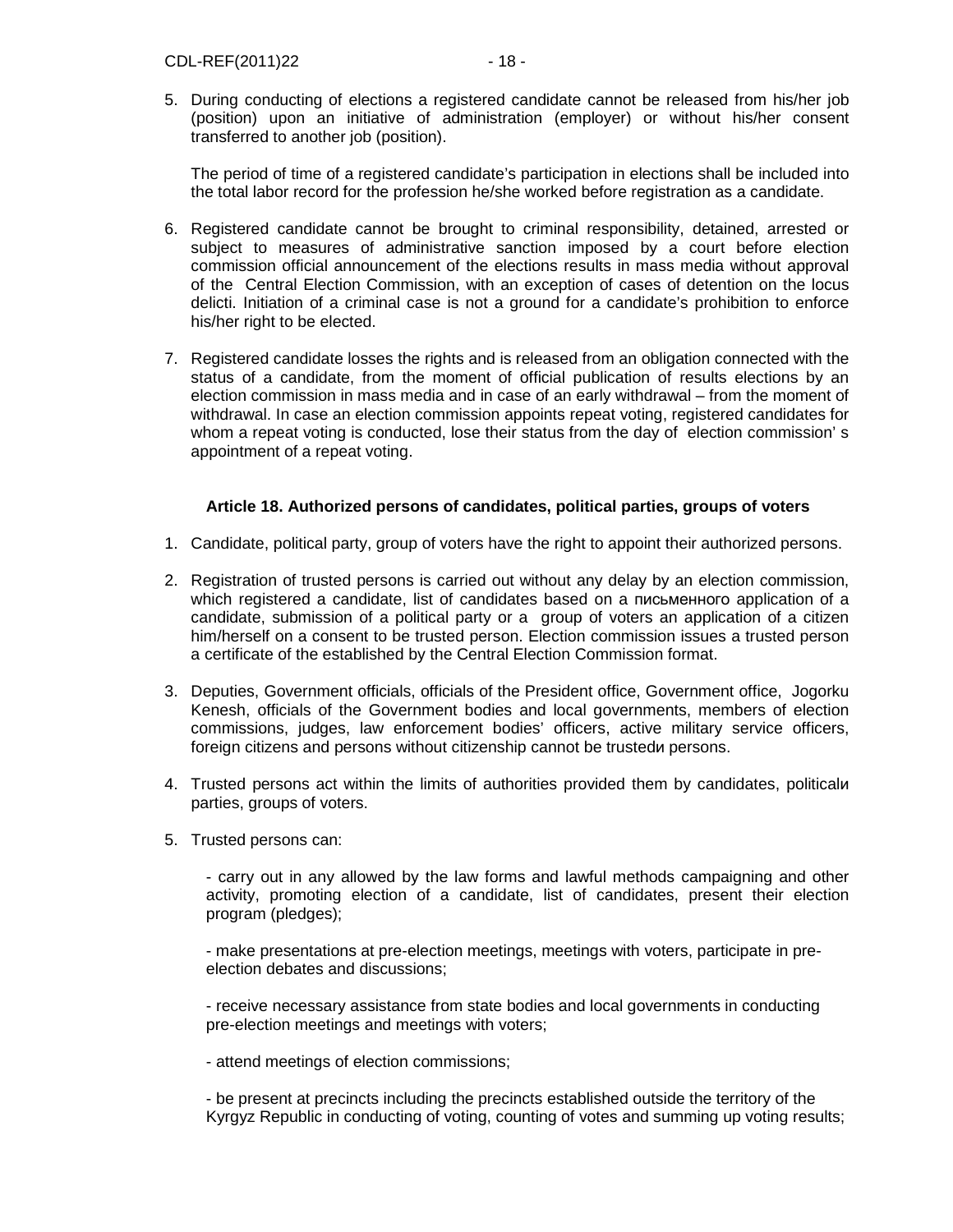- get familiarized with documents of election commissions and also protocol on the results of voting, results of elections;

- appeal decisions and actions (failure to act) of election commissions and be present while considering claims and applications.

- 6. Trusted persons cannot:
	- interfere into the work of election commissions;
	- sign for a voter upon his/her request in receiving ballots in the premises for voting as well as fill in instead of him/her election ballot in a booth, specially equipped place or room for secret voting;
	- carry out information TV and radio programs (broadcasts), participate in elections coverage via mass media if they are journalists, creative workers or officials of the mass media editorial officers.
- 7. Administration (employer) shall provide trusted persons a vocation without payment upon their request until the moment of termination of authorities of a trusted person.
- 8. Candidates, political parties, groups of voters, who appointed trusted persons, can any time recall them having notified an election commission about that, which annuls the issued to a trusted person certificate. Trusted person can any time upon his/her initiative can law down his/her authorities having returned to a relevant election commission issued to him/her certificate having informed about it appointed him/her candidate, political party, group of voters.
- 9. Authorities of trusted persons shall be terminated upon circumstanced specified in item 8 of the article together with a loss of a status of appointed them registered candidate, political party, group of voters, nominated list of candidates.

#### **Article 19. Status of a representative of a candidate, political parties, group of voters with the right of an advisory vote in election commissions**

- 1. Candidate, political party, group of voters after registration can appoint their representative с right of an advisory vote to a relevant territorial and precinct election commission having submitted an application and certifying the identity of a representative document to a relevant election commission
- 2. Authorities of a representative of a candidate, political parties group of voters with the right of an advisory vote shall start from the moment of his/her registration by a relevant election commission.
- 3. Any citizen of the Kyrgyz Republic who reached the age of 21 years old, enjoying suffrage and permanently residing on the territory of the Kyrgyz Republic can be a representative with the right of an advisory vote.
- 4. Deputies, Government officials, officers of the President, Government, Jogorku Kenesh, officials of bodies of state power and local governments, foreign citizens and persons without citizenship and also persons whose conviction was not punged or cancelled pursuant to the established by the law procedure cannot be a bе representative with the right of an advisory vote.
- 5. Appointed to one election commission representative with the right of an advisory vote cannot be at the same time a representative in another election commission.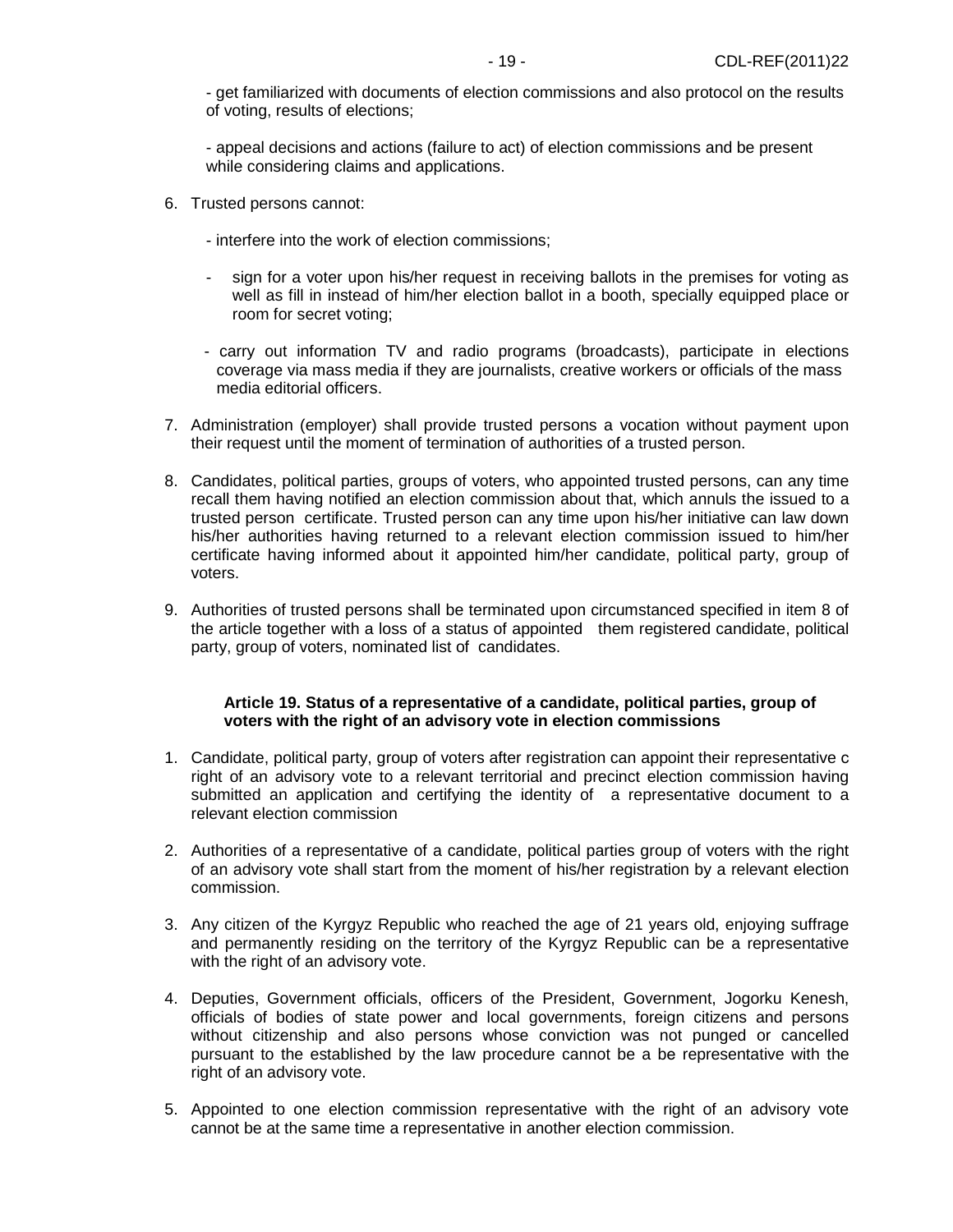6. Representative with the right of an advisory vote is issued a certificate of the established by the Central Election Commission format by a relevant election commission.

## **Article 20. Authorities of a representative with the right of an advisory vote**

1. Representative with the right of an advisory vote can:

1) get familiarized with documents and materials considered at a meeting of an election commission.

2) make suggestions to agenda of election commission meetings on the issues within his/her competence and demand conducting voting on them;

3) attend and participate in discussions at all election commission meetings;

4) ask questions to other participants of election commission meetings pursuant to the agenda and receive responds per se;

5) can get familiarized with с documents and materials of the Central Election Commission and subordinate election commissions directly connected with elections and receive copies of the и materials (with an exception for documents and materials, containing confidential information, referred as such pursuant to the procedure established by the law);

6) participate in casting of lots conducted by election commissions in determining the procedure for providing broadcasting time for candidates, political parties, groups of voters;

7) appeal actions (failure to act) of an election commission in the superior commission or court.

- 2. Representative with the right of an advisory vote can:
	- 1) Submit documents for registration of a candidate (list of candidates) to a territorial election commission;
	- 2) Receive confirmation in a written form (certificate) from an election commission on acceptance of documents for registration;
	- 3) Conduct campaigning, considers campaigning materials;
	- 4) Execute other authorities upon an order of a candidate, political party, group of voters.
- 3. Representative with the right of an advisory vote cannot:
	- 1) Participate in conducted by an election commission inspections, voting in taking decisions by a commission;
	- 2) Provide explanations and directions, make statements on behalf of an election commission;
	- 3) Make protocol on the results of elections;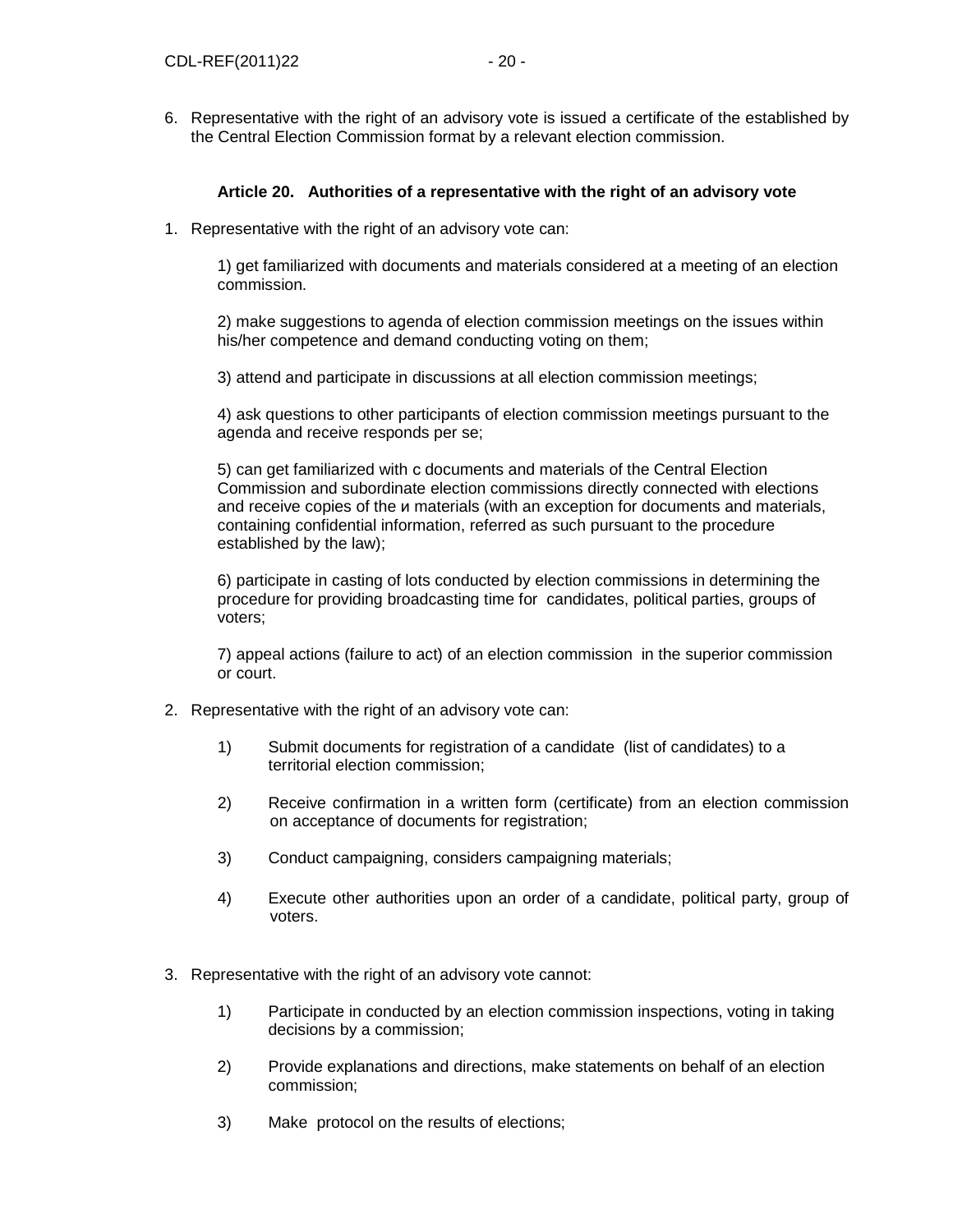- 4) Participate in voting in taking decisions, related to an authority of an election commission;
- 5) Sign decisions and protocol of an election commission.
- 6) Authorities of a representative with the right of an advisory vote can any time be terminated upon a decision of appointed them subjects and transferred to another person.
- 7) Authorities representative with the right of an advisory vote can also be terminated in case of cancellation of registration of appointed by them subjects.
- 8) Authorities of a representative with the right of an advisory vote are terminated after official publication of the results of elections.

In case of candidate, political party, group of voters, which registered the list of candidates appeal of the results voting, results of elections authorities of a representative with the right of an advisory vote shall be terminated after making of a final decisions per se by a court.

#### **Article 21. Authorized representatives of candidates, political parties, groups of voters**

1. Candidates, political party, groups of voters appoint authorized representatives, who represent relevant candidates, political parties, groups of voters on the issues connected with participation in elections, including financial issues.

Authorized representatives cannot be deputies of Jogorku Kenesh or local kenesh, Government officials, officials of the office of the President, Government, Jogorku Kenesh, officials of bodies of state power and local governments, members of election commissions, foreign citizens and personsа without citizenship.

- 2. List of authorized representatives of a candidate, political party, group of voters is submitted to a relevant election commission with specification of authorities, full name, date of birth, passport or replacing it document series and number and date of its issue, address of a place of residence, main place of work or service, occupied position (in case of absence of the main place of work or service - occupation), telephone number of each authorized representative, and for an authorized representative of a candidate for financial issues also the right to sign financial documents. The specified submitted to an election commission list shall enclose a written consent of each of the mentioned persons to carry out the specified activity.
- 3. Relevant election commission within 2 calendar days from the day of receipt of necessary documents shall issue registration certificates to authorized representatives or takes a motivated decision on a refusal to register pursuant to the Law. Authorized representative of a candidate, political party, groups of voters are considered as appointed, obtain rights and obligations of an authorized representative after issue of registration certificated by an election commission.
- 4. Authorized representative:
	- 1) Submits to a relevant territorial election commission documents for registration of a candidate, list of candidates;
	- 2) Receives from an election commission a confirmation in a written form (certificate) on receipt of documents for registration;
	- 3) Carries out pre-election campaign, distributes campaigning materials;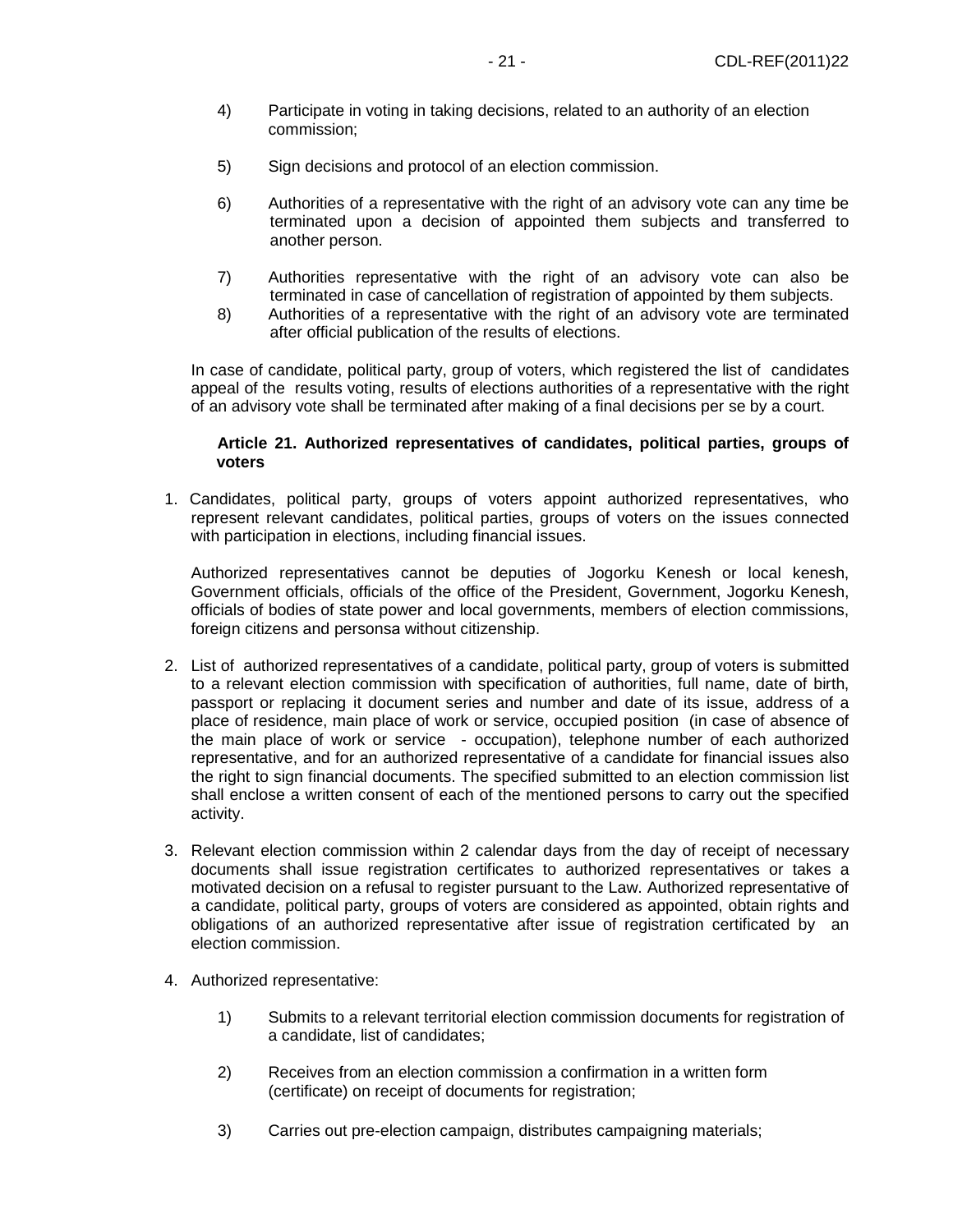- 4) Can participate in casting of lots conducted by an election commission in determination of the procedure for providing broadcasting time for candidates, political parties, groups of voters;
- 5) Can attend meetings of election commissions on the issues, which are relevant to a candidate, political party, appointed authorized representative;
- 6) Perform other authorities upon an order of a candidate, political party, group of voters.
- 5. Candidate, political party, group of voters can any time terminate authorities of an authorized representative, having informed in a written form an election commission, which registered a relevant authorized representative.
- 5. The term of authorities of an authorized representatives of a candidate, political party, group of voters starts from a day of their registration by an election commission and expires from the moment of a loss of a status of a candidate, all candidates, nominated as a part of list of candidates by a political party, group of voters in the single mandate municipal constituency, but not later than a day from official publication of results of elections. The term of authorities of authorized representatives of a candidate, political party, group of voters on financial issues expires in 20 days after the day of establishing of the results of elections.

## **Chapter V. Informational support of elections**

## **Article 22. Informing of voters and conducting of election campaigning**

- 1. Informational support of elections includes informing of voters, pre-election campaigning and promotes conscious expressing of will of citizens and transparency of elections.
- 2. Informing of voters is carried out by bodies of state power, local governments, election commissions, mass media, legal entities and individuals pursuant to the Law and current legislation. Bodies of state power, local governments, election commissions bear responsibility for the timeliness and correctness of information provided to citizens.
- 3. Content of informational materials, placed in mass media or distributed otherwise shall be objective, reliable and shall not violate equality of candidates, political parties, groups of voters, they shall not be given preference to any candidate, political party, group of voters.
- 4. Publication (coverage) of results of public polls connected with elections is a type of informing of voters.
- 5. Publication (coverage) of results of public polls connected with elections mass media, citizens and organizations, making the publication (coverage) they shall specify an organization or an individual who conducted a poll, time of its conducting, number of the interviewed (sample), method of collecting of information, region of poll conducting, exact formulation of a question, statistical assessment of a possible error, person (persons), who requested conducting of a poll and paid for publication.
- 6. During the last five days prior to the day of voting, and also on the day of voting publication (coverage) of the results of polls, forecasts of the results elections and other studies connected with elections in mass media is prohibited.
- 7. Failure to fulfill the requirements of items 5, 6 of the article in publication (coverage) of the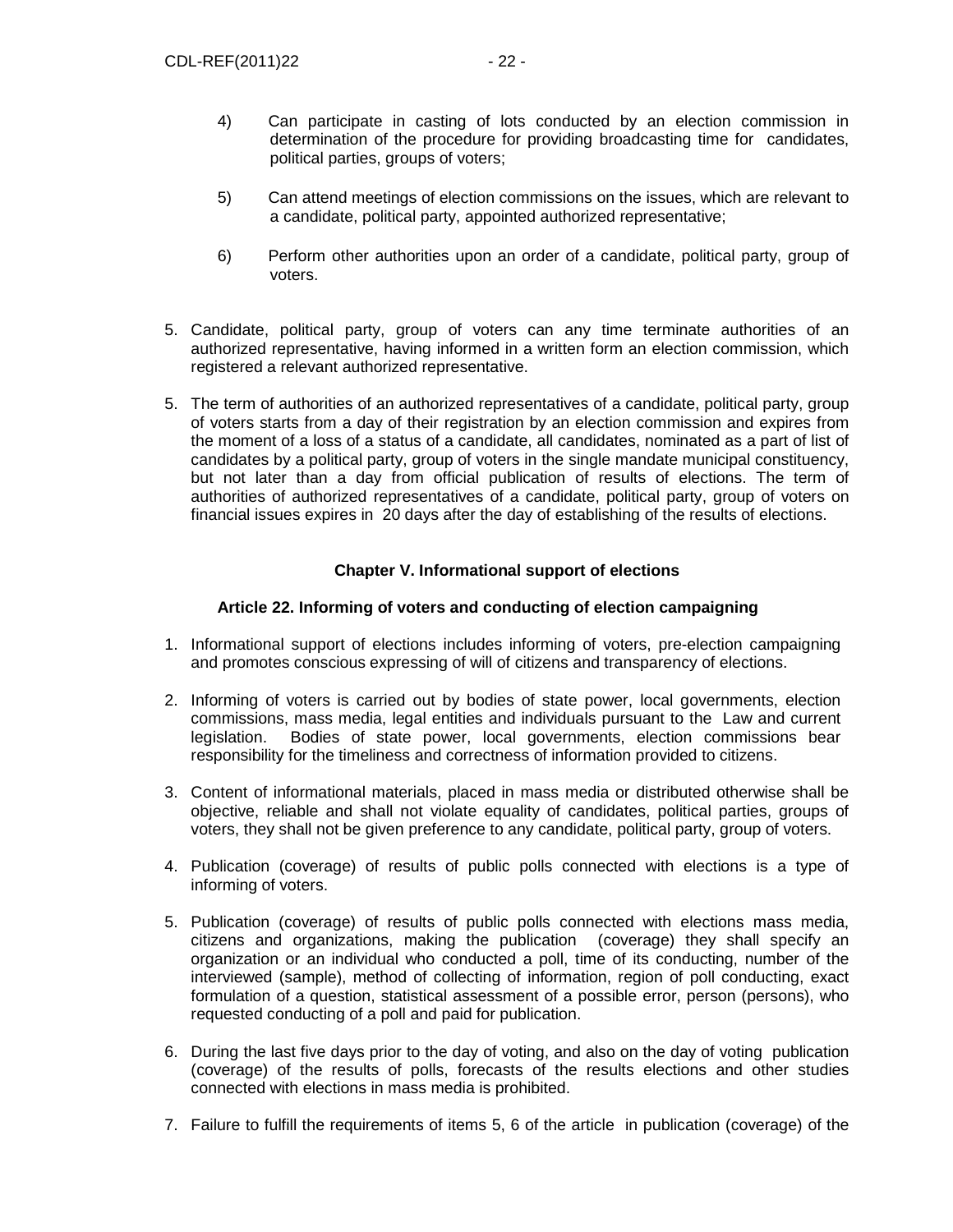results of polls shall lead to acknowledge of materials, containing such information, as campaigning ones and responsibility established by the current legislationм.

- 8. Citizens of the Kyrgyz Republic, candidates, political parties, groups of voters shall be ensured free conducting of campaigning in conducting of elections by the state pursuant to the Law, laws of the Kyrgyz Republic.
- 9. Citizens of the Kyrgyz Republic, candidates, political parties, groups of voters can conduct campaigning for participation in elections, "for" or "against" any candidate, list of candidates, freely and comprehensively discuss pre-election programs of candidates, political parties or groups of voters.

Campaigning can be conducted at meetings, gatherings and via mass media. Forms and methods of conducting of campaigning shall comply with the legislation of the Kyrgyz Republic. Election commission shall ensure conducting of campaigning and meetings with voters.

For conducting of campaigning state bodies and local governments shall provide meeting all the requirements set up for conducting of meetings premises, provide place and space for placing campaigning materials out of the funds of the republican budget.

- 10. Election campaigning includes:
	- appeals to vote for certain candidates, lists candidates or against them;
	- expression of preferences to certain candidates, political parties, groups of voters;

- description of possible consequences of election or non-election of candidates, list of candidates;

- distribution of information with an explicit prevalence of information about certain candidates, political parties or groups of voters.

- 11. During election campaigning period citizens of the Kyrgyz Republic, political parties, not participating in elections, can conduct campaigning requiring funding only upon approval of candidates, political parties, groups of voters and out their election funds
- 12. Candidates, political parties, groups of voters shall be guaranteed equal conditions of access to mass media.
- 13. Campaigning in conducting of elections can be conducted:
	- via mass media;

- via conducting of mass events (meetings and gathering with citizens, public debates and discussions, meetings, demonstrations, marches, public debates and discussions);

- via publication and distribution of printed, audio and other campaigning materials;
- using other not prohibited by the law forms.
- 14. Candidate, political party, group of voters can independently define a form and character of their campaigning via mass media.
- 15. Members of election commissions, observers, international observers, judges, members and representatives of religious, charitable organizations, individuals who did not reach 18 years old, foreign individuals and legal persons do not have the right to conduct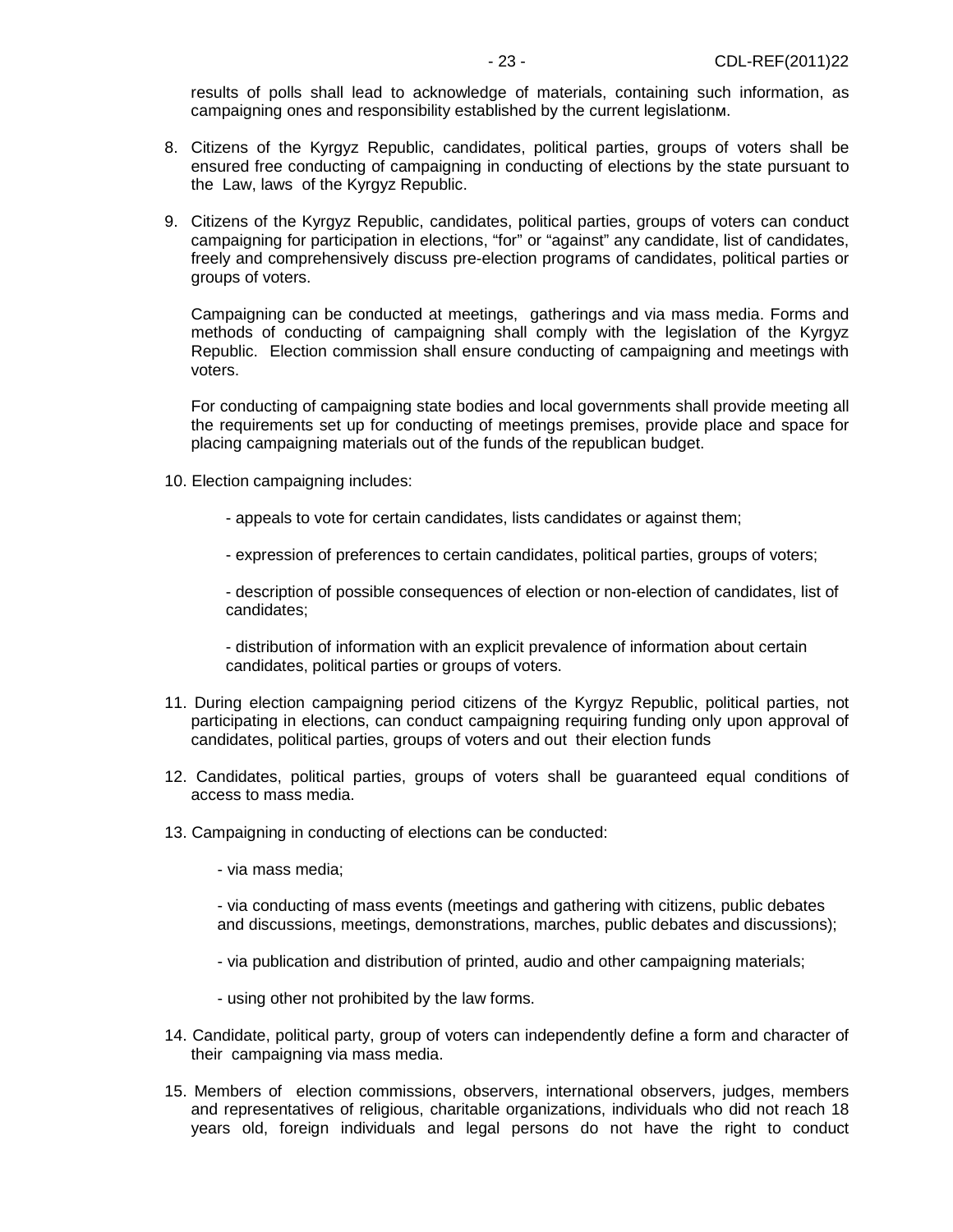campaigning, publish and distribute any campaigning materials.

Officials of state bodies and local governments can conduct campaigning and distribute any campaigning materials outside work duty.

- 16. Conducting of election campaigning in foreign mass media distributed on the territory of the Kyrgyz Republic is prohibited. During period of conducting of elections rebroadcasting of foreign TV and radio programs shall be made in a recorded form. Local mass media which rebroadcast foreign mass media shall bear responsibility for damaging dignity and business reputation of candidates.
- 17. Journalists, other creative workers, as well as officials of editorial offices of mass media are prohibited to carry out information TV and radio programs, participate in covering elections via mass media if the specified persons are founders of the mass media, candidates or their representatives, pursuant the Law. The rule does not cover campaigning presentations of the specified persons when candidates use free of charge broadcasting time of the channels of state and local TV and radio organizations pursuant to the procedure established by article 23 of the Law.
- 18. Mass media the founders (co-founders) of which are bodies of state power and local governments or their subordinate establishments and companies which are financed entirely or partially out of funds of the republican or local budget and also mass media which enjoy advantage in payment of taxes and obligatory payments if compared with other mass media shall ensure equal opportunities for conducting election campaigning to candidates, political parties, groups of voters.
- 19. Mass media not under the jurisdiction of item 16 of the article can on a contract basis provide broadcasting time, printed media space to candidates, political parties, groups of voters pursuant to the instructions on the procedure for providing broadcasting time on the channels of TV and radio companies, printed media space in periodical printed publications adopted by the Central Election Commission.

The amount of payment for broadcasting time, publications in periodical publications shall be equal for all candidates, political parties and groups of voters.

20. In conducting of elections information about the amount and other payment conditions for broadcasting time, printed space shall be published by a relevant TV and radio broadcasting organization, editorial office of a printed media publication not later than 10 calendar days after official publication of a decision on appointment of elections and submitted to the Central Elections Commission.

## **Article 23. Timeframes for conducting of election campaigning**

- 1. Election campaign starts from the day of completion of the registration period of all candidates, lists of candidates and terminates 24 hours prior to voting.
- 2. In conducting of repeat voting an re-starts from the moment of taking a decision on appointment of a repeat voting and terminates 24 hours prior to repeat voting.
- 3. Campaigning with printed materials (leaflets, posters, billboards and other materials), earlier placed outside buildings and premises of election commissions are preserved in the same places on the voting day.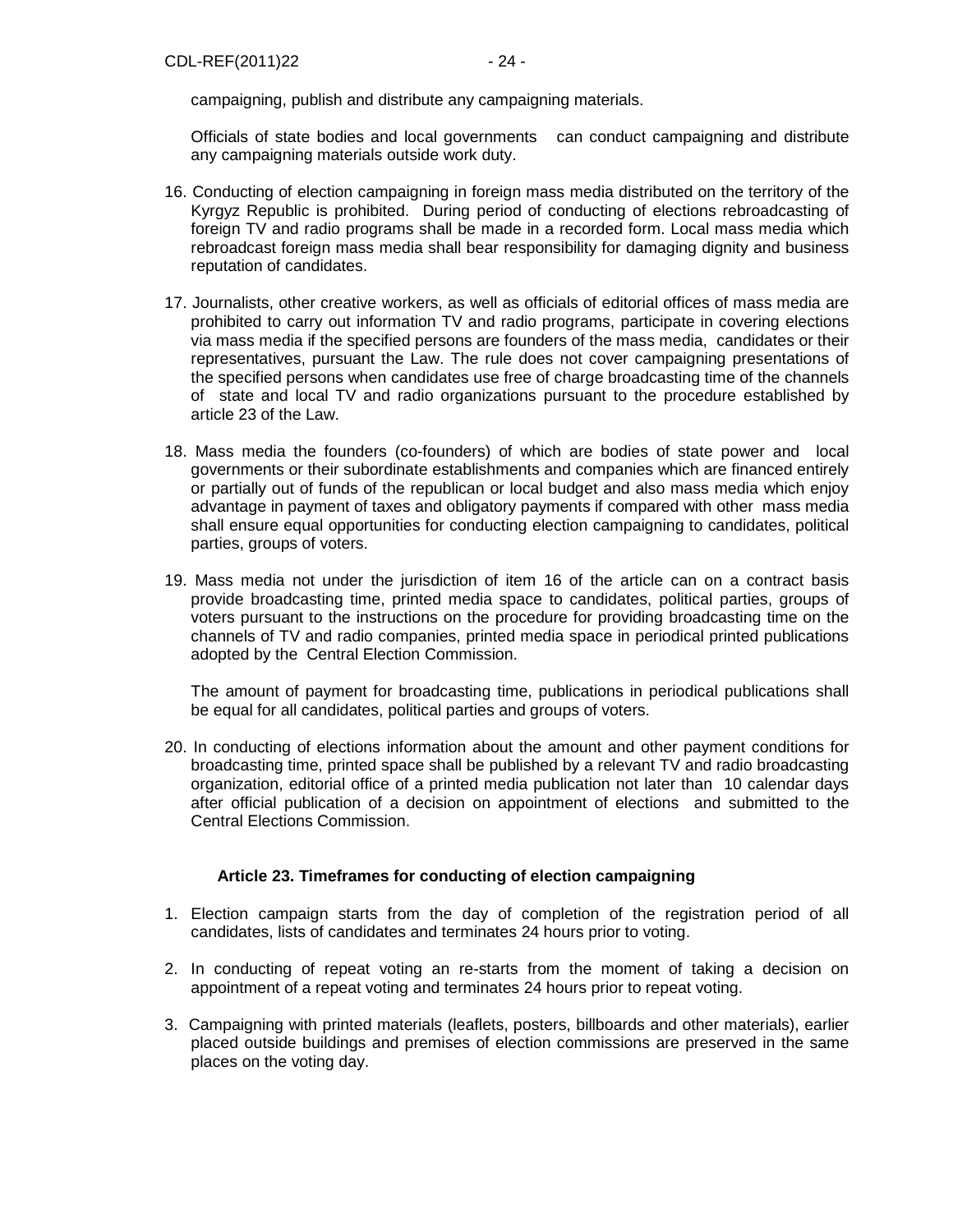## **Article 24. Conducting of election campaigning on TV and radio**

- 1. Candidates, political parties, groups of voters are entitled to be provided with free of charge broadcasting time on the channels of TV and radio organizations which broadcast on the territory where elections are conducted are subject to jurisdiction of item 18 article 22 of the Law. The specified broadcasting time shall be during prime time when TV and radio programs attract the biggest auditorium - from 8 pm till 10 pm.
- 2. The total volume of a free of charge broadcasting time allocated by the state TV and radio organization for conducting of campaigning during elections of deputies of local keneshes or heads of executive bodies of local governments shall be not less than an hour during working days. The specified free of charge broadcasting time is distributed among registered and attending the program candidates, political parties, groups of voters who nominated lists candidates on equal terms.

Candidates, political parties, groups of voters who nominated lists candidates do not have the right to use provided to them free of charge broadcasting time for conducting of election campaigning for other candidates, political parties or groups of voters.

3. Not less than a third of the total volume of the allocated free of charge broadcasting time is allocated for candidates, political parties, groups of voters who nominated lists candidates exclusively for conducting joint discussions, round tables and other similar campaigning events. All candidates, political parties, groups of voters shall have access to the use of the share of free of charge broadcasting time on equal terms.

In joint campaigning events on the channels of TV and radio organizations registered candidates can participate only personally, political parties and groups of voters – via their authorized representatives, trusted persons, political parties, groups of voters. Refusal to participate in a joint campaigning event does not entail an increase of the volume of free of charge broadcasting time for a refused to participate in a joint campaigning event registered candidate, political party or group of voters.

If a candidate, representative of a political party, representative of a group of voters could not participate in a joint campaigning event due to objective reasons they, alongside with other candidates, political parties, groups of voters who did not take part in a joint campaigning event are entitled to ask to use their broadcasting time.

- 4. TV and radio organizations subject to jurisdiction of item 18 of article 22 of the Law, depending on the level of elections shall reserve paid broadcasting time for conducting of campaigning by candidates, political parties and groups of voters. The specified broadcasting time shall be provided on contract conditions to a certain candidate, political party, group of voters for payment upon their request. The total volume of the reserved paid broadcasting time cannot be less than total volume of free of charge broadcasting time and the amount of payment shall be the same for all candidates, political parties, groups of voters. And each candidate, political party, group of voters can obtain a share of the total volume of the reserved broadcasting time which is calculated as a result of division of the volume by the number of candidates, political parties, groups of voters.
- 5. It is prohibited to interrupt presentations made by candidates, representatives of political parties, groups of voters and also to accompany them with some comments.
- 6. Regulation of the procedure of providing broadcasting time to candidates, political parties, groups of voters on channels of TV and radio organizations subject to jurisdiction of item of article 22 of the Law is established by the legislation of the Kyrgyz Republic.
- 7. TV and radio organizations respective of a form of ownership which provided to candidates,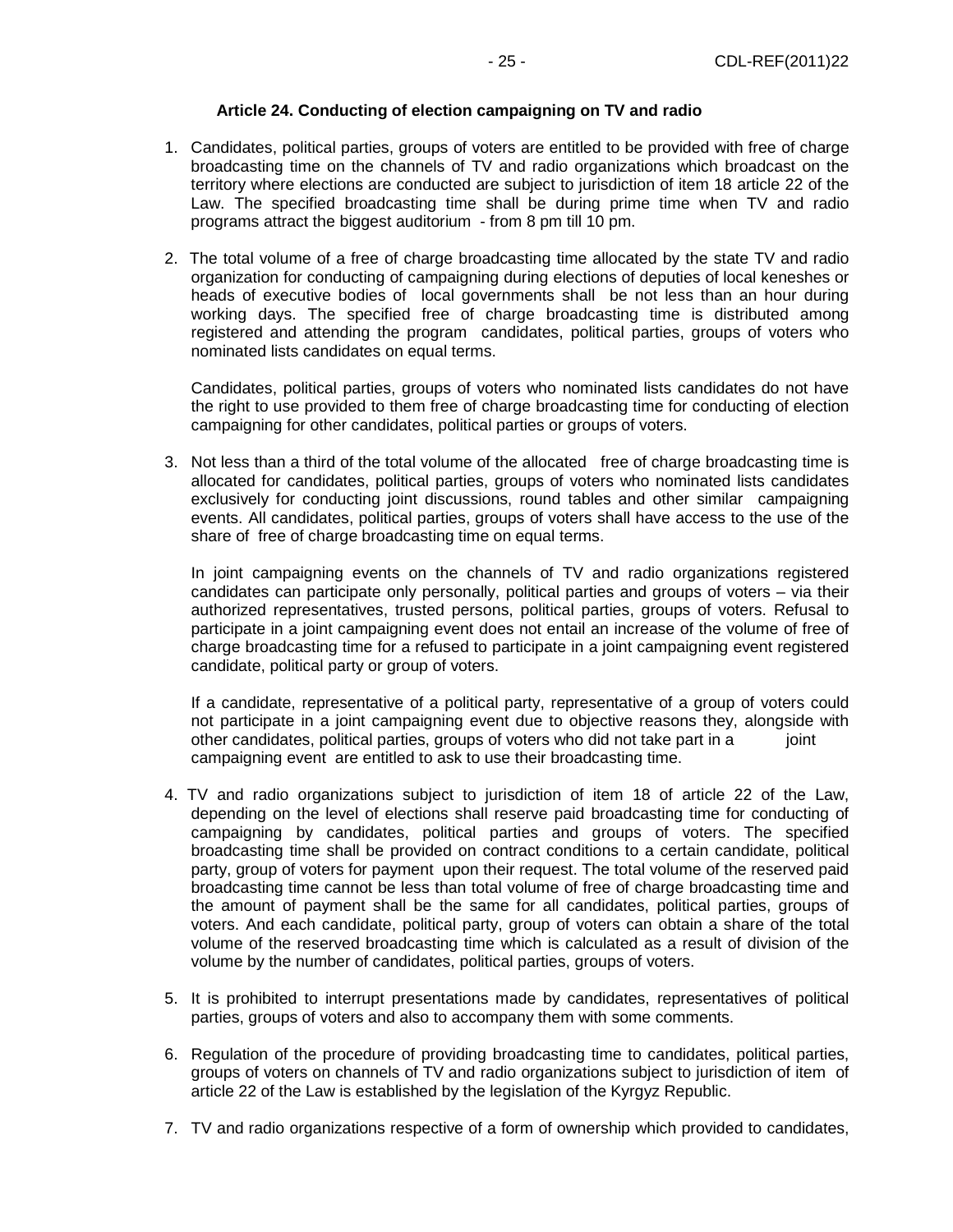political parties, groups of voters broadcasting time shall provide to other candidates, political parties, groups of voters broadcasting time on the same terms (same price, time of broadcasting, volume of time and other conditions).

8. Procedure, volume and time of TV and radio broadcasting designated for election campaigning is established by an election commissions upon approval of the leadership of TV and radio organizations and distributed guided by the principle of equality of candidates, political parties and groups of voters.

## **Article 25. Conducting of election campaigning via printed mass media**

- 1. Periodical printed **mass media**, subject to jurisdiction of item 18 article 22 of the Law and distributed on the territory, on which elections are conducted, with an exception of publishing houses established by bodies of state power and local governments exclusively for publication of official statements and materials, normative and other acts shall on equal terms allocate free of charge printed space for materials, provided by candidates , political parties, groups of voters, who nominated registered lists candidates, in the amount of not less a page of А4 format. For specialized printed publications (children, technical, scientific and others) it is allowed to refuse to publish any campaigning materials under condition of entire non-participation in election campaign in any form.
- 2. Printed publishing houses of any form of property, which provided to candidates, political parties, groups of voters printed space shall provide to other candidates, political parties, groups of voters printed space on the same terms (same price, volume and other conditions).

## **Article 26. Election campaign via conducting of mass events**

- 1. Bodies of state power, local governments shall render assistance to candidates, political parties, groups of voters in organization of gatherings and meetings with citizens, public debates and discussions, meetings, demonstrations and marches, ensure safety in conducting mass events.
- 2. Applications of candidates, political parties and groups of voters on allocation of premises being in state or municipal ownership for conducting of meetings with voters are considered by bodies of state power and local governments on the day of filing.

In case a candidate, political party, group of voters are refused and not provided premises for meetings with voters bodies of state power and local governments shall issue a written motivated decision on refusal.

In case the specified premises was provided for conducting of mass events only to one of candidates, political parties, group of voters a refusal to provide the same premises to another candidate, political party, group of voters is not allowed.

3. Upon an application of election commissions premises suitable for conducting of mass events and being in state or municipal ownership and being on a balance of state companies, establishments and organizations, are provided free of charge into disposal during the specified by election commission time for meetings of candidates, representatives of political parties or groups of voters, their trusted persons, authorized representatives with voters. And election commissions shall ensure equal opportunities for candidates, political parties, groups of voters in conducting of mass events.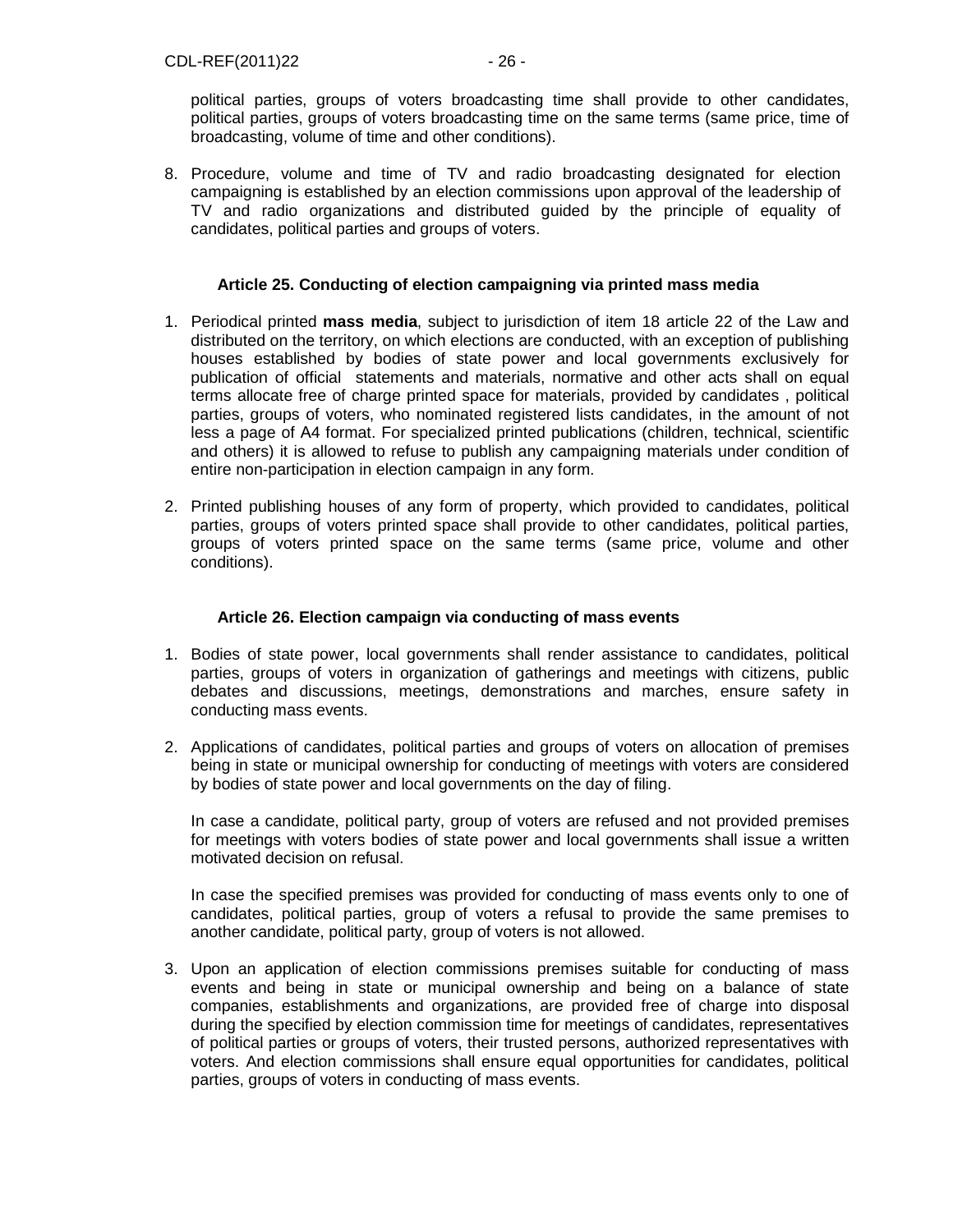#### **Article 27. Production and distribution of printed, audio and other campaigning materials**

- 1. Candidates, political parties, groups of voters can produce and distribute printed, audio and other campaigning materials pursuant to the procedure established by the legislation of the Kyrgyz Republic. It is prohibited to produce campaigning materials outside the territory of the Kyrgyz Republic. Samples of printed and other campaigning materials and their copies shall be provided to a relevant election commission, which registered a candidate, list of candidates.
- 2. All printed and other campaigning materials shall specify the name and address of an organization (full name and addresses of places of residence of persons), which produced campaigning materials, full name of a person (organization name), who placed an order for producing of campaigning materials, information on the circulation and date of their production, as well as a full name of a candidate, authorized representative of a political party, group of voters who paid for the order. Dissemination of campaigning materials, not containing the specified information, is prohibited.
- 3. Within 10 calendar days from the day of appointment of elections local governments shall provide special places on the territory of each polling station for campaigning materials' placement. Candidates, political parties, groups of voters shall be provided equal conditions for placement of such materials.
- 4. Placement of such materials is prohibited on monuments, obelisks and building have historical, cultural or architectural value, as well as premises of election commissions, at the entrances to them and in premises for voting.
- 5. Within 10 days after publication of the results of elections local governments shall enable cleaning of the territory of a polling station fromт campaigning materials using funds of a special fund of the Central Election Commission.
- 6. Informed about dissemination of false campaigning materials or campaigning materials, not containing information specified in item 2 of the article shall undertake measures to stop such an activity and can appeal to relevant law enforcement or other bodies with a request to stop unlawful campaigning activity and withdraw unlawful campaigning materials.
- 7. Candidates, political parties, groups of voters can use printed, audio, visual and other campaigning materials, produced prior to appointment of elections pursuant to the requirements of the article within the amount of expenses of the election fund of candidates, political parties, groups of voters.

#### **Article 28. Inadmissibility to violate the right to conduct election campaigns**

- 1. Election commissions control observation of the established procedure for conducting of election campaigns.
- 2. In conducting of election campaigns it is not allowed to violate freedom of mass media: propaganda of national, ethnic, race, religious hatred, gender or other social superiority, call on discrimination, caesura of power, violent change of the constitutional structure and integrity of the state, propaganda of war, use of photo and video materials with an image of state and political figures of other states and other forms of abuse of mass media freedom prohibited by the laws of the Kyrgyz Republic is prohibited.
- 3. From the moment of appointment of elections it is prohibited to bribe voters: make pay money to voters; present gifts and other material values to voters, conduct preference sale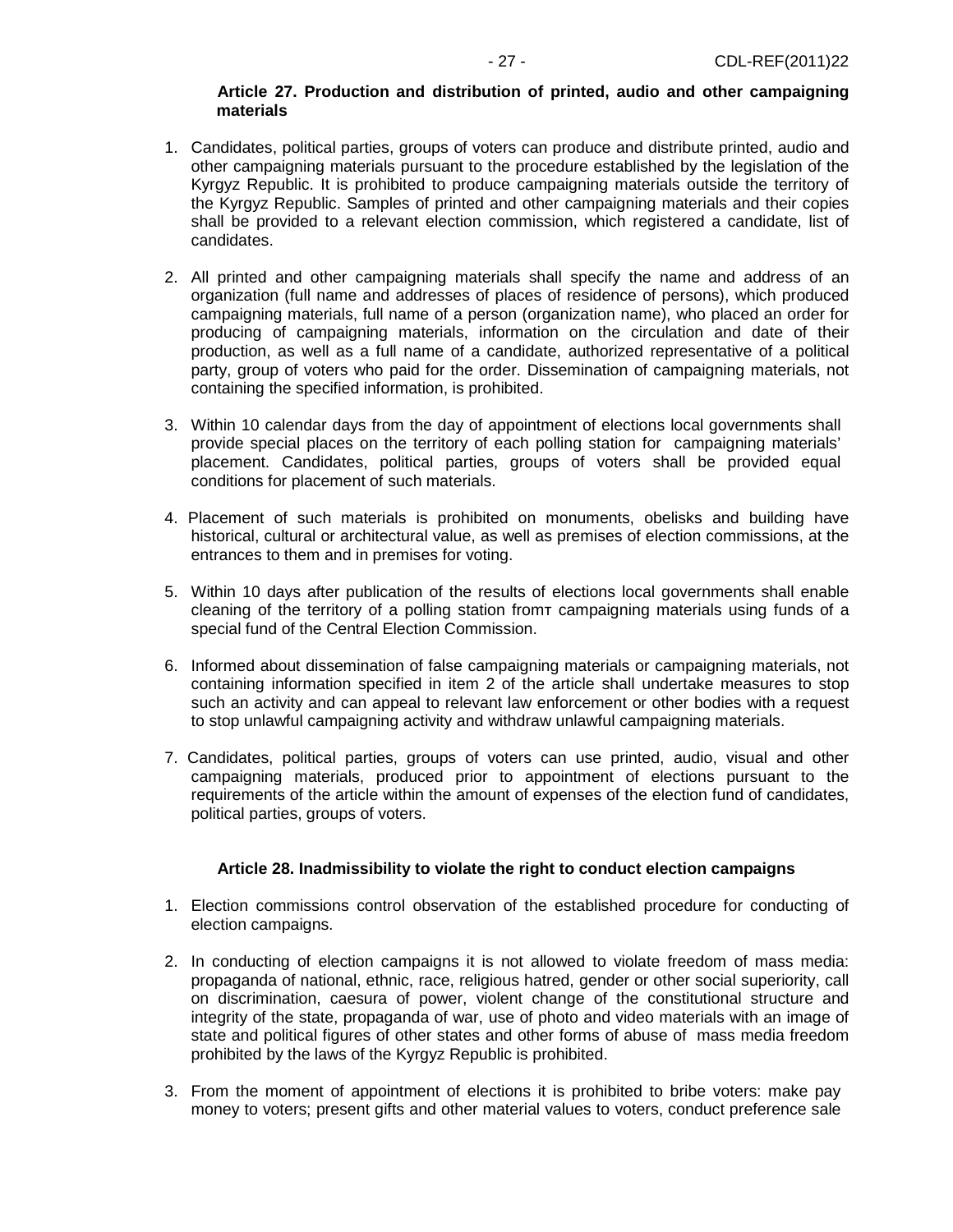of goods; free of charge distribute any goods with an exception for campaigning printed materials, badges and other symbols, render free of charge on beneficial terms services.

Payment for the work done within the framework of labor relationships formalized in a written form between a candidate, political party and an executor paid out of an election fund of a candidate, political party, groups of voters is not considered a bribe.

- 4. Candidates, their close relatives, representatives of candidates and political parties, representatives of groups of voters shall not carry out charitable activity including the one carried out outside the election constituency in which a candidate was nominated.
- 5. Candidates, their representatives, representatives of political parties and groups of voters, mass media, other persons when participating in pre-election campaigns shall not allow publications based on deliberately false information and damaging dignity, honor or business reputation of candidates, political parties and groups of voters. Mass media which allowed such publications upon a requirement of a candidate, political party, group of voters shall publish a refutation or provide explanation of an article or presentation, which is false or distorted. Relevant Refutations or explanations shall be published in a special rubric or in the same column with the same font as the information to which it responds to, in periodical publications – in the next issue and refutation or explanation to a TV or radio broadcasting – in the next from the date of receipt of a refutation or explanation issue.
- 6. Failure to provide an opportunity for a candidate, political party or group of voters to publish a refutation or explanation in protection of their reputation in mass media, which published the information which can damage reputation of candidate, political party, group of voters prior to the expiration of the election campaigning period can be a basis for imposing a responsibility on mass media by the court..
- 7. In case of candidate, political party, group of voters and their representatives, mass media' violation of items 2, 3 and 5 of the article election commissions, voters candidate, political party, group of voters, as well as their representatives, mass media can apply to law enforcement bodies, court with a request to stop unlawful campaigning activity and bring the guilty to responsibility pursuant to the procedure specified by the Law and current legislation.

Law enforcement bodies shall undertake measures to stop unlawful campaigning activity and immediately inform a relevant election commission on the disclosed facts and undertaken measures.

- 8. Law enforcement bodies shall render assistance to election commissions to prevent production of false or unlawful pre-election printed, audio, visual and other campaigning materials and their withdrawal and also identification of manufacturers of the specified materials and sources of their payment.
- 9. In case of a candidate, political party, group of voters' violation of the requirements, specified by articles 22-28 of the Law, a relevant election commission can issue a written reprimand to a candidate, political party or a group of voters with regard to violations. In case of a repeated of a candidate, political party, group of voters' violation of the mentioned above requirements the Central Elections Commission upon a petition of a relevant election commission filed with the Central Election Commission or upon his/her initiative can take a decision on cancellation of registration of a candidate, list of candidates, group of voters.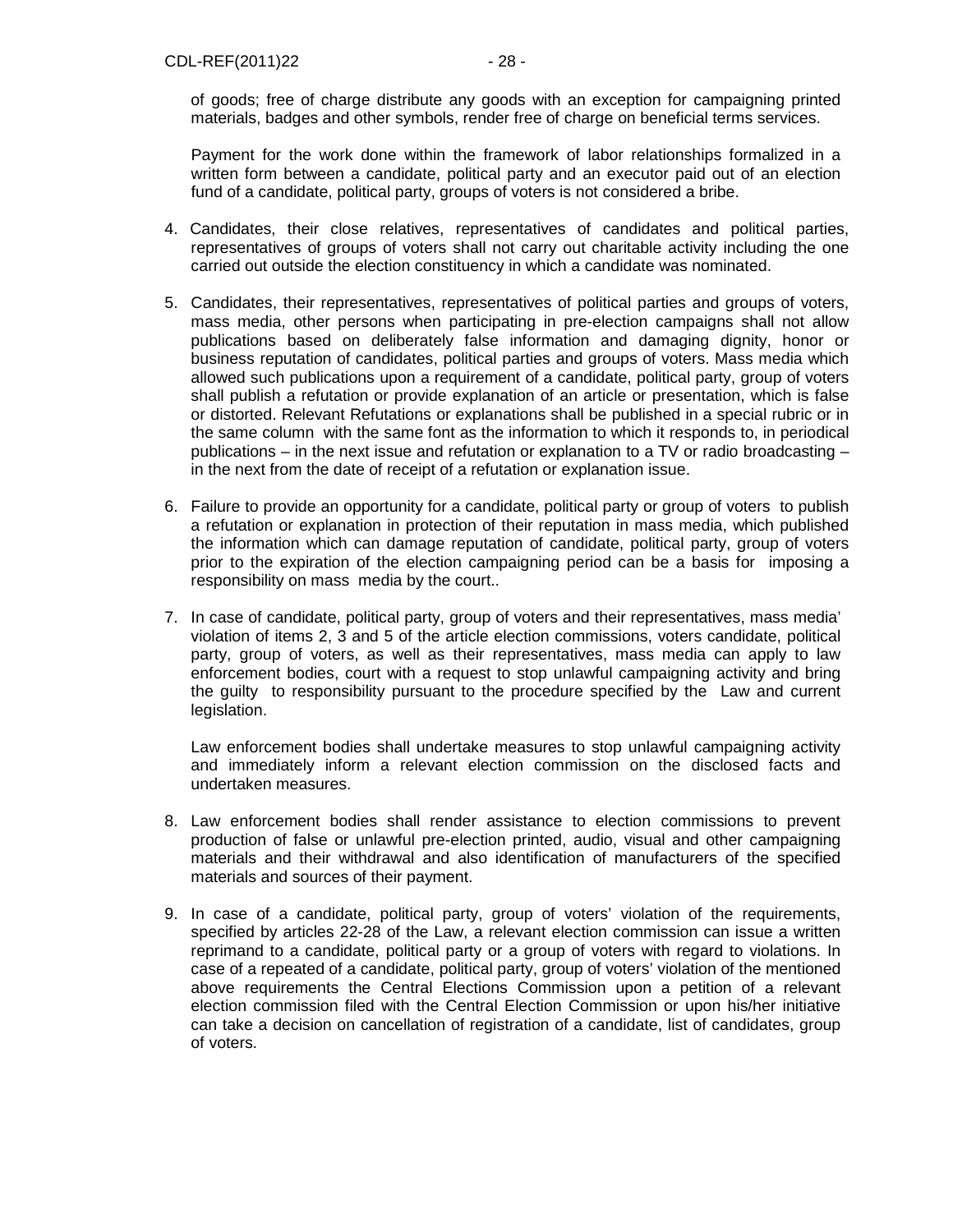#### **Chapter VI. Organization of voting and voting procedure**

#### **Article 29. Premises for voting**

- 1. Premises for voting shall be provided free of charge for use by a precinct election commission, governmental agencies and by local governments.
- 2. Specially equipped voting booths, equipped with a lighting system and equipped with writing materials (a pen), except for pencils, and boxes for voting shall be placed in the premise for voting.

The lighting system should have an alternative source of power (lanterns and candles). When electricity supply gets cut off voting shall be suspended until the renewal of electricity supply (due to main (central) or alternate power source). In this case, in order to effectively monitor the work of a precinct election commission, observers, representatives candidates, political parties, groups of voters shall have the right to be at such a distance from voting boxes, voting booths, which provides for full viewing/coverage of procedures of the election commission, (and) performance of their functions.

- 3. The Election Commission shall equip a stand in the premise for voting on which informational materials about all candidates, political parties, groups of voters, who/which have registered lists of candidates shall be placed. The specified materials shall not have campaigning appeals. Samples of filled in ballots, which should not contain families of the candidates, registered in this elections constituency, the names of political parties и groups of voters, who have registered Candidates' List shall be placed on the stand.
- 4. Premises for voting shall be equipped in such a way, that the place where voting ballot papers, voting booths and voting boxes were fully viewed at the same time by members of the election commission, by the representatives of candidates, political parties, (and) observers.

#### **Article 30. Voting (ballot) paper**

1. In order to participate in voting a voter receives a ballot, which is a strict accountability document, the degree of protection of which is determined by the Central Election Commission. The number of ballots cannot exceed the number of registered voters by more than 0.1 percent.

Special paper (paper with water marks or colored paper) or special dye shall be used for manufacturing of ballots. Ballot must be stitched with a thread in piles consisting maximum of 100 pieces, each ballot should have a numbered counterfoil, which remains in the election commission while the detachable part is issued to voters.

- 2. The text of the ballot is subject for approval by the respective territorial election commission not later than 20 calendar days prior to voting. The text of the ballot should be placed only on one side of the ballot.
- 3. Ballot contains the name of the body, in which the elections are held, the name and number of electoral constituency or an indication of a single mandate municipal elections constituency.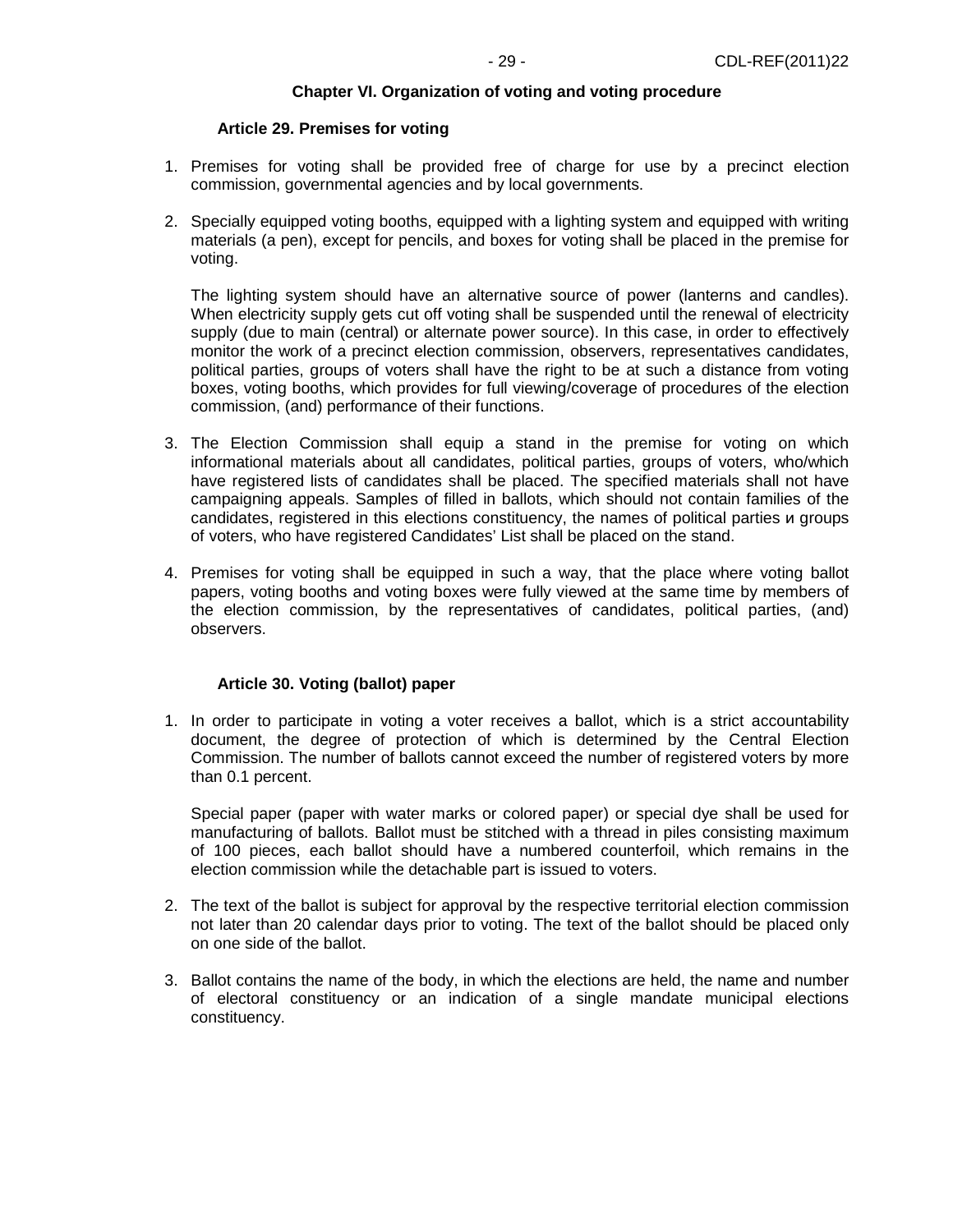- 4. In the elections of deputies of a local kenesh (council) three election ballots shall be produced in which additionally the surnames, first names and patronymics of candidates should be indicated:
	- 1) Female; 2) Male; 3) Male and female (mixed group).

Each voter shall receive three of the above indicated ballots for voting.

- 5. In the elections of deputies of a local kenesh under the proportional system the names of political parties, groups of voters shall be indicated additionally in the ballots in the sequence established by lot.
- 6. In the elections of heads of the executive bodies of local governments' last name, first name and patronymic of the candidate shall be indicated in addition in the sequence established by lot.
- 7. Names of political parties, groups of voters shall be filled out in the empty square field to the rights from those indicated in parts 4 - 6 of this article details of candidates. At the end of the candidates' list should be printed a line "against all candidates" ("Against all lists of candidates") with the empty square field located to the right from it.
- 8. Ballots shall be printed in the state and the official languages not later than 10 calendar days prior to the voting. Every ballot should contain an explanation of the procedure of its filling out and information on the manufacturer of the ballot form and the circulation.
- 9. After discarding (defective ballots) the printing house transfers the ballots based on the act of transfer to members of the Central Election Commission. After the transfer of the ballots, in the presence of at least 3 members of the Central Election Commission, with invitation of representatives of the printing house, mass media and law enforcement representatives the discarded and surplus ballots are destroyed, and an act about it must be drawn up, which must is signed by all parties present (at the procedure).
- 10. The Central Election Commission transfers the ballots to the territorial election commissions based on the act (and) in the presence of at least half the members of the territorial election commission, representatives of candidates, political parties, groups of voters, non-profit organizations and mass media.
- 11. Territorial Election Commission transfers the ballots to the Election precinct commissions under the act, in the presence of at least half the members of a precinct election commission, representatives of candidates, political parties, groups of voters, non-profit organizations and mass media.
- 12. Responsibility for proper transfer of the ballots shall be placed on chairperson of the relevant election commissions.
- 13. Transferring of ballots to a relevant territorial Election Commission shall be performed within 10 calendar days prior to the voting day, in case of repeated voting – within 5 calendar days prior to the voting, and the precinct Election Commission - 1.2 per days prior to the voting day. The number of transferred to a precinct election commission may not exceed the number of voters, included in the lists of voters for the votinghttp://www.multitran.ru/c/m.exe?a=110&t=3745125\_2\_1&sc=105 precinct by more than 0.1 percent.
- 14. In case of withdrawal of candidates, the lists of candidates after manufacturing the ballots the precinct Election Commission shall cross out in the ballots the data on of relevant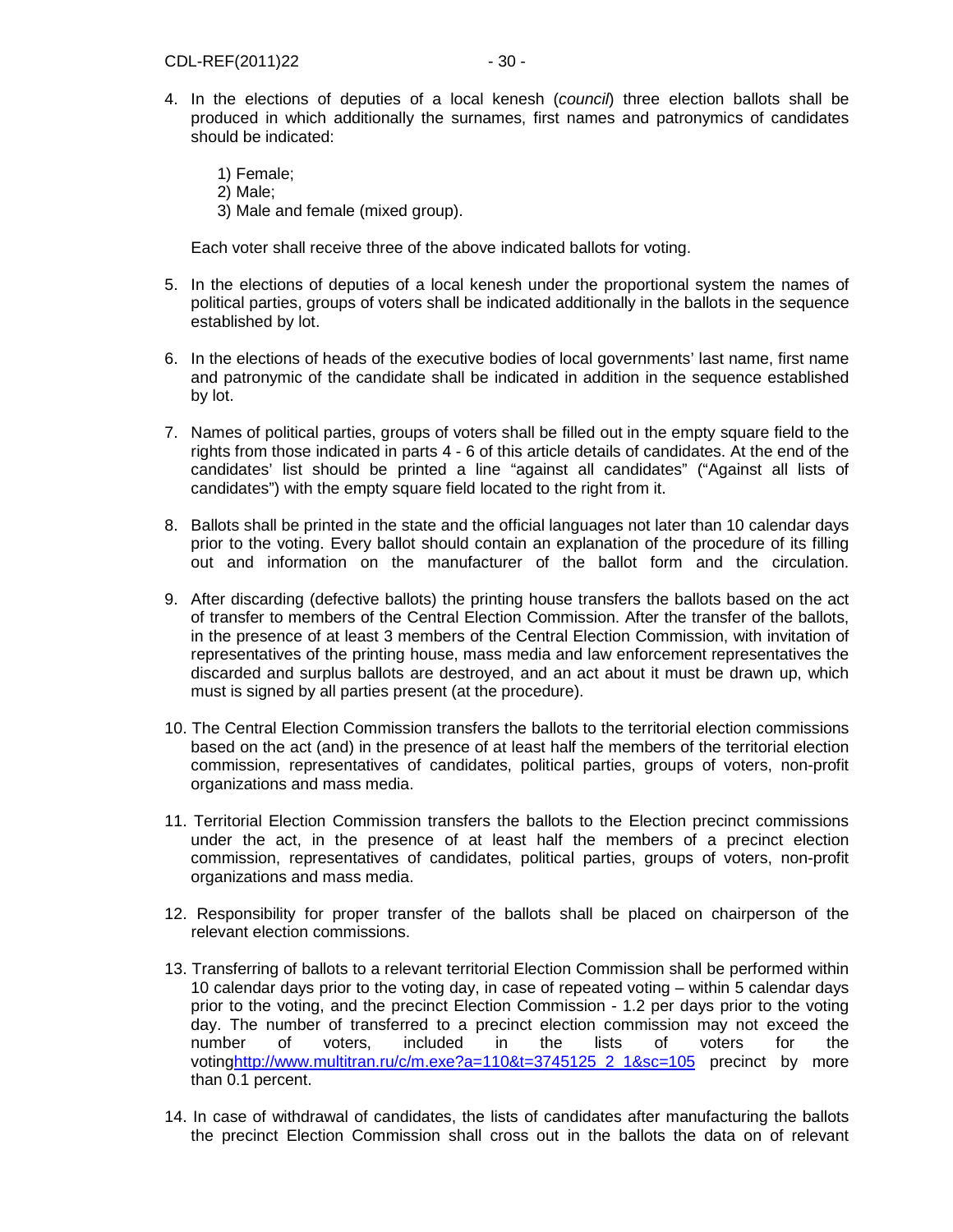candidates from the list of candidates. Crossing out shall be done with a straight line along the line (field) with all data about the candidate, political party, groups of voters, with a ball point pen only. In this case, the crossing out line should be covering the empty square (field) in the side opposite to the line with data about a candidate (and) a political party.

- 15. The premises in which there is a special safe-deposit (locker), where the election documents, a seal of the respective election commission are stored shall be sealed and shall be handed over for guarding to the (security) of bodies of internal affairs. The safedeposit (locker) must be inside polling station.
- 16. It shall be prohibited to take out from the premises of printing houses, election commissions, as well as to make copies and distribute ballots in violation of the requirements of this Law.

#### **Article 31. Voting Procedure**

- 1. Voting on the elections day shall be held from 8 to 19 o'clock. The precinct Election Commission is obliged to inform voters about the time and place of voting not later than 10 calendar days prior to the voting through the mass media or otherwise, and in the course of early and re-voting - no later than 7 calendar days prior to the voting day.
- 2. On the day of elections at 7 am local election commission at its meeting in the premise for voting members based on the draw shall determine the commission members, who will:
	- perform registration of citizens in the List of voters;
	- Mark voters with a special ink and hand out ballots;
	- carry out control over the passage of voters in the voting booths for secret voting, and over putting the ballots in a folded form into boxes for voting;
	- Organize voting outside the premises for voting (with (by)) at least two members of a precinct election commission).
	- Chairperson and Secretary of a precinct election commission shall not participate in the draw.
- 3. Chairperson of a precinct election commission in the presence of members of the precinct election commission, representatives of candidates, political parties, groups of voters and observers shall open a sealed safe, which contains the list of voters of this precinct, ballots and a seal of the precinct election commission; shall pull list of voters out of the safe, read out the number voters included in the list of voters, allows the attending parties visually see the list of voters and then distribute it to members of the precinct election commission, who are responsible for registration of voters and filling out the list of voters as at the day of voting.
- 4. Chairperson of the precinct election commission shall demonstrate empty boxes which are sealed with a seal of the precinct election commission for voting for inspection by the members of the precinct election commission, as well as the observers, representative candidates, political parties, mass media. Then the chairperson of the precinct election commission shall put control lists in the sealed boxes for voting, in which the name of the constituency, the number of the polling station, the time of putting the control lists into boxes for voting, the names of a chairperson, secretary and other members of the precinct election commission with the right of deciding vote, the attending candidates, their representatives and observers, representatives of political parties, groups of voters shall be indicated. Control lists shall be signed by the above mentioned persons and certified with the stamp of the precinct election commission.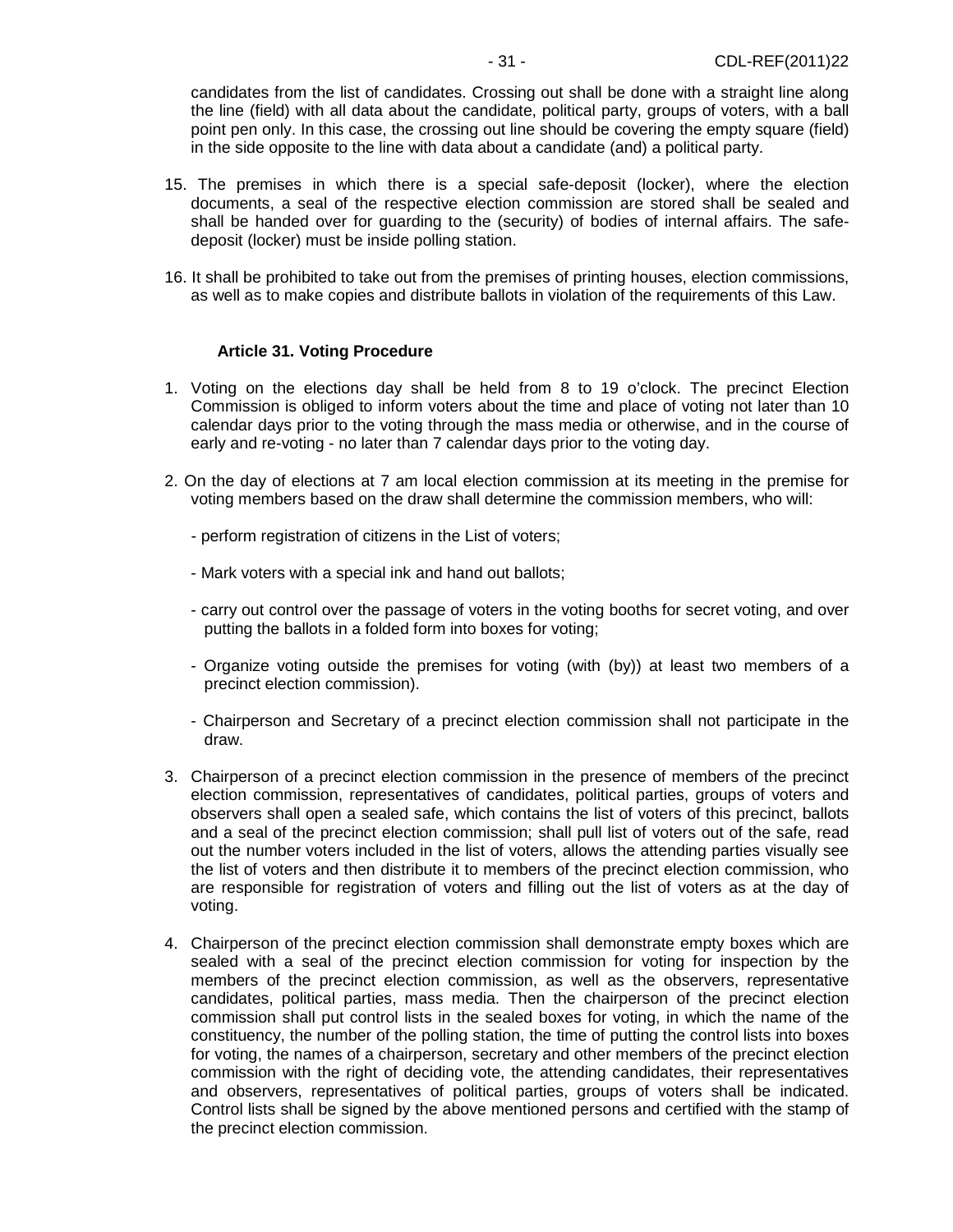- 5. Chairperson of the precinct election commission shall announce the number of ballots received from the higher election commission. Members of the precinct election commission with the right of deciding vote in the presence of representatives of the candidates, political parties, groups of voters и observers shall calculate and announce the number of ballots, then the chairperson of the precinct election commission shall demonstrate them to visually familiarize the persons present and record the number of ballots, received by the precinct election commission from the higher election commission, in line 2 of the Protocol of the outcome of voting in its enlarged form.
- 6. After calculation of the ballots the chairperson of the precinct election commission shall hand over ballots in batched of 50-100 ballots based on the calculation list (statements) to the members of the precinct election commission, who sign the receipt thereof and shall be responsible for handing out ballots.
- 7. At the entrance of the premises for voting a member of the precinct election commission identified by draw shall check marking of voters. A voter who does not have marking shall be eligible to vote. In case marking is available the voter is not allowed to vote.
- 8. When issuing the ballot one member of a precinct election commission carries out registration of voters: checks documents of voters, enters their requisites in the list of (voters), where voters put their signatures (sign) for receipt of ballots, while the other is marking voters with visible ink and hands out a ballot.
- 9. Each voter must vote in person, voting for other voters shall not be allowed.
- 10. Ballots shall be handed out to voters included in the list of voters, upon presentation of a passport or identity document of the voter, and if the voter votes based on absentee ballot (it shall be done) also upon presenting the absentee ballot.
- 11. Serial number of the passport or identity document of the voter shall be entered upon receipt of the ballot for voting ….or in the supplementary list of voters. The voter checks the correctness of the entry made and signs (puts his/her signature) in….., or in a supplementary list of voters. In the case of conducting voting simultaneously based on several ballots the voter signs (puts his/her signature) for every ballot. Additional notes shall be made in the supplementary list in the case of voting based on absentee ballots.
- 12. At the election precincts established in settlements with a population of less than 500 voters, a voter shall have the right to vote in the absence of a passport or identity document, if he/she (his/her name) is in the list of voters and confirmation of the fact of his residence in the territory of the polling station by at least two members of the precinct election commission and permission of the Chairperson of the precinct election commission.

In the case of voting without documents corresponding record shall be made in the list of voters, which shall be certified by signatures of the chairperson of the precinct election commission and by the members of the precinct election commission, who confirmed the residence of the voter in the territory of the precinct.

- 13. Ballot(s) shall be filled in by the voter in a specially equipped booth or other specially equipped place where no intrusion of others shall be allowed. A specially equipped booth or a specially equipped place must be established or manufactured to ensure the secrecy of the vote of the voter during filling in the ballot and control by the members of the election commission and observers over the actions of the voter.
- 14. In the elections of deputies of local kenesh (council) based on the proportional system the voter shall put a corresponding mark in the ballot in the box relating to the political party, group of voters, in whose favor the selection was made, or in the position (field) "against all".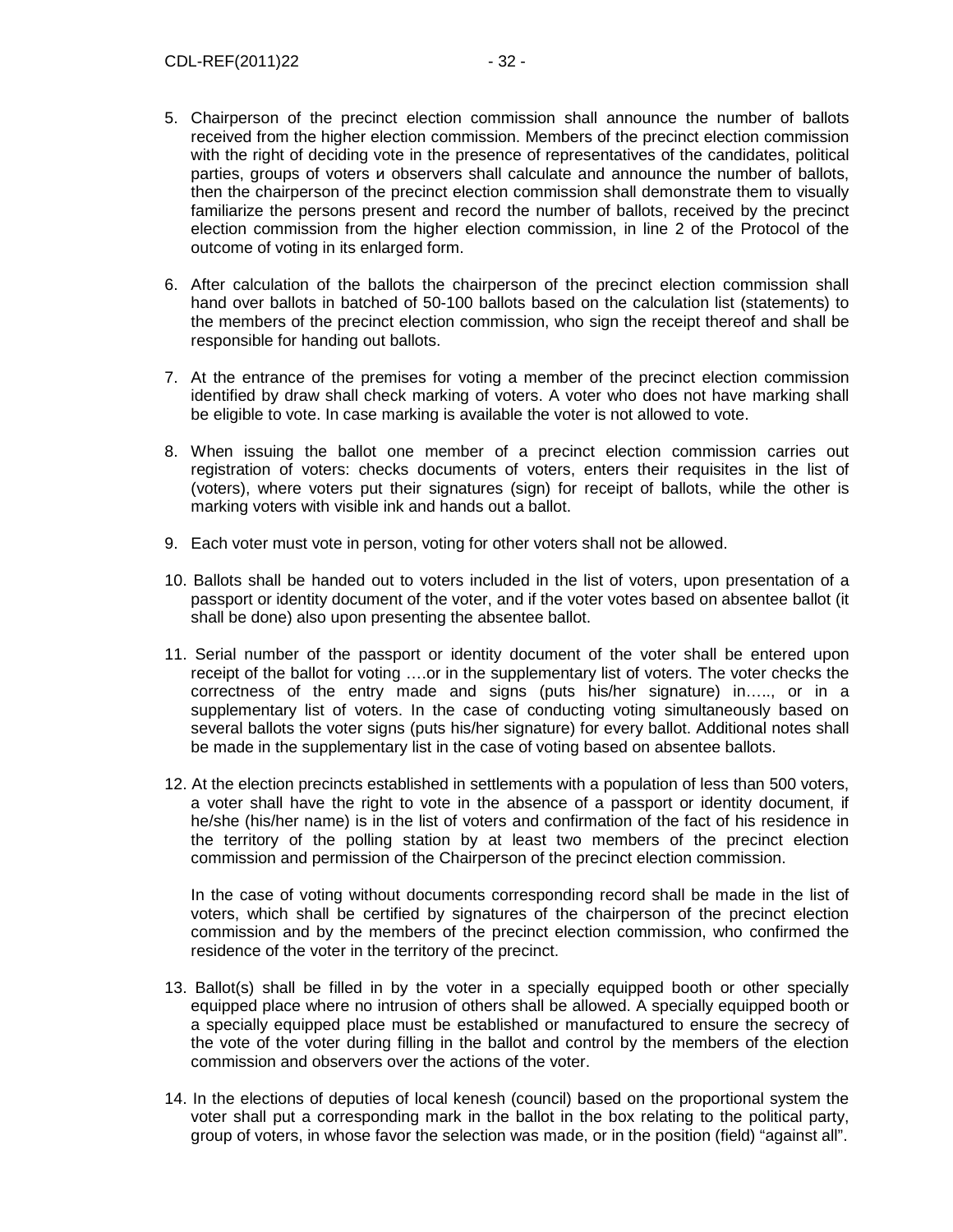In the elections of heads of the executive bodies of local governments based on the majority voted system a vote enters in each of the three ballots a mark in a box belonging to the candidate in whose favor the selection was made, or in the box "against all".

In the elections of heads of the executive bodies of local governments a voter puts a mark in a box belonging to the candidate in whose favor the selection was made, or in the box "against all".

- 15. In case if the voter thinks that during filling out of the ballot he/she made a mistake, he/she should apply to a member of a precinct election commission, which issued the ballot with a request to give him/her a new ballot instead of the defective (wasted) one. A member of a precinct election commission with the right of deciding vote shall hand out a new ballot, while making an appropriate record in the list of voters against the name of the voter. The defective (wasted) ballot shall be cancelled and an act about this cancellation shall be drawn up.
- 16. A voter who has no possibility to sign the receipt of a ballot, fill out a ballot, shall have the right to use for this purpose help of another voter who is not a member of the election commission, a candidate, a representative of a candidate, a political party, group of voters, (and) an observer. In this case, the voter shall orally notify the precinct election commission of his/her intention to take the help of another person.
- 17. The filled in and folded ballots shall be put by voters in a sealed (cored) boxes for voting. It is forbidden to take ballot from the premises for voting.
- 18. A chairperson of a precinct election commission shall watch for public order in the premises for voting. In cases of violation of public order in the voting premises the chairperson of the precinct election commission shall have the right to seek help applying to officers of law enforcement agencies to ensure public order in the voting premise, who, after restoration of public order shall leave premise for voting. Instructions of the Chair of the precinct election commission, issued within his/her job description, do not violate the rights of the election process, mandatory for everyone in the premise for voting.
- 19. In the absence of a Chairperson of a precinct election commission his/her powers shall be performed by a Secretary of the precinct election commission or a member of the Commission, authorized by the Election Commission.
- 20. A member of a precinct election commission shall be immediately suspended from participation in its work, and the observer and other persons shall be removed from the premise for voting, if they try to obstruct the work of the election commission or the exercise of their election rights by citizens of the Kyrgyz Republic, and violate the secrecy of voting. A decision on it shall be taken by the precinct election commission in writing. In doing so, the commission shall have the right to contact the appropriate authorities with the idea of bringing these persons to liability under legislation of the Kyrgyz Republic.
- 21. Candidates, representatives of candidates, political parties and groups of voters, who nominated the candidates and / or the lists of candidates, as well as other individuals and entities acting at the request of or on behalf of the above persons shall be prohibited to take actions aimed at ensuring the delivery of voters for participation in voting.
- 22. State bodies, local governments, governmental and municipal institutions and enterprises, as well as their officials are obliged to ensure public safety, smooth operation of public transport, communications, lighting and heating of premises for voting on the voting day.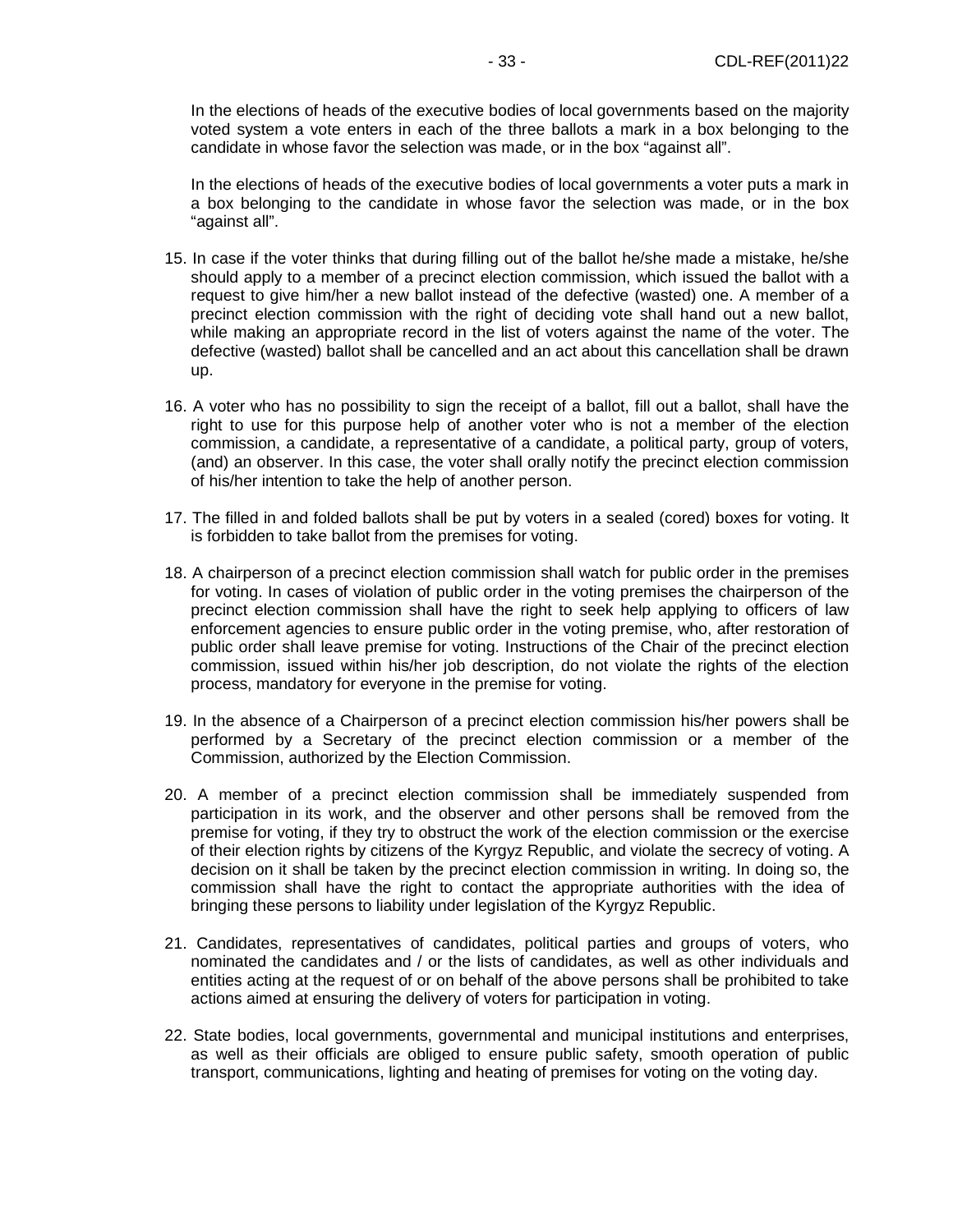## **Article 32. Early voting procedure**

- 1. A voter who does not have an opportunity to attend on the voting day to the elections precinct in which he/she is included in the list of voters, shall have the right to vote early on the basis of a written statement of his absence from the territory of the corresponding administrative-territorial unit, in which the elections are held, or the country due to a trip abroad, and upon presentation of relevant documents (copies of travel documents, an air ticket, a visa a in the passport) - by filling out the ballot inside the corresponding territorial election commission 9 -1 days prior to the voting day. The Electoral Commission is obliged to ensure the secrecy of voting, to exclude the possibility of distortion of the will of voters, safeguard of the ballot, record of a vote in determining results of voting and determining the results of the elections.
- 2. In the list of early voted voters, which should be drawn up/prepared by the relevant election commission the information about the voter who is going to vote early shall be included. The voter checks the correctness of the record, signs it and gets a ballot for voting and a blank (clean) envelope in the presence of at least two members of the election commission who have the right of deciding vote.
- 3. Ballot shall be filled in by a voter in a specially constructed booth or a special place, where presence of other persons shall not be allowed.
- 4. The ballot filled out by the early voted voter shall be put in an envelope and glued (sealed). Signatures of two members of the election commission, who certify with the stamp of the election commission, as well as the signature of the voter, who voted early shall be put on the site of gluing (sealing) on the envelope.
- 5. Sealed envelopes with ballots and the list of voters, who voted early, shall be stored by the secretary of the relevant election commission in the premises of the election commission until the transfer of all ballots to the precinct election commission.
- 6. On the day of voting the chairperson of a precinct election commission in the presence of members of the precinct election commission, observers, other persons prior to beginning of voting shall report on the number of voters, who voted early, demonstrate the sealed envelopes with the ballots the list of voters, who voted early certified by the signature of the Secretary and the stamp of the respective higher election commission for a visual review. After that, he opens one by one each of the envelopes, observing the secret will of the voter puts the ballots in a stationary box for voting. The (announced) number of voters, who voted early shall be entered prior to the beginning of voting is made in the Protocol of the results of voting in its enlarged form, while in the list of voters, who voted early, a mark "Voted early" shall be made.

## **Article 33. Procedure for voting outside the premises for voting**

- 1.Voters who are included in the lists of voters, but for health reasons or disability cannot attend the voting precinct, voters who are on the voting day in hospitals, detention centers and detention centers, voters who temporarily reside in locations in remote and inaccessible districts on pastures for cattle grazing, and in exceptional cases, by decision of the relevant election commission, if they reside on the territory of the electoral constituency, which includes by the area of their dislocation or the places of their temporary residence shall vote at their place of stay. Precinct Election commission shall be obliged to ensure an opportunity to vote outside the premises for voting.
- 2. Voting outside the premises for voting shall be done only on the day of elections, and only on the basis of written statements or oral request of the voter (including the one transferred through assistance of other persons) regarding providing him/her with an opportunity to vote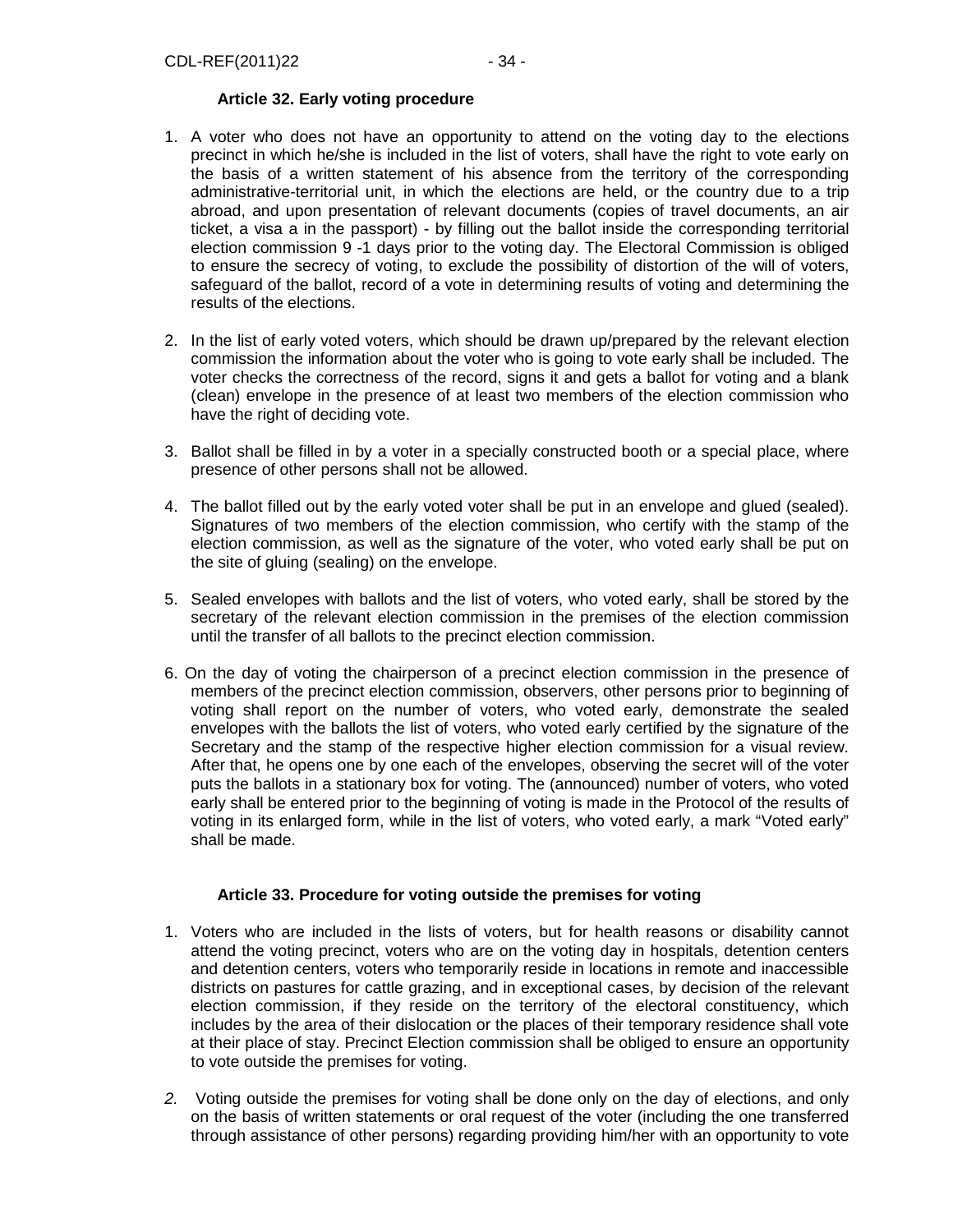outside the premises for voting. A statement (an application) of the voter may be made at any time after the establishing of a precinct election commission, but no later than one day before voting. The reason due to which the voter cannot arrive to the premises for voting, as well as the data of the voter shall be indicated in the statement (the application) to grant an opportunity to vote outside the premises for voting. When registering a request the time of its receipt and the signature of a member of the commission having the right of deciding vote, who had made the decision shall be indicated.

- 3. Precinct Election Commission should have the necessary quantity, but not more than three portable boxes for voting. Voting outdoors shall be arranged/conducted by members of the precinct election commission, which receives the necessary number of ballots under their signature on receipt, as well as pre-sealed (cored), portable boxes. Voting outside the voting premises shall be held in the presence of representatives of candidates, political parties, groups of voters, observers, (and) mass media.
- 4. Upon arrival of the commission members of the voter an oral request shall be confirmed by a written application of the voter. In the written application the voter shall marks the series and number of his/her passport or identity document and with his/her signature he/she shall certify the receipt of the ballot. Members of the commission by their signatures are certifying the fact of handing out of the ballot.
- 5. A ballot shall be filled in by a vote in a special place where presence of other individuals shall not be allowed. A special place must be selected to ensure the secrecy of vote when filling out the ballot by a vote and control on behalf of the members of the election commission and observers over the actions of the voter.
- 6. In a voter from whom the application (request) was received on providing him/her an opportunity to vote outside the voting premise arrived in the premise of a precinct election commission for voting after members of the precinct election commission were sent to him/her for conducting voting outside the voting premise for voting, a respective member of the precinct election commission shall have no right to give him/her a ballot in the voting premise until the members of the precinct election commission, organizing the voting outside the voting premises return, and until it is established that the above indicated voter had not voted outside the voting premises.
- 7. Passport or identity document number (of the voter, who voted outside the premises for voting, shall be entered in the list of voters, while in the corresponding column of the voters' list a record shall be made "Voted outside the premises for voting,"

#### **Article 34. Authorities of the election commissions on summing up the results and determining results of elections**

- 1. A precinct election commission shall count the votes, sum up the votes in the relevant elections precinct.
- 2. Corresponding territorial election commission on the basis of Protocol of the precinct election commissions shall determine the results of elections of deputies of local keneshes or heads of executive bodies of local governments for the respective territory.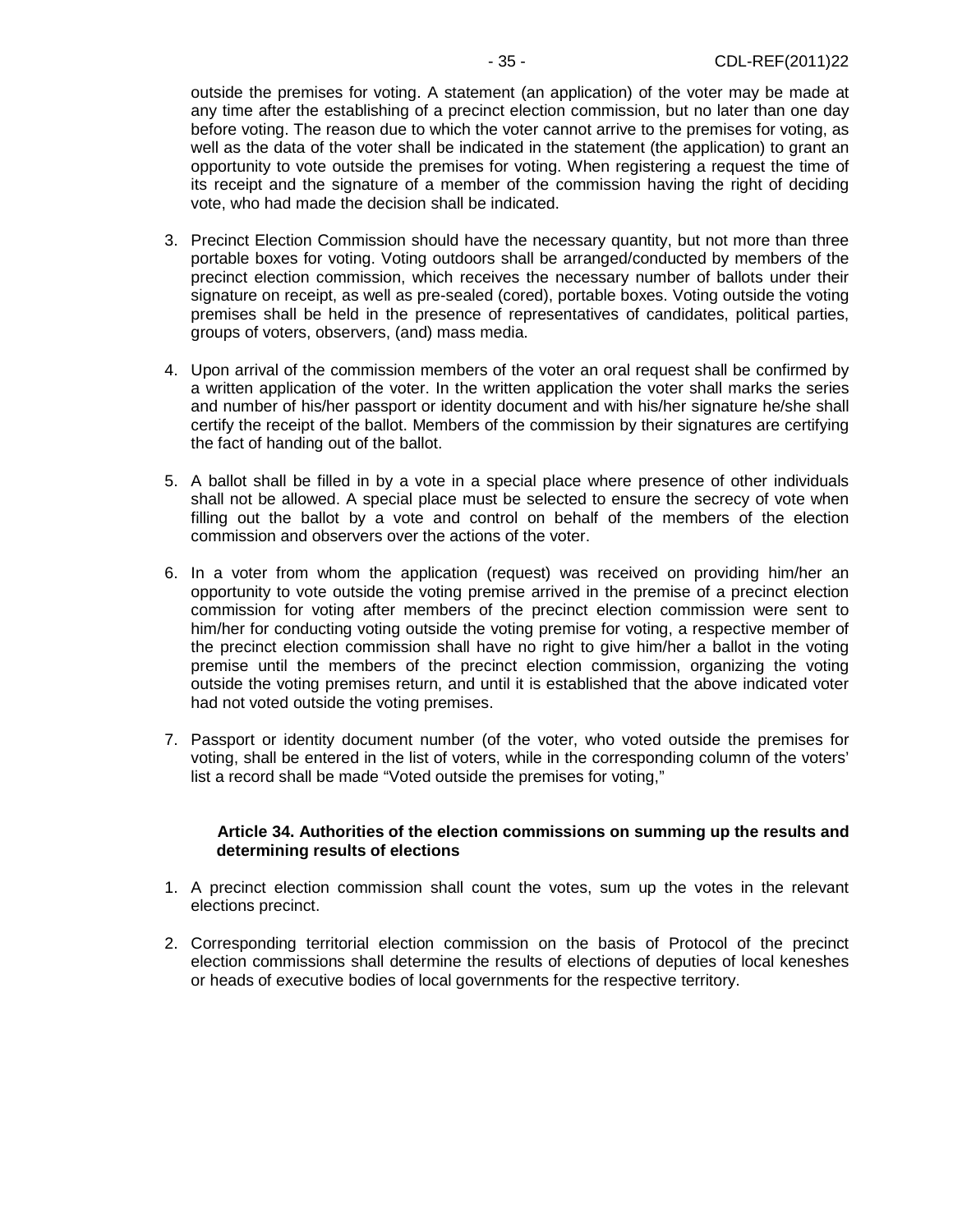## **Article 35. Protocol of a precinct election commission on the outcome of voting.**

- 1. A precinct election commission shall draw up a Protocol of the outcome of voting in the corresponding elections precinct.
- 2. Protocol of the outcome of voting is a document of strict accountability, the level of protection, and shape of which is determined by the Central Election Commission.

 Procedure of filling out of the Protocol of election commissions shall be regulated by the Regulations approved by the Central Election Commission.

## **Article 36. Procedure for establishment of the results (outcomes) of voting by the precinct elections commissions**

- 1. Upon expiration of voting time a chairperson of a precinct election commission shall announce that only voters who are in the voting premise will get ballots and vote.
- 2. Counting of voters' votes shall be carried out openly and publicly exclusively by members of a precinct election commission at its meeting with the announcement and relevant registration in the Protocol in its enlarged form of the outcome of voting (which is posted at the place designated by the election commission) consistently all the results of actions performed on counting of ballots, counterfoils of ballots and votes of voters.

In the process of votes counting and the establishment of voting results representatives of the candidates, political parties, groups of voters, observers, representatives of mass media can take photographs, do filming, (and) video-shooting.

3. Counting of votes of voters begins immediately after the voting and is done without interruption until the establishment of the voting outcomes in the same premises where voting of voters was held. Place where directly the counting of votes is done must be equipped in such a way to ensure for access of all members of the precinct election commission. At the same time full visibility of actions of the precinct election commission members shall be provided for all persons present during the counting.

In case of combining elections of various levels in the first turn counting of votes relating to elections of a President, deputies of the Jogorku Kenesh (PMs), and then - deputies of local keneshes, heads of executive bodies of local governments shall be performed.

Members of the precinct election commission, except for the Chairperson and Secretary of a precinct election commission, during counting of votes shall be prohibited to use http://www.multitran.ru/c/m.exe?t=4349892\_2\_1writing implements (pens, pencils, paper).

4. Members of a precinct election commission, responsible for handing out ballots, shall calculate the remaining unused ballots, cancel them by cutting lower right-hand corner (at that no damage to the fields (squares) located to the right from the personal data of the registered candidates, lists of candidates) shall be allowed) and hand them in based on the work sheet to the Chairperson of the precinct election commission, about which an act shall be drawn up. All canceled ballots shall be counted and packed into a package which then shall be sealed with a stamp of the precinct election commission and the signatures of its members. All canceled ballots shall be counted and packed into a package which then shall be sealed with a stamp of the precinct election commission and the signatures of its members. A sign in writing " Canceled ballots" shall be made on the package indicating their number and the number of the polling station.

The number of all of canceled ballots, which is defined as the sum of the number of unused ballots and ballots, which were returned by voters due to errors/mistakes made during filling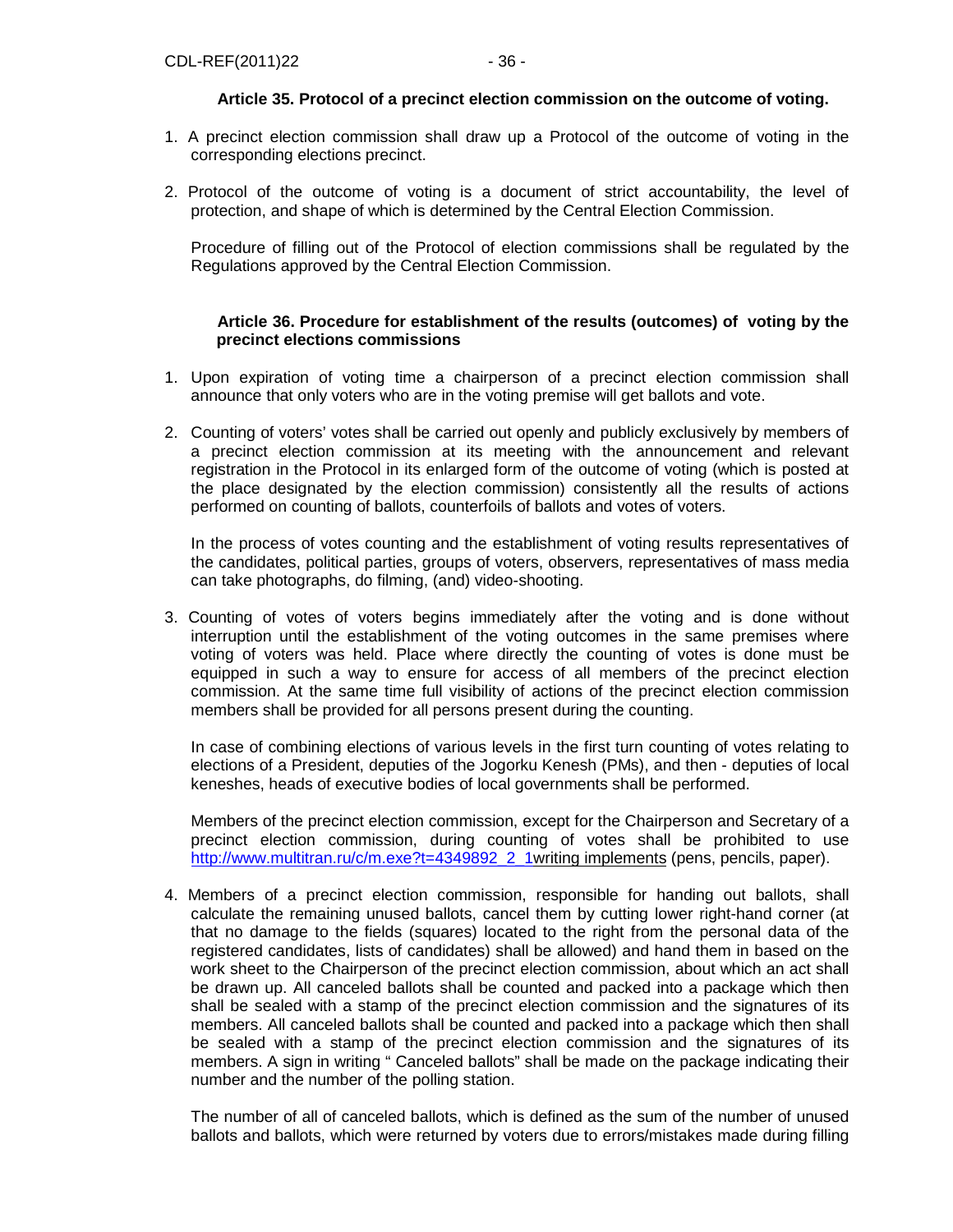them out (damaged) shall be announced and recorded in the Protocol of the outcome of voting in its enlarged form.

5. Prior to direct counting of votes members a precinct election commission, responsible for registration of voters, must make entries of the respective aggregate (summed-up) data into every page of voters' list.

After making the total data (per page), each page of the voters' list shall be signed by a member of a precinct election commission, which then adds them and sends to the chairperson of the precinct election commission. On the last page of the Voters' list Chairperson and Secretary of a precinct election commission shall write down the outcome data, defined as the amount of data on all the pages of the list of voters, certifying them with his signature and a stamp of the precinct election commission. After conducting work with the list of voters a chairperson of a precinct election commission shall offers the audience to see them. After this the list of voters shall be put in the safe.

6. A precinct election commission starts counting the ballots contained in portable voting boxes. Members of the precinct election commission, who conducted the voting outside the voting premises shall demonstrate the integrity of seals and stamps, open the portable voting boxes one by one, then take out the ballots and control lists with signatures of members of the precinct election commission, the persons who were present in the morning when the sealing of election boxes took place. The Chairperson of the precinct election commission shall demonstrate the control lists.

Opening of each portable voting box shall be preceded by the announcement of a number of voters, who voted with the use of this portable voting box. Counting of ballots in each portable box for voting is done separately.

If it is determined that the portable ballot box for voting the number of ballots is bigger than the number of applications of voters, containing a mark of the number of the received ballots, all ballots available in the portable ballot box for the voting shall be recognized invalid by a decision of a precinct election commission and cancelled by cutting the lower right-hand corner, about which an act shall be drawn up, which is attached to the Protocol of the outcome of voting in which the surnames and initials of the members of the precinct election commission, arranging the conducting of voting outside the voting premises shall be indicated. These invalid ballots shall be packed and sealed separately, while the number of the polling stations and the inscription "Invalid ballots taken from the portable box for voting», box number and the number of ballots shall be written on the package.

- 7. Chairperson of a precinct election commission announces the start of counting ballots contained in a stationary box for voting. Chairperson of the precinct election commission demonstrates the integrity of the stamps (seals) and opens a box for voting. Members a precinct election commission shall take out ballots and take out control lists with signatures of members of the precinct election commission, other persons who were present in the morning when the voting boxes were sealed. Chairperson of the precinct election commission shall demonstrate the control list.
- 8**.** Members of the precinct election commission shall sort out ballots from portable and stationary boxes for voting, by votes cast for each of the candidates, lists of candidates, «Against all candidates» («Against all lists of candidates»), and at the same time put aside separately ballots of an unknown form and invalid ballots. When sorting ballot members of the precinct election commission announce the marks of voters contained in the ballots and provide the ballots for visual inspection to all those present at the counting process.
- 9. Representatives of candidates, political parties, groups of voters, observers shall have the right to get familiarized with the sorted out ballots under the control of members of the precinct election commission.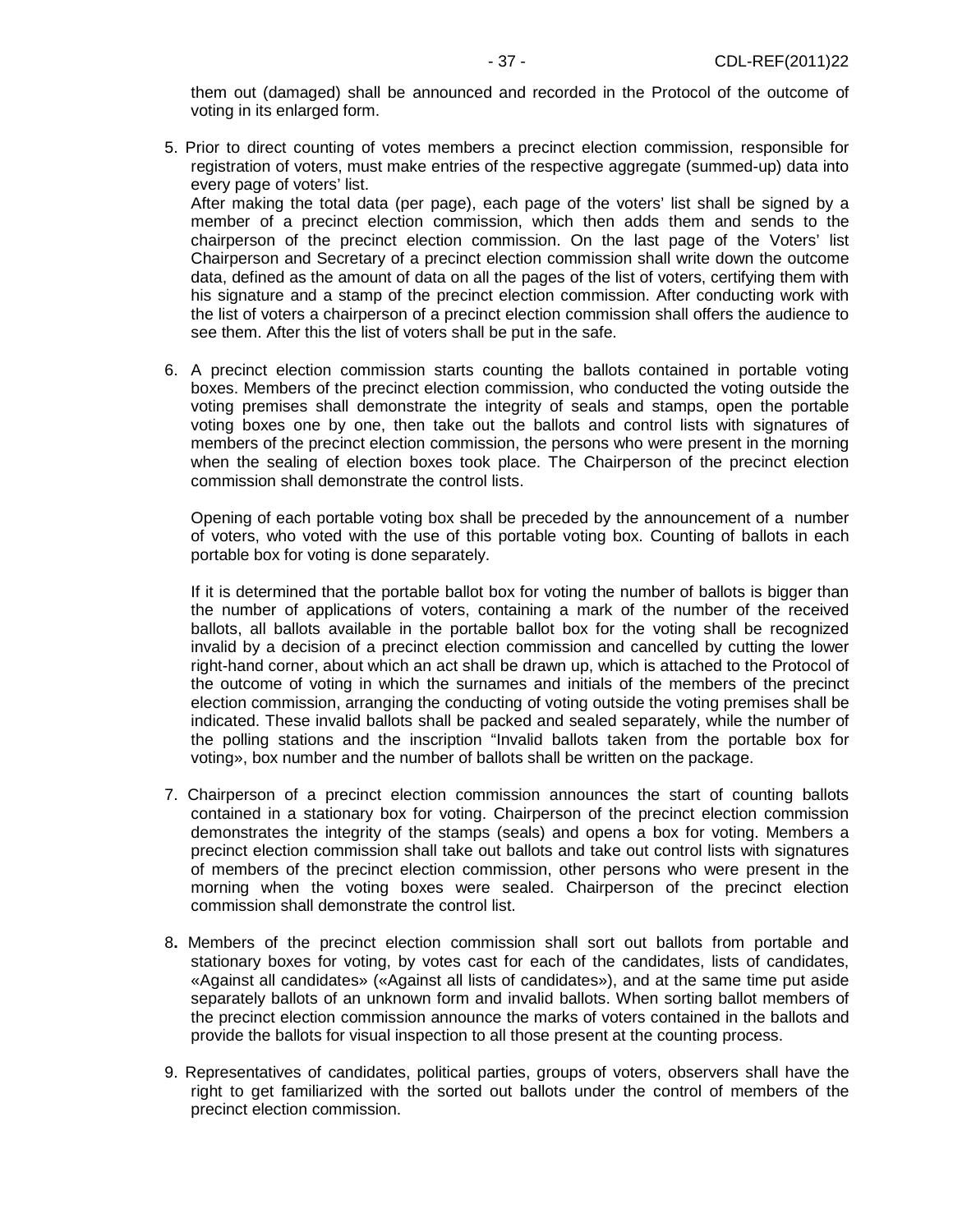- 10. Then, the counting of votes based on the ballots of the established form shall be done separately for each candidate, the list of candidates and positions "against all". Counting of the sorted out ballots shall be performed aloud by shifting them one by one from one packet to another so that the persons present during the counting could hear or see the mark of a voter in a ballot. Simultaneous counting of ballots from different batches is not allowed.
- 11. Invalid ballots shall be counted and summed up separately. The ballots on which it is impossible to determine the will of the voter, as well as invalid ballots from a portable box for voting (if there was a fact of taking out of a number of ballots from a portable box exceeding the number of applications of voters, containing a mark regarding the number of received ballots) shall be considered invalid. Ballots that do not bear the protection symbol established by the Central election commission and which are not stamped by the stamp of the precinct election commission, and containing no other established marks shall be attributed to those invalid ones. Ballots in which the number of marks in favor of candidates exceeds the number of mandates for the elections constituency, and in case of elections under the proportional system - the number of marks in favor of the lists of candidates is more than one position shall be considered invalid.

In case of doubt, in recognition of a ballot as an invalid one the local election commission shall decide the issue by voting, at the same the reasons for its invalidity and the record confirmed by the signatures of the chairperson and the secretary of the precinct election commission shall be put on the reverse side of the ballot and certified with stamp of the commission.

- 12. Chairperson of a precinct election commission shall invite all those present at the counting of votes to get visually familiarized with the ballots under the control of members of the precinct election commission. At the request of a representative of a candidate, political party, group of voters or observers to recalculate votes the ballots shall be recalculated with the direct participation of a representative of a candidate, political party, group of voters or observers and with allowing for visual control by them. Recount of ballots shall be performed aloud.
- 13. After that check of controlled relationships of the data entered in the Protocol of the outcome of voting is performed. If the controlled figures do not match, the precinct election commission makes a decision on re-counting.
- 14. After the counting of votes a precinct election commission holds a mandatory final meeting, which examines complaints (statements) received about violations of the voting and counting of votes, decisions are made per each claim (a statement), after which members of the precinct election commission and the complainants who agree with decisions made by the local election commission decisions on complaints (statement) filed shall sign the Minutes (Protocol?) of the final meeting of the precinct election commission. In signing the protocol of the final meeting of the precinct election commission members of the precinct election commission who disagree with the content of the Minutes (Protocol?), may attach their particular view to it and a corresponding record about it shall be made in the Minutes (Protocol)

 After drawing up a Report on the voting outcomes, the sorted ballots, (and) voter lists shall be packaged in individual packets, which indication of the number of the polling station and the number of ballots, the name of the voter lists. Packages are sealed and signed by members of the precinct election commission and added in a separate bag or box. The number of polling station and a list of documents contained inside are indicated on the bag or box. A bag or a box shall be sealed with putting signatures of the precinct election commission members. Packaging of ballots, voter lists, as well as folding them and adding into a bag or box shall be made in the presence of representatives of candidates, political parties, groups of voters, observers, who also provided an opportunity to put their signatures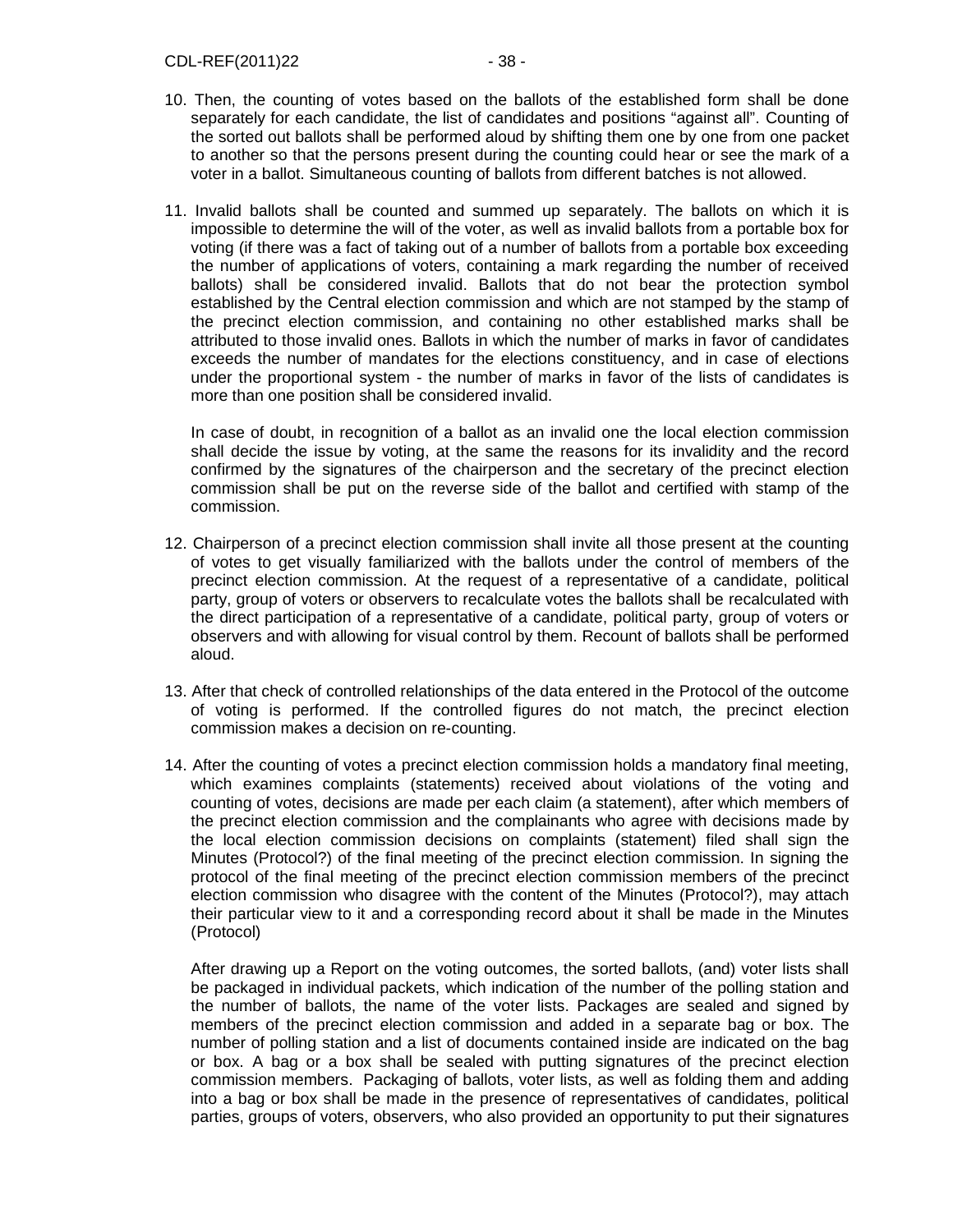on the bag or box. A package, bag or box can be opened only based on a decision of the higher election commission or court.

- 15. Report on the outcomes of voting shall be drawn up by election commissions in duplicate and signed by all members of the election commission present. A summary table of voting at an appropriate election precinct, a particular opinion of members of the election commission, as well as the received complaints (statements) and the decisions taken on them shall be attached to the Protocols (minutes).
- 16. After signing the Protocol on the voting outcomes the precinct election commission shall immediately announce the voting outcomes (results) in front of all the members of the Precinct Electoral Commission, representatives of candidates, political parties, groups of voters, observers, media representatives and others.
- 17. The first copy of the Protocol on the voting results after its signing alongside with the election documents, including ballots, voter lists, the complaints (applications), decisions taken and acts, drawn up by the precinct election commission shall be brought promptly to the higher election commission by a chairperson of the precinct election commission or by one of the members of the precinct election commission, accompanied by representatives of candidates, political parties and groups of voters who were present at the counting.
- 18. The second copy of the Protocol, as well as the stamp of the precinct election commission kept by the Secretary of the precinct election commission, who is responsible under the law for their reliability and safekeeping until the end of work of the commission.
- 19. The enlarged form of the Protocol on the voting outcomes (results) shall be posted for public inspection in the place designated by the precinct election commission, and stored until the end of operation of the precinct election commission..
- 20. Protocol of voting returns shall issue to each person present at the counting of votes a stamped copy (photocopy) of the Protocol on the voting results (outcomes).

#### **Article 37. Procedure for establishing the voting results by the territorial election commissions.**

- 1. The first copies of the Protocol of voting returns of the precinct election commissions with the election documents specified in Part 17 of Article 36 of this Act, shall be handed over based on an act immediately after signing by the members of the Precinct Electoral Commission to the territorial election commission, which shall sum up voting results in the respective territory.
- 2. Summing up the results of voting in the respective territory shall be done by the territorial election commission based on the protocols received directly from the local electoral commissions, by adding the data contained in them.

After preliminary checking the correctness of drawing up of the Protocols of the precinct election commissions on the voting results, the territorial election commission by adding data from all the district election commissions shall summarize the voting on the relevant territory.

According to voting results, the territorial election commission shall prepare a summary table and a Protocol in which it records data on the number of precinct election commissions, the number of received Protocols on the basis of which a Protocol on voting results, as well as summary data of the protocols of precinct election commissions shall be drawn up.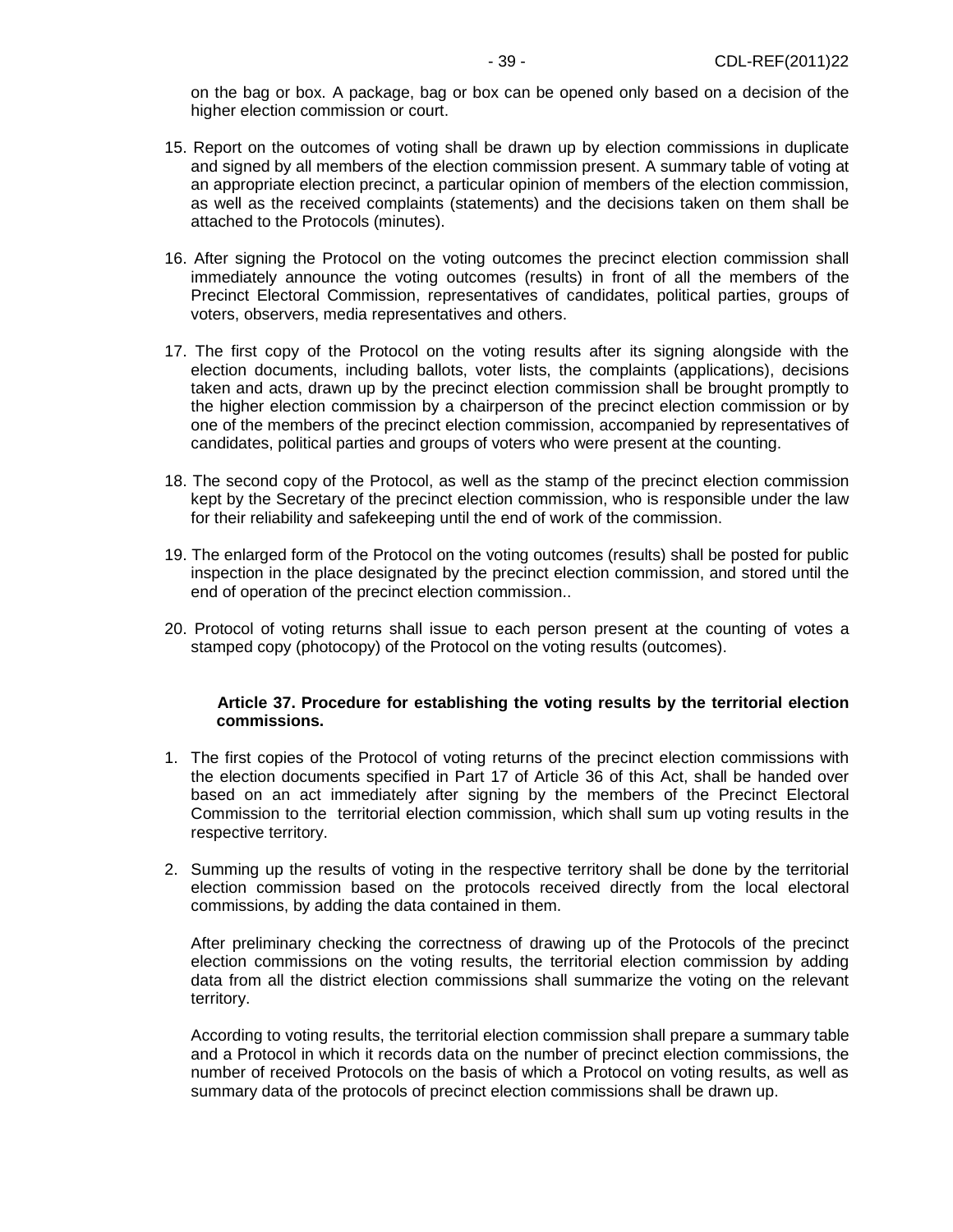Prior to signing the Protocol of voting in the relevant territory the Election Commission shall conducts a mandatory final meeting, which examines complaints(applications) filed with the Commission relating to the conduct of voting, vote counting and tabulation by subordinate election commissions. The Election Commission shall make decisions per each application (statement), after which members of the election commission and the applicants, who agree with the Electoral Commission decisions on complaints (statement) filed shall sign the Protocol of the final meeting of the election commission. In signing the protocol of the final meeting of the Election Committee the election commission members who disagree with the contents of the Protocol, may attach to it a particular view, (and) a corresponding entry shall be made in the Protocol about it. After that, the territorial election commission shall sign the protocol on the voting in the respective territory.

- 3. Protocol on voting results shall be drawn up by election commissions in duplicate and signed by all members of the electoral commission present. A summary table of voting in the relevant territory, a particular opinion of members of the commission, and received complaints (statements and the decisions taken shall be attached to the Protocol.
- 4. The first copy of the Protocol of the territorial election commission immediately after signing with the first copy of the summary table shall be sent (delivered) to the Central Election Commission.

The second copy of the Protocol together with all the election documents shall be stored by the secretary of the territorial commission in a guarded room until transferring them to the archive.

- 5. The increased reporting form on the election results shall be posted for public inspection in the place designated by the territorial election commission, and stored until the end of work of the election commission.
- 6. Every person present at the counting of votes the Secretary of the Precinct Electoral Commission shall immediately after signing the protocol of vote returns shall b obliged to issue to such persons a stamped copy (photocopy) of the Protocol on the voting results.

## **Article 38. Procedure for determining the election results**

- 1. The election results shall be determined by the corresponding territorial election commission on the basis of the Protocols received directly from the local electoral commissions, and the Protocol specified in Part 3 of Article 37 of this Law. Corresponding territorial election commission shall hold a mandatory final meeting, which reviews all complaints (statements) received about violations in the preparation and conduct of elections and shall decide on each application (statement).
- 2. Corresponding territorial election commission shall prepare Protocol on election results, in which the data from the received the Protocols shall be entered, on the basis of which election results are determined, the data on the number of the number of directly subordinate (district) election commissions, as well as a summary table on summary data of the Protocols of the subordinate election commissions and the Protocol specified Part 3 of Article 37 of this Law. shall be included
- 3. The number of voters participating in elections, is determined by the number of voter signatures confirming the receipt of ballots.

The number of voters who participated in the voting is determined by the number of ballots of the approved form, drawn from the ballot boxes.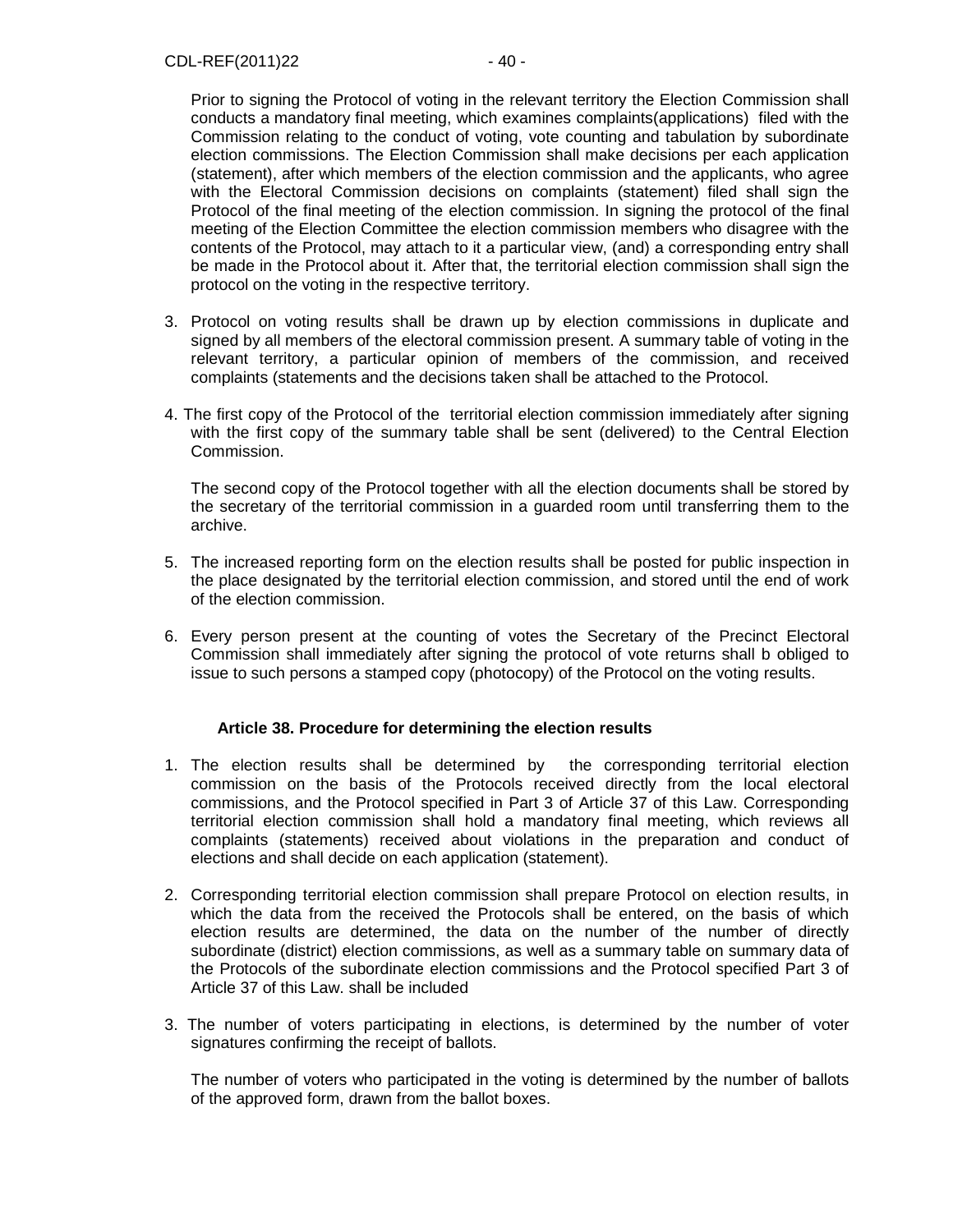4. Territorial Electoral Commission shall declare the results of voting at a polling station as invalid:

a) If at the time of voting, counting, determination of results of voting irregularities occurred that disallowed for establishing with certainty the outcome of voting;

b) if at the time of voting, counting, determining the voting results irregularities occurred, which could affect the expression of will by the voters;

- c) by decision of the Central Election Commission;
- d) by a court decision.

In the event that the results of voting at a polling station are recognized invalid the election results are determined by voting results in the remaining precincts. In the event that the voting results at the election precinct(s) are recognized invalid, that affects the election results at this election precinct(s) re-voting (re-run) shall be carried out within two weeks from the date of appointment of the re-voting (re-run) by the respective election commission.

5. Violations of the provisions related to violations of the procedure of voting, counting, drawing up a report on the outcome of voting at a polling station, disallowing for reliable determining the number of votes received by each candidate or list of candidates are understood as the violations that do not allow to determine the results of voting with reliability.

Violations of the provisions affecting the expression of the will of voters during voting, counting and determination of results of voting at the polling station associated with the campaigning on the voting day, hindering the exercise of electoral rights of citizens, observing the voting, voting for other voters, interference in the electoral commissions, delivery (of voters) by vehicles by a candidate, close relatives of candidates, representatives of a candidate, political party to polling station, bribing of voters (vote buying) shall be attributed to (understood as) the violations that have affected the will of the voters.

6. Corresponding territorial election commission shall recognize the election results null and void:

a) If voting results at a part of the polling stations, covering more than one-third of total voter turnout is declared invalid;

b) based on a court decision.

#### **Article 39. Repeat elections**

- 1. If the elections are recognized invalid, void, no candidate (List of candidates) based on the results of voting has been elected, repeat elections shall be appointed. Repeat elections of deputies of local keneshes shall be appointed by the President of the Kyrgyz Republic, repeat elections of heads of executive bodies of local governments shall be appointed by the Central election commission within one month from the date of declaring the elections invalid, null and void and shall be held by the respective election commissions. Nomination and registration of candidates, candidate lists, and other actions, including the terms of the election actions for the elections shall be carried out in the manner prescribed by this Law and regulations of the Central Election Commission. Communication on the repeat election shall be published in the media within 7 calendar days after the decision on the appointment of repeated elections.
- 2. Candidates whose actions have led to the recognition of the election invalid cannot be nominated again in the case of holding re-election of candidates for elective office.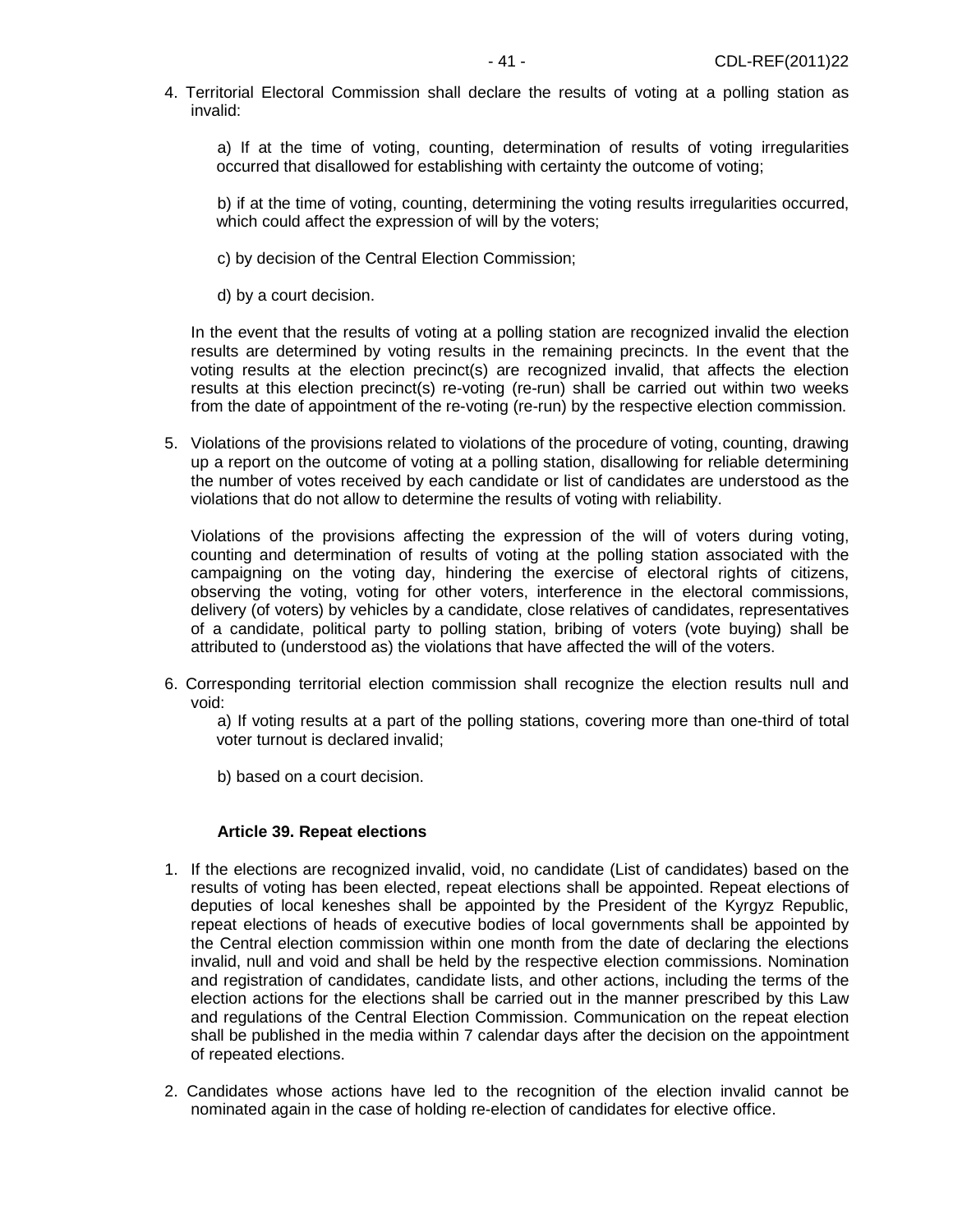3. If the decisions, actions (failure to act) of officials of public authorities, local governments, election commissions became the ground for the recognition of the results and (or) election results invalid, a repeat election shall be held among the candidates, political parties, groups of voters participating in the elections and expressed their desire to take part in the repeat elections. became the ground for the recognition of the results and (or) election results invalid, a repeat election shall be held among the candidates, political parties, groups of voters participating in the elections and expressed their desire to take part in the repeat elections.

#### **Article 40. Publication of the results of voting and elections results**

- 1. Results of voting in each polling station, the territory covered by the activities of the election commission, election results for the electoral constituency in the volume of data contained in the Protocols of the relevant election commissions and directly subordinate election commissions, shall be presented to voters, candidates, candidate representatives, political parties, groups of voters, observers, international observers, representatives of the media upon request.
- 2. Election Commission which conducted the registration of candidates, the list of candidates, shall send general information about the election results to the media within one day after determining the election results.
- 3. The official publication of election results, as well as data on the number of votes received by each candidate, a list of candidates, the votes cast against all candidates, against all, the lists of candidates shall be performed by the Central Electoral Commission within two weeks from the date of determining the election results.
- 4. The Central Electoral Commission shall publish in mass media the data contained in the Protocols of directly subordinate election commissions on the voting results and on the basis of which the election results were determined in the relevant election commissions.

#### **Chapter IX. Guarantees of freedom of elections.**

#### **Article 41. The activities of election commissions, state agencies to ensure the freedom of elections**

- 1. In preparation and conducting of elections election commissions, prosecutors, police shall ensure strict compliance with the Constitution, this Law and other laws of the Kyrgyz Republic.
- 2. Election day and the day preceding it is a working day for courts, prosecutors, law enforcement bodies, . For banking or other institutions serving the special accounts of the election funds of candidates, political parties and groups of voters the day before voting, is a working day.
- 3. Law enforcement bodies are obliged to provide assistance that would require election commission to ensure public order during voting on the territory of a precinct, as well as in the premises for voting in case of violation of public order, upon an invitation of a chairperson of the precinct election commission.
- 4. Decisions and (or) actions (failure to act) of state and other bodies, their officials and other participants in the electoral process, which violate the electoral rights of citizens, the requirements of this Act may be appealed at the prosecutor's office, police or court in accordance with the laws of the Kyrgyz Republic.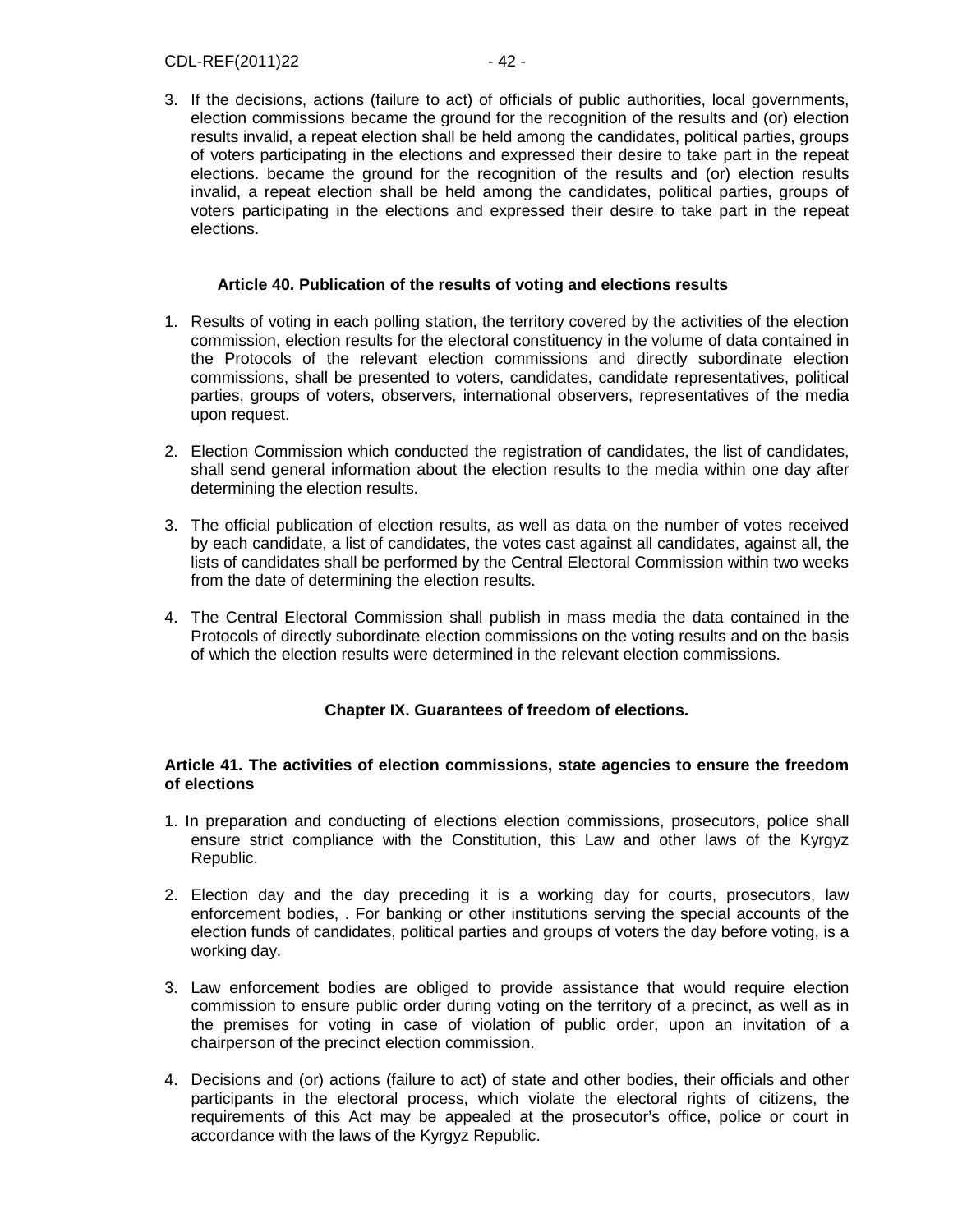Law enforcement bodies shall consider applications and complaints from citizens relating to breaches of public order, as well as actions which provide for an administrative liability in accordance with the applicable law. Prosecuting authorities exercise general supervision over the observance of electoral legislation, as well as actions which provide for criminal liability in accordance with the applicable law.

- 5. Statements and complaints against decisions and (or) actions (failure to act) of state and other bodies, their officials and other electoral participants can be made by voters, candidates, political parties, voter groups, non profit organizations, their representatives and observers. A statement, complaint must be motivated and presented together with the evidence on which they are based.
- 6. Statements and complaints of voters, candidates, political parties and other participants in the electoral process, submitted during the preparation of elections are subject to review by prosecutors and law enforcement bodies within two days upon receipt of complaints, and on election day or the day before voting day - immediately. In cases where the facts contained in the statements, complaints received during the preparation of elections, require additional investigation, a decision on them shall be taken no later than within three days. A copy of the decision on the statement or complaint shall be sent by prosecutors and law enforcement bodies immediately to the appropriate election commission.
- 7. In case of a refusal to consider the statement or complaint prosecutors and law enforcement bodies are obliged to submit a copy of the decision during one day indicating the reasons for refusal.

#### **Article 42. Appeal of decisions and (or) actions (failure to act) of election commissions, which violate the electoral rights of the electoral process subjects.**

- 1. Decisions and (or) actions (failure to act) of election commissions and their officials, which violate electoral rights of election process subjects, can be appealed in the higher election commissions or in the court.
- 2. Complaints on decisions and (or) actions (failure to act) of election commissions violating electoral rights of citizens can be submitted by voters, candidates, political parties, groups of voters, non profit organizations, their representatives and observers as well as election commissions. The complaint shall be motivated and submitted with evidence on which it is based.
- 3. Complaint and/or statement on behalf of an election commission shall be submitted upon a decision of an election commission, which is subject for acceptance during the commission's meeting together with a complaint, signed by a Chairperson and duly verified by the stamp of the election commission.
- 4. During consideration of complaints (statements), as well as in any other cases, when issues on violation of electoral rights and electoral legislation are considered, interested parties, entities or their representatives shall be informed on the date, time and place of consideration. Indicated entities are entitled to present explanations and submit evidences on the essence of the investigated case.
- 5. Decisions and (or) actions (failure to act) of precinct election commissions, their officials violating electoral rights of subjects of the election process shall be appealed in a territorial election commission or in the court of the original jurisdiction; territorial election commissions – at the Central Election Commission or in the court of the original jurisdiction; court decision of the original jurisdiction at the Supreme Court of the Kyrgyz Republic. Decision taken by the Supreme Court is final and shall not be subject to any appeal.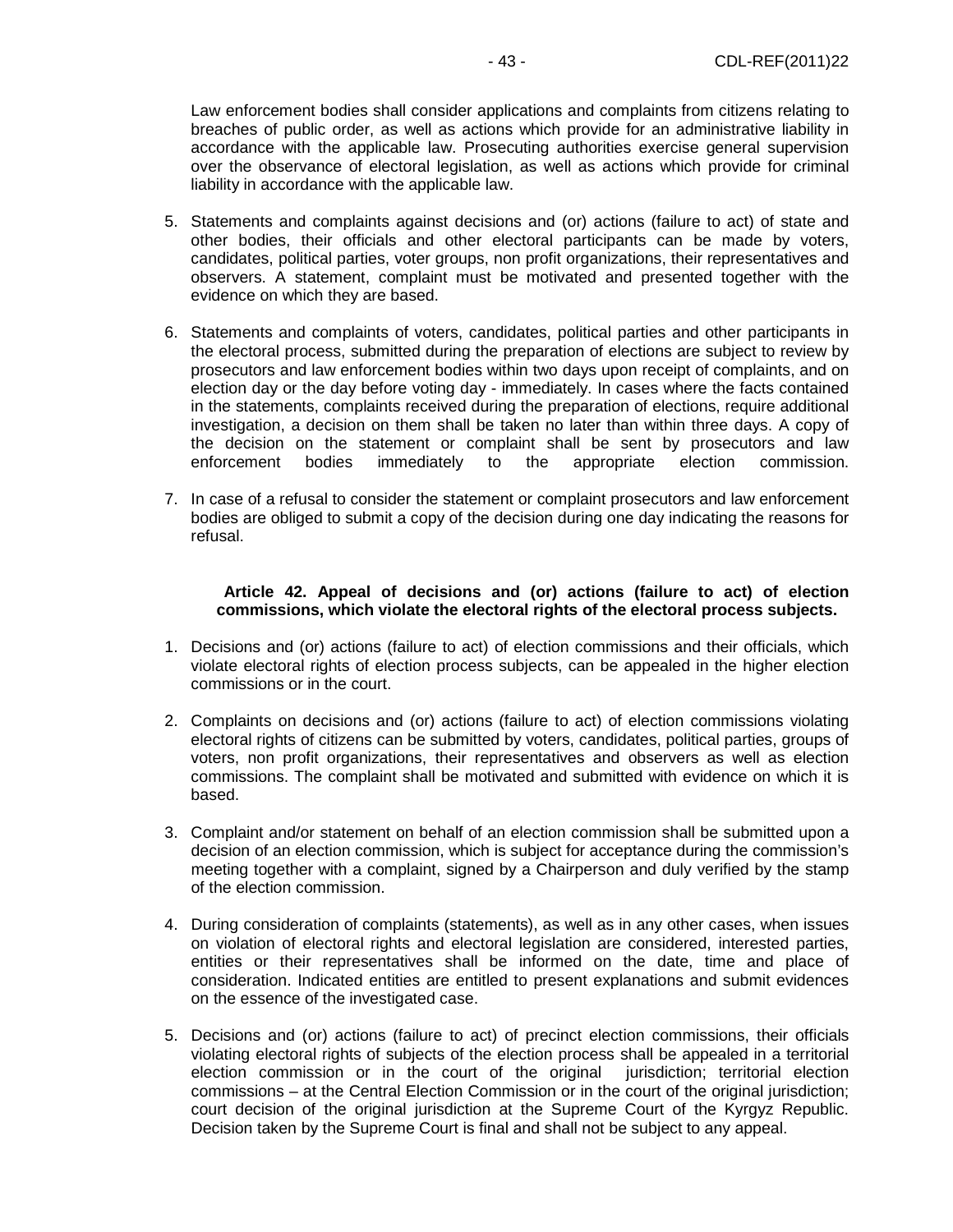- 6. Complaints, statements shall be submitted immediately from the moment when a subject of the election process has become aware of a violation of his/her voting rights, decisionmaking, an action (or failure to act), but not later than within 2 days.
- 7. Complaints, statements received during preparation of elections, subject for consideration by election commissions and courts, within three days from receipt of a complaint, and on the Election Day or the day before the voting day - immediately. In cases where the facts contained in the complaints, statements received during the preparation of elections require additional verification, a decision on them shall be taken no later than within five days. Decision in writing signed and stamped by the authority shall be immediately handed over to the claimant.
- 8. Complaints concerning the decisions taken shall be submitted within 3 days after receiving the decision.
- 9. Superior election commission or a court leaves in force a decision taken by a subordinate election commission or court, or cancel and make a decision on the essence of the complaint.
- 10. Deadline for submitting complaints and statements is not subject for extension or renewal. After this period complaints are not accepted.

## **Article 43. Appeals against decisions of election commissions, establishment of voting and election results**.

- 1. Voters, candidates and political parties, groups of voters, non-profit organizations, their representatives and observers may apply with complaints / statements on the decisions of election commissions, establishment of voting results and election results to.
- 2. Decisions of precinct election commissions on establishment of voting results are appealed in the territorial election commissions; territorial election commissions – in the Central Election Commission, the Central Election Commission - in the court of the original jurisdiction; decisions of the original jurisdiction courts – in the Supreme Court of the Kyrgyz Republic.
- 3. Complaints, applications shall be submitted within 3 days after establishment of the results of voting or election results.
- 4. Complaints / statements received are subject for consideration of election commissions and courts, within three days after receipt of a complaint. In cases where the facts contained in the complaints, applications, require additional investigation, a decision on them shall be taken no later than within five days. Decision in writing, signed and stamped by the Authority which took the decision shall be immediately communicated to the claimant.
- 5. Complaints on the decisions taken under Paragraph 4 of the present Article shall be submitted within 3 days after receipt of the decision.
- 6. In the cases established by this law and the laws of the Kyrgyz Republic, the court may cancel a decision of the Central Election Commission on establishment of election results.
- 7. The court decision comes into force from the date of its issuance and shall be binding to state authorities, local governments, non profit organizations, officials, election commissions and other participants of the election process.

A court decision shall be promptly communicated to the applicant, respondent or their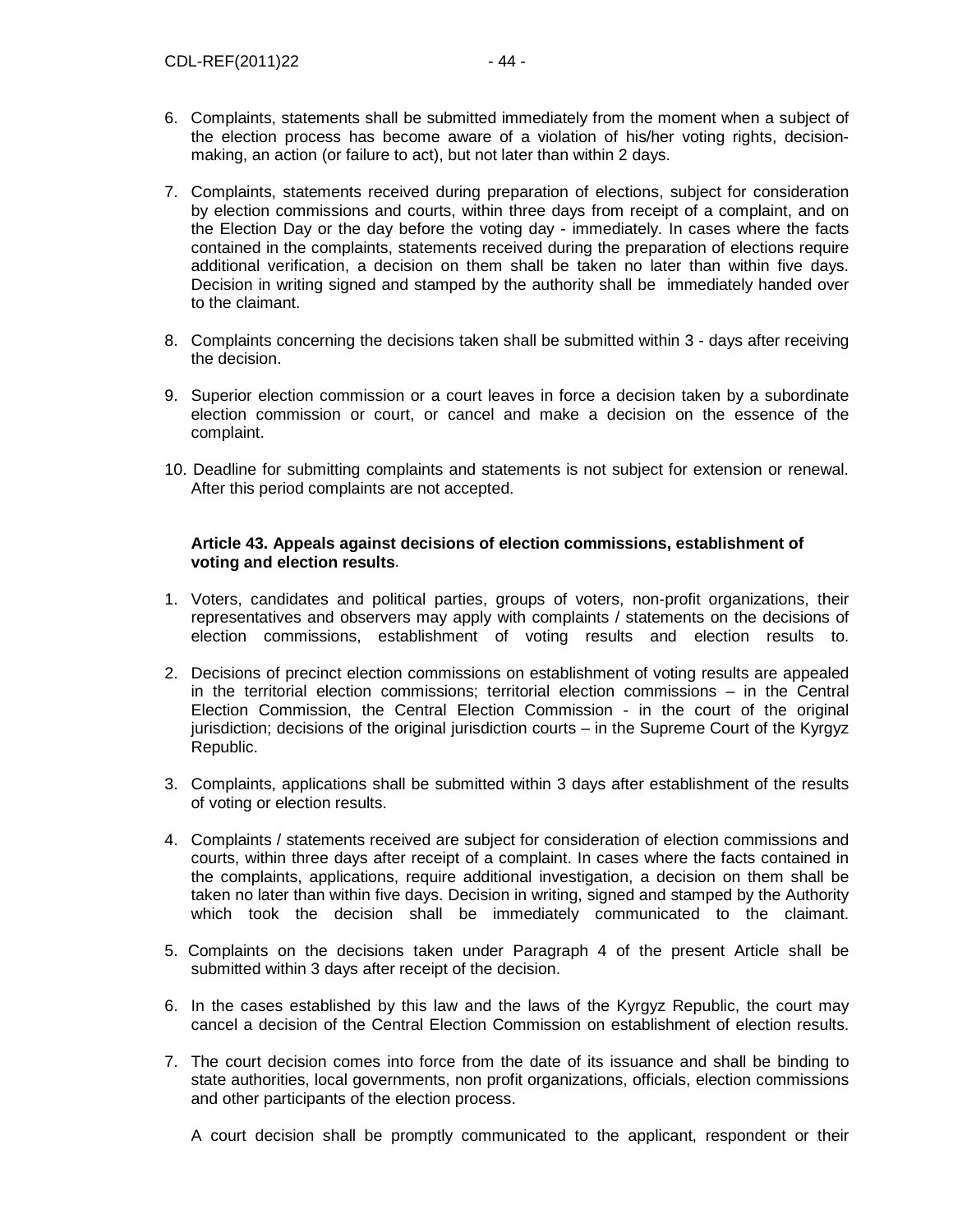representatives, as well as to the Central Election Commission. Submission of a complaint for supervisory review in the manner and terms established by this Act suspends the execution of the Central Election Commission or a court of the original jurisdiction.

- 8. A complaint against the court's decision may be submitted within three days after the court decision.
- 9. Entered into force decision of a district (city) court shall be considered pursuant to the order of supervision within five calendar days after filing a complaint. Supervising complaint is brought to the Supreme Court of the Kyrgyz Republic, which has to invite a representative of the Central Election Commission.

Supervisory complaint to the court decision shall be submitted through an appropriate court that took the decision. Filing a complaint directly to the supervisory authority is not an obstacle for consideration of the complaint.

Resolution of the supervision authority shall come into force from the date of its issuance, considered as final and not subject for appeal.

10. Deadline for submitting complaints and statements is not subject for extension or renewal. After this period complaints are not accepted.

#### **Article 44. Grounds for cancellation of candidate's registration, list of candidates, cancellation and cancellation of a decision of an election commission on voting and election results.**

- 1. Registration of a candidate is cancelled by a corresponding election commission or court, in cases when allegations about candidate's concealing of information about his/her lack of passive electoral rights are confirmed, including information about his/her undpropped or unredeemed in accordance with the law conviction, on entry into force of a court conviction against him, or withdrawal or loss of the Kyrgyz Republic citizenship, citizenship of another state, based on other grounds provided for in the applicable laws determining his/her lack of passive right, as well as in case of candidate's death.
- 2. Registration of the candidate shall be cancelled no later than 3 calendar days before the voting day in the following cases:
	- 1) filing a candidate statement on his candidacy withdrawal;
	- 2) political party's exclusion of some candidates from the list of elections candidates;

3) If in financing of an election campaign a candidate , in addition to the election fund uses other funds which make up more than 0,5 percent of the total amount of funds transferred to the electoral fund of a candidate or if candidate exceeded expenditures from the election fund for more than 0,5 per cent of the maximum limit on all expenditures from the candidate's election fund;

4) violation of registration rules specified in Article 48 and 57 of this Law, if a relevant complaint was filed within five days after candidates registration;

5) confirmation of facts that a candidate, representatives of a candidate abuses the benefits of his/her powers or official position to elect a candidate or in case of candidates' involvement to his/her representatives' use of advantage of powers or official position in order to elect the candidate;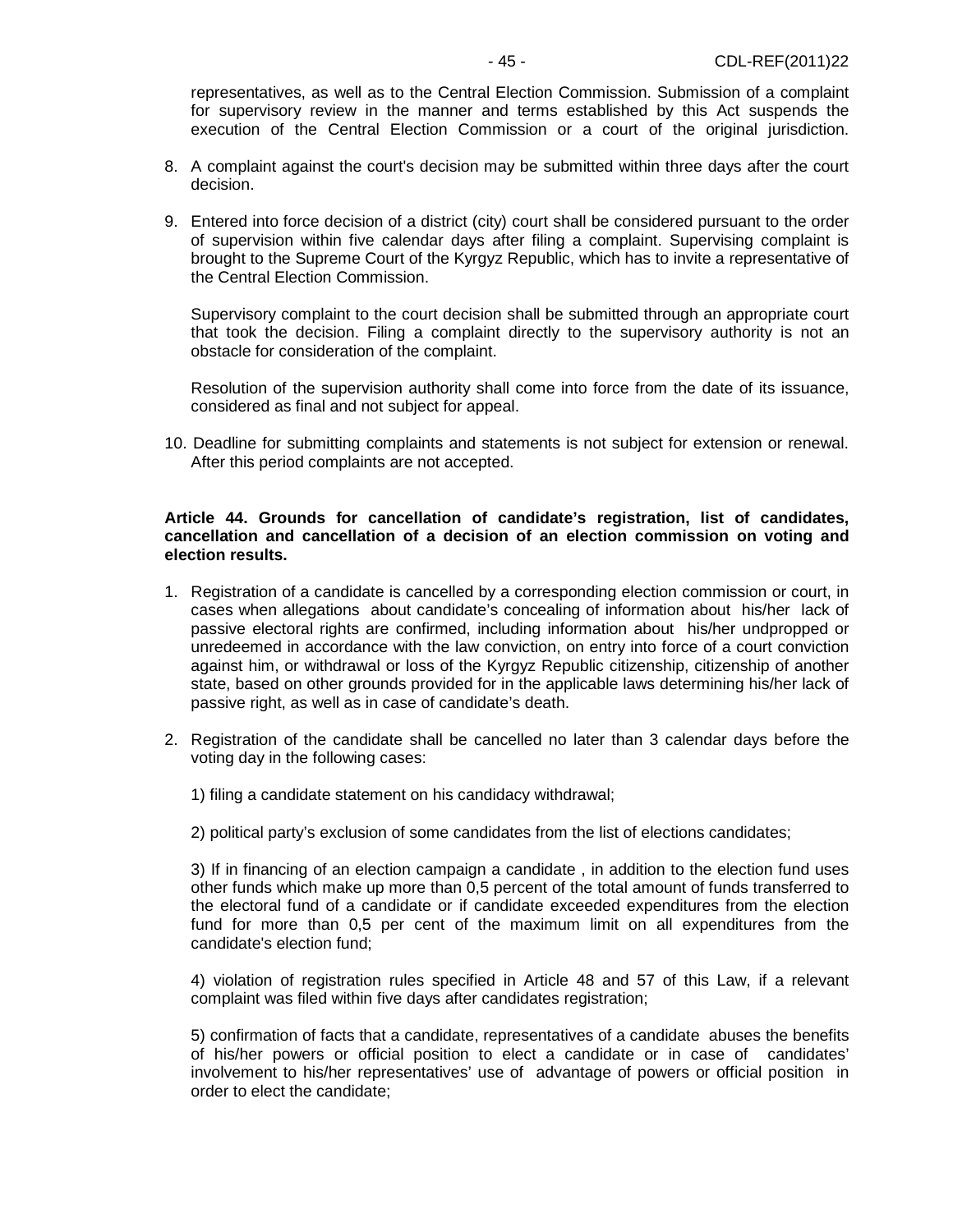6) confirmation of facts on direct candidate's, representatives of candidate' involvement t, in violation of pre-election campaign rules;

7) confirmation of facts that candidate, his representatives, as well as candidate's next of kin' bribed voters or candidate's involvement to bribing of voters.

- 3. Registration of a list of candidates is cancelled no later than 3 calendar days prior to the voting day in the following cases:
	- 1) political party's withdrawal of a list of candidates and refusal to participate in elections;
	- 2) political party or group of voters' use of , other funds in addition to the election fund, which make up more than 0.5 percent of the total amount of funds transferred to the election fund of a political party, to finance its election campaign, or political party, group of voters' exceeding expenses from the election fund for more than 0.5 percent of the established limit of all expenditures from the election fund of a political party;
	- 3) violation of rules for registration of a list of candidates determined by this Law, if a relevant complaint was filed within 5 days after registration the list of candidates;
	- 4) confirmation of facts that the leadership of a political party abused the advantage of powers or g official position for the purpose of election of a list of candidates or in case of their involvement in the use of powers by representatives of political parties of the advantage of their powers or official position in order to elect its candidates' list;
	- 5) confirmation of facts of direct involvement of the leadership or executive body's officials, political party representatives' in violation of conducting of pre-election campaign rules; 6) confirmation of facts of involvement of leadership, officials or representatives of an executive body, political party representatives in bribing of voters or their involvement in bribing of voters.
- 4. If, after determination of the results of elections of t heads of an executive body of local government, and prior to award of the mandate to an elected candidate, it is confirmed that a candidate does not have passive suffrage, as well as in case of a candidate's death , a decision on the result of election is cancelled by the Central Election Commission or by a court the election is declared as invalid.

If, after determination of the results of elections of deputies of local parliament and prior to award of the mandate to an elected candidate from the list of candidates, the candidate confirmed that he/ she did not have passive suffrage, as well as in case of candidate's death, the decision to elect a candidate is cancelled by the Central Election Commission or the courts. In this case, the mandate is passed to the next candidate from the list of candidates of that political party, pursuant to the provisions of Article 65 of this Law.

5. Mentioned in this article grounds for cancellation of candidates' registration, list of candidates' registration, cancellation of a decision of an election commission on the voting, election results are exhaustive.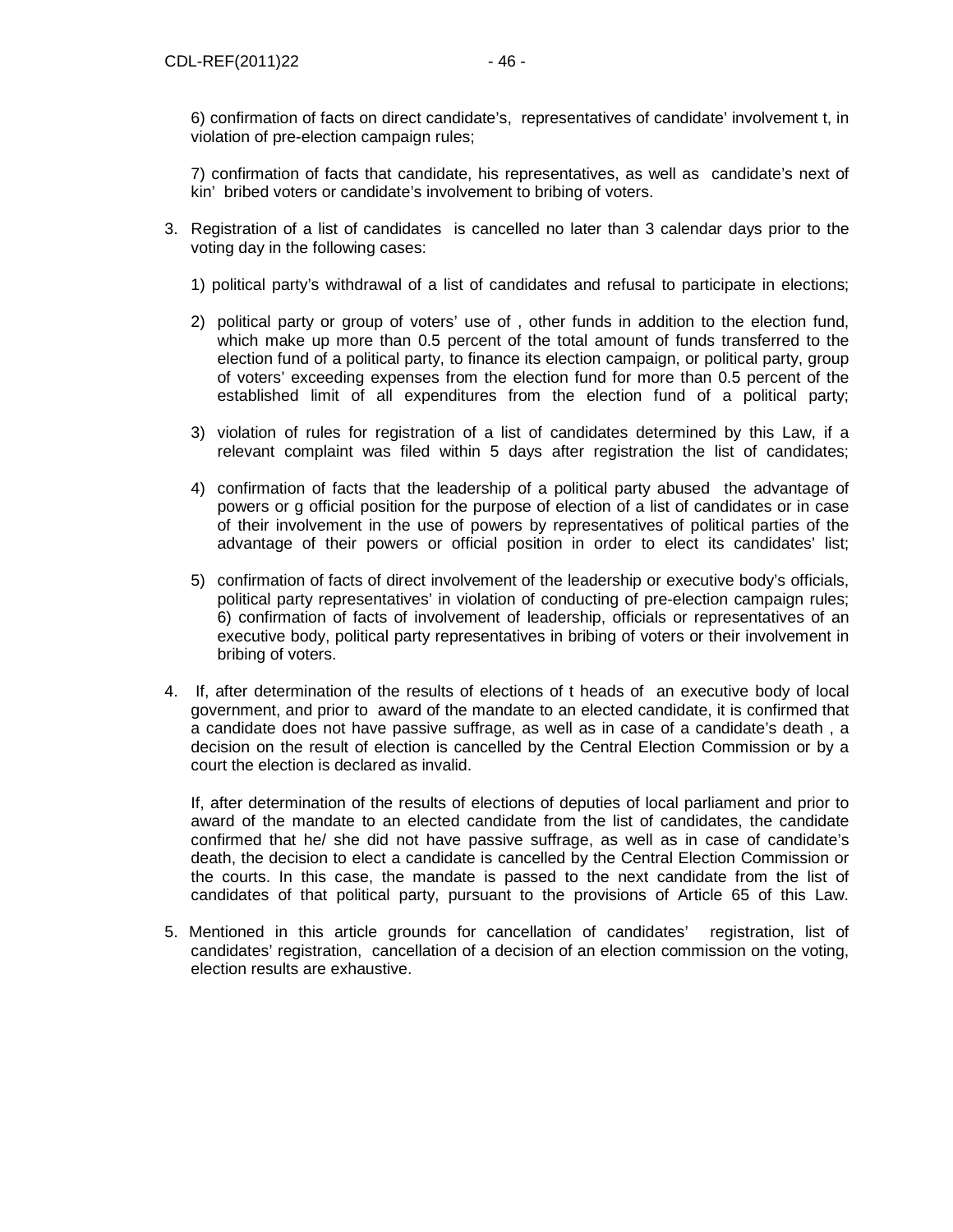## **Article 45. Responsibility for violation of citizens' electoral rights**

Criminal, administrative or other responsibility, in accordance with the laws of the Kyrgyz Republic, shall be applied to a person who:

1) by force, fraud, threats, or otherwise impeded the free citizen's of the Kyrgyz Republic exercise of the right to elect and be elected, or violated the secrecy of voting, or abused the rights of citizens to get familiarized with the list of voters, or forced citizens or prevented them to put signatures in support of a candidate as well as participated in forgery of signatures and data, or bribed voters;

 2) tool advantage of his or her official position in order to get elected or failed to form timely and specify details of registered voters (voters' list) prior to communicating this information to a relevant election commission, or violated elections financing rules, including persons delaying transfer of funds to election commissions, or issued ballots to citizens to enable them to vote for other persons, or carried out forgery of electoral documents, prepared and issued false documents, who intentionally miscounted the votes or purposely established incorrect voting results or election results, failed to submit or failed to publish information on voting results, election results, despite of imposed on them duties;

3) spread deliberately false information about candidates, political parties or committed other actions discrediting the honor and dignity of candidates, next of kin relatives and representatives of candidates, political parties and their representatives, or violated the rights of election commissions members, observers, international observers and representatives of candidates, political parties, mass media, including the right to timely information and copies of election documents, unreasonably refused to register observers, international observers, candidates, lists of candidates, political parties, candidates' and political parties' representatives, media representatives, prevented exercise of election rights at polling stations, or violated the rules of pre-election campaigning, including campaigning on the day preceding the voting day on and the voting day, or prevented or unlawfully interfered into the work of election commissions related to their carrying out of duties, who took ballots out of premises for voting or failed to submit or failed to publish reports on spending of funds for preparation and conduct of elections, financial reports of candidates' and political parties' election funds, and financial reports on spending of allocated for elections budgetary funds , and employers who refused to provide established by the law leave to participate in elections.

## **CHAPTER 2. ELECTIONS OF DEPUTIES TO LOCAL KENESHES**

- **§ 1. General provisions on elections of deputies to local keneshes Article 46. Basic requirements for candidates to local keneshes**
- 1. Any citizen of the Kyrgyz Republic, who meets the relevant requirements established by items 4,6 and 7 of Article 3 of this Law can be elected a member of a local keneshes.
- 2. Deputies of local Kenesh are elected by citizens, being members of a local community of a relevant administrative territorial unit in which elections are conducted.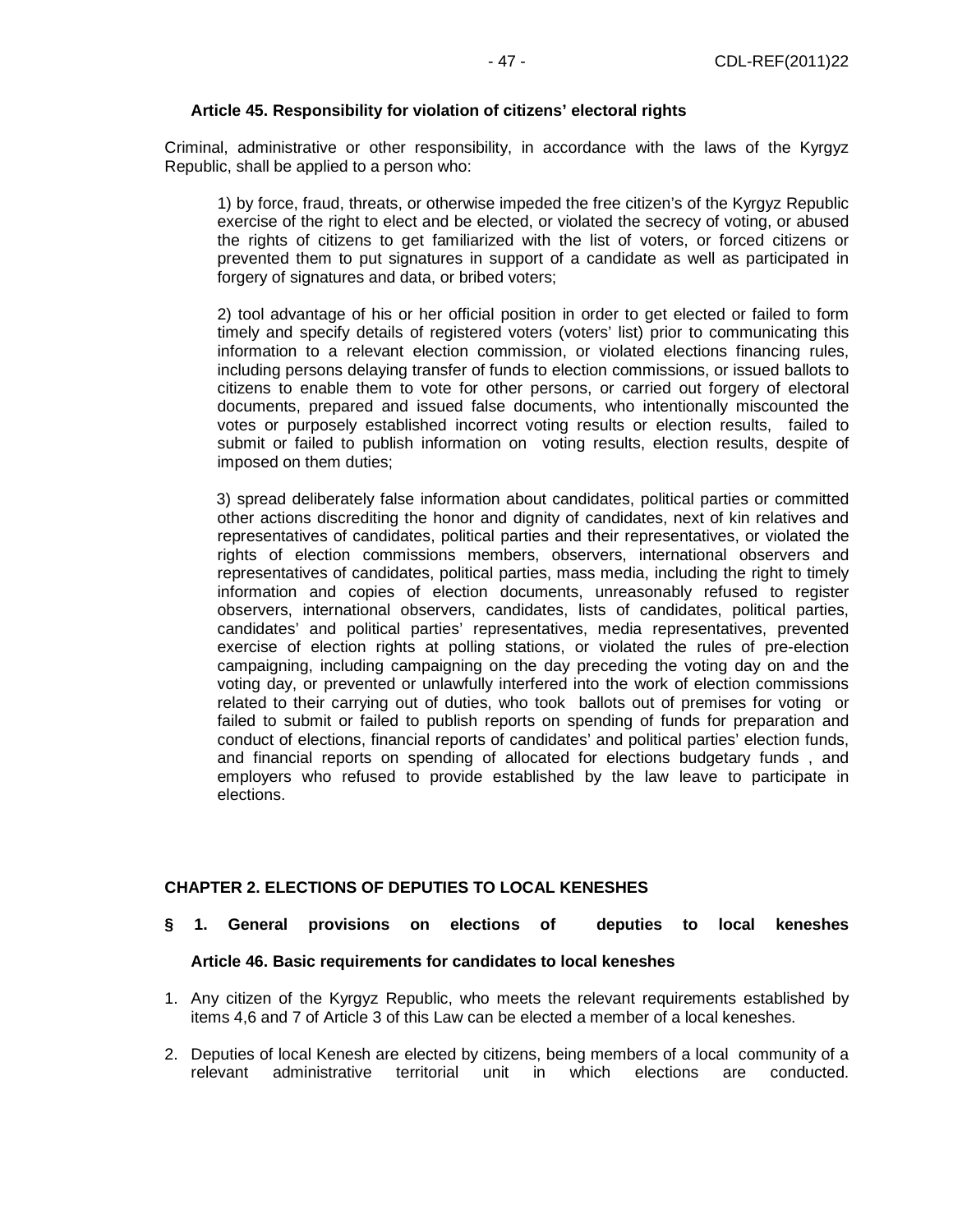## **Article 47. System of elections of deputies of local keneshes**

- 1. In the administrative-territorial units with population of five thousand and more, local elections are conducted under the proportional system.
- 2. In the administrative-territorial units with population under five thousand people, local elections are conducted under the majority voted system.
- 3. If elections under the proportional system elections will be declared as invalid or not taken place in accordance with this Law and repeat elections will also be declared as invalid or not taken place, than elections in the administrative-territorial units, referred to in item 1 of this Article shall be conducted under the majority voted system.

#### **Article 48. Appointment of elections of deputies to local keneshes**

- 1. Elections of local kenesh deputies are appointed by the President of the KR, not later than 60 calendar days prior to the elections day.
- 2. In the event of early dissolution of local keneshes, the President of the KR appoints the elections of deputies to local keneshes to be held at the same time. And the elections in this case are conducted within 45 calendar days from the date of an early dissolution of local keneshes. In this case, the terms of the election activities are reduced by a quarter.

## **Article 49. Nomination of candidates to local keneshes**

- 1. Nomination of candidates to local keneshes shall start from the day of elections appointment and end 30 calendar days prior to the elections day.
- 2. The right to nominate candidates to deputies of local keneshes belongs to:
	- Political parties which came through official registration in judiciary bodies prior to day of appointment of elections,
	- Groups of voters being members of a relevant local community
	- Citizens through self-nomination (in elections in multi-mandate constituencies).
- 3. Political party or a group of voters has the right to nominate in each single mandate municipal constituency candidates in the number not less than twice exceeding the established for the local kenesh number of deputies' seats.
- 4. The decision to nominate candidates to deputies of local keneshes is taken by a secret ballot.
- 5. Candidates' nomination to local keneshes is made at a congress (conference) of a political party meeting (conference), meeting of its regional office, meetings of a group of voters. And a group of voters shall specify its the name of a group in its decision and in the formed list of candidates.
- 6. Political parties do not have the right to nominate individuals as candidates who are members of other political parties and who are not members of that political party (not a party member).
- 7. In formation of lists of candidates to local keneshes political parties, groups of voters shall observe gender parity via a mandatory alternation of men and women's names in the list.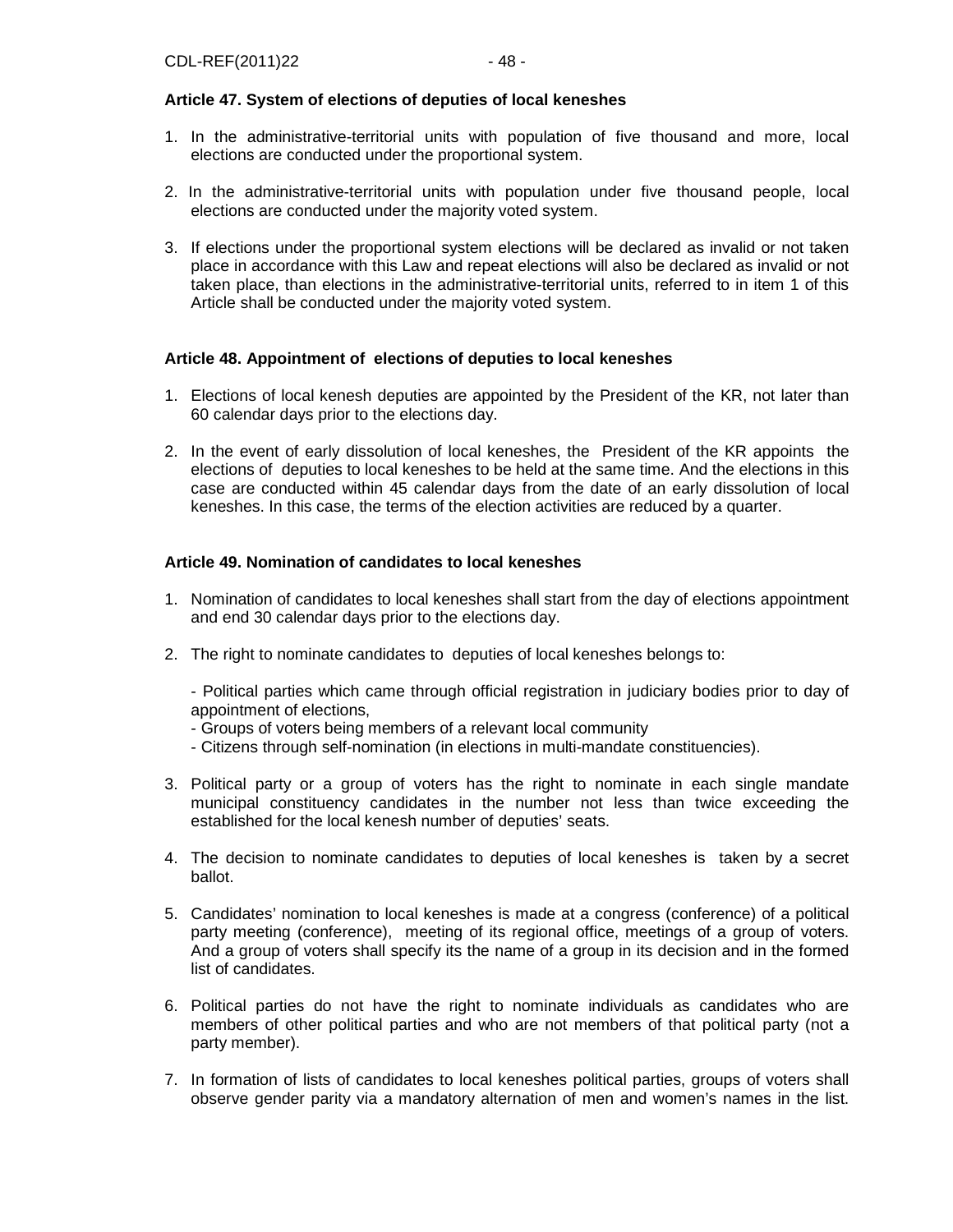- 8. Nomination of a candidate to a local kenesh through self-nomination can be made by filing of a statement on an intent to be a candidate to a corresponding territorial election commission.
- 9. List of candidates nominated by a political party, group of voters in the single mandate municipal election constituency or a multi-mandate constituency, shall be submitted a relevant territorial election commission in a written form by an authorized representative of a political party, group of voters within the timeframes specified in this Law.
- 10. Political party decision on nomination of a list of candidates in the single mandate constituency or a multi-mandate constituency shall be verified with the signature of the leader of a political party or its territorial branch of the party and duly sealed by a political party. Voters' group decision shall be signed by the head of the voters' group and verified with a signature of the executive secretary of the local apparatus of a local kenesh and stamped by the seal of a relevant local kenesh.
- 11. Decision of a political party, group of voters' on nomination of a list of candidates in the single mandate constituency or a multi-mandate constituency shall be accompanied by filled in by each included into the candidates' list candidate information forms in accordance with the requirements of this Law.

#### **Article 50. Election pledge**

- 1. Election pledge is established where elections are conducted under the proportional system.
- 2. Election pledge is returned to a political party and a group of voters after conducting of elections, if at least 15 percent of voters who participated in the vote voted for the list of a party or a group of voters. The remaining amount of the pledge is subject for transferring to a local budget.
- 3. Election pledge is established in the following amount:

- to Bishkek, Osh city keneshes, district keneshes – fifty multiple of the established by the legislation calculated index;

- to other city keneshes – twenty multiple of the established by the legislation calculated index;

- to Aiyl (Village) keneshes specified in item 1 of Article 47 of this Law - ten multiple of the established by the legislation calculated index.

#### **Article 51. Filling of a vacant mandate of a deputy of a local kenesh**

1. In case of an early local kenesh deputy's discontinuation a upon a decision of a relevant territorial election commission his/her mandate is transferred to:

- the next candidate who received the largest number of votes of those who participated in voting in a relevant multi-mandate constituency;

- the following the dropped candidate individual in the list of the political party, group of, voters in elections under the proportional system.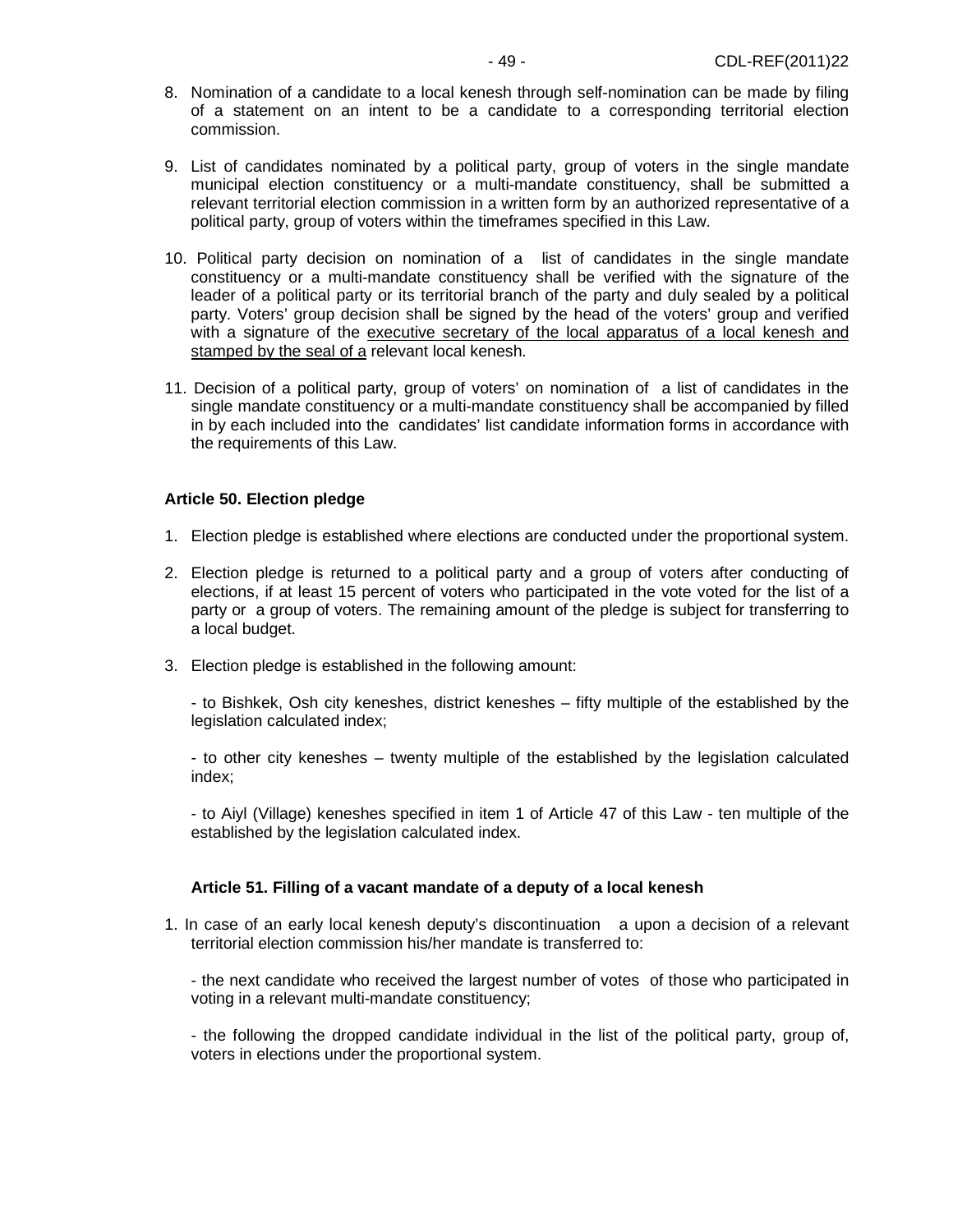2. Early discontinuation of a deputy for the purpose of the article implies the following:

a) Taking a decision by a local kenesh on termination of deputy's powers in cases and on the grounds established by the legislation on local government;

b) Acknowledgement of elections as invalid;

c) withdrawal or exclusion of a deputy from a political party, from which, in accordance with this Law, he/she was elected on the basis of submission of a statement by a relevant political party;

d) termination of activity of a political party, from which, in accordance with this Law the deputy was elected;

e) Recall of a deputy in accordance with the legislation on the status of deputies of a local kenesh.

- 3. In case in the list of a political party, group of voters there are no candidates left, the mandate remains vacant until the next elections to a relevant local kenesh.
- 4. In case there are no candidates left, the mandate remains vacant until the next elections.

#### § **2. Elections according to the proportional system**

#### **Article 52. Registration of a list of candidates to a deputy.**

1. In order to register the list of candidates authorized representatives of political parties, voters' groups shall submit, not later than 6 p.m. local time 40 calendar days prior to the elections day, shall submit the following to a corresponding territorial election commission:

- Decision of a political party, group of voters on nomination of a list of candidates specifying the party name or group of voters name;

- Filled in by each candidate included into the list of candidates statement with a consent to his/her inclusion into the list of candidates and provide a form with special information (biographical and other data), passport copies, a certificate from the place of employment or study;

- Document certifying payment of an electoral pledge.

- 2. Relevant election commission shall issue a written confirmation of receipt of the documents specified in item1of this Article to an authorized representative.
- 3. Political parties, groups of voters which nominated lists of candidates, prior to registration and after checking of the submitted documents shall, provide to a respective territorial electoral commission an electoral pledge in the amount specified in article 49 of this Law taken out their election.
- 4. Corresponding territorial election commission within 10 calendar days from the date of documents acceptance shall check the list of candidates' nomination procedure compliance with the requirements of this Law and shall register the list of candidates or communicate a justified decision on registration refusal. In case an election a commission finds incompliance of a candidate's documents or candidates' list which is an obstacle for registration of the candidate or candidates list, within 24 hours after documents acceptance an election commission shall notify a political party, voters' group on these incompliencies. Political party or voters' group may, within 48 hours after receipt of the notification, make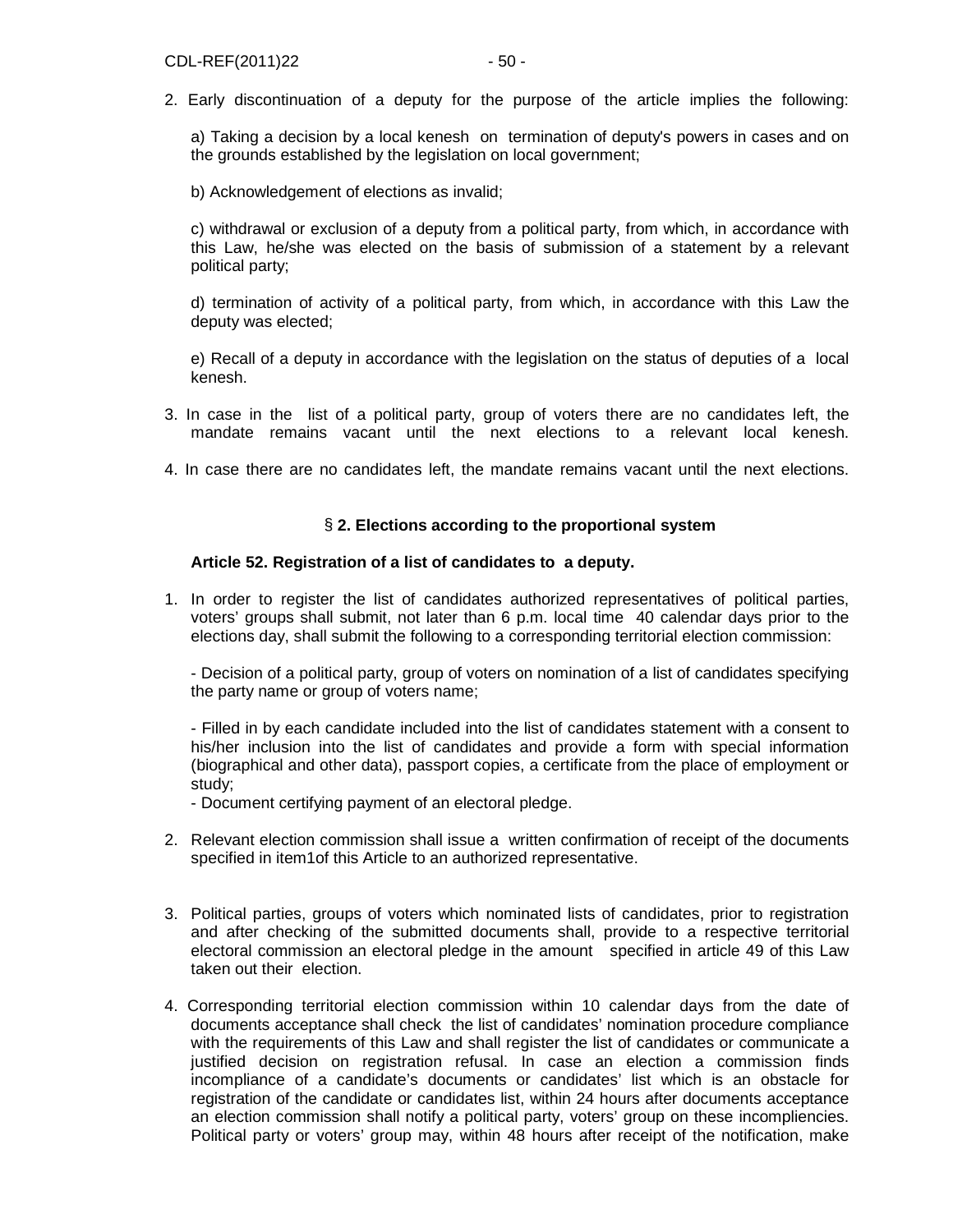necessary changes and submit the revised documents to a relevant election commission.

- 5. It is not allowed to register the same person in more than one list of candidates.
- 6. Registration of a list of candidates ends 30 calendar days prior to elections.
- 7. If within the specified in this article periods, a constituency will not have a registered list of candidates, the elections are postponed for 25 calendar days for additional nomination of lists of candidates and carrying out subsequent election activities upon a decision of a relevant territorial election commission.
- 8. In case of taking a decision on candidate's or list of candidates' registration refusal re a corresponding territorial election commission shall, within 1 day from the moment of taking a decision issue a copy of the election commission decision to an authorized representative of a political party, voters' group, with specification of grounds for refusal.
- 9. Grounds for refusal may include:

1) failure to provide documents required under this Law for registration of a list of candidates, as well as incompliance with the nomination procedures stipulated by the present Law;

2) candidate's or candidates' in the list of a passive suffrage;

3) the fact of registration of a candidate in the list of another political party, group of voters in the elections;

- 4) political party or voters' group failure to establish its election fund a;
- 5) Candidate's citizenship of another country.

If an authorized representative of a candidate, political party, group of voters failed to submit all the necessary for registration specified in this article documents, but presented them in addition, prior to expiration of the registration timeframe, a corresponding territorial election commission is obliged to register a candidate, a list of candidates.

- 9. The grounds for registration refusal under this article in respect to individual candidates included into the list of candidates may serve as a basis only for their exclusion from the certified list of candidates.
- 10. Decision on refusal to register a list of the candidates' can be appealed in the Central Election Commission or the court.
- 11. The Central Election Commission no later than on the fifth day after registration of a list of candidates shall publish in the press an announcement on registration of a list of candidates specifying the names of political parties, as well as full names, year of birth, position (occupation), and place of residence of the candidates included into the list of candidates from political parties.
- 12. Relevant territorial election commission within 2 calendar days after the registration shall issue candidates appropriate certificates of a candidate specifying a registration date.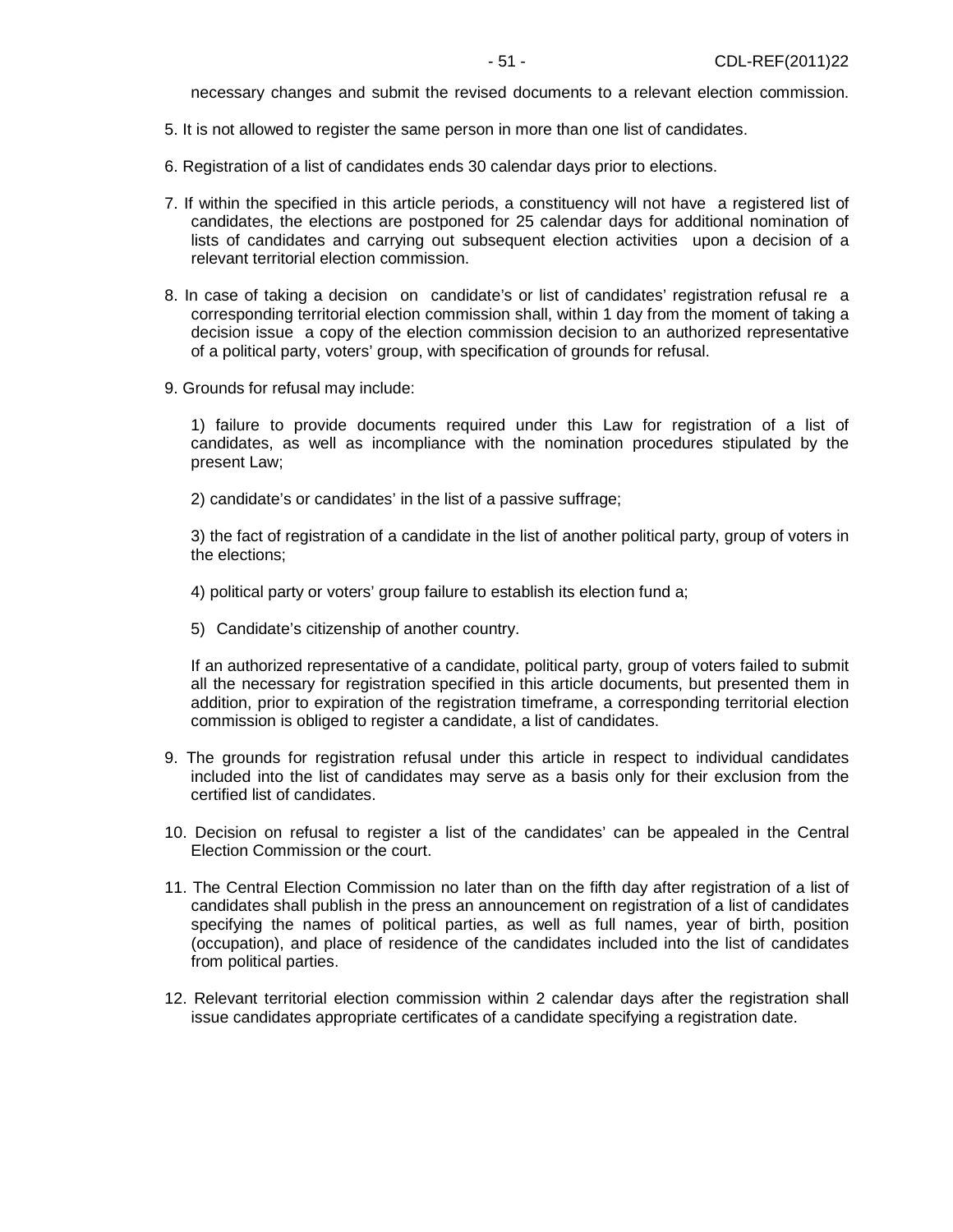## **Article 53. Refusal to participate in elections, recall of a list of candidates' and exclusion from the list of candidates**

- 1. Candidate, included into a candidates' list is entitled, any time but not later than within three days prior to a voting day, to refuse participating in elections having submitted a written statement on that to a e relevant territorial election commission. In this case, an election commission which registered a list of candidates shall take a decision on exclusion of a candidate from the relevant list of candidates.
- 2. Political party, group of voters' any time, but not later than within three calendar days prior to voting day, is entitled to withdraw its list of candidates and refuse to participate in elections or to exclude a candidate (s) from the list having submitted a written statement to a corresponding territorial election commission. In this case, an election commission which registered a list of candidates shall take a decision accordingly:
	- 1) to cancel the registration of a list of candidates;
	- 2) to exclude a candidate (s) from a corresponding list of candidates.
- 3. In the cases stipulated by part 1, item 2 of part 2 of this Article, the sequence of candidates in the list of candidates is changed. And instead of candidate excluded from the list of candidates' another candidate is included of the same gender as the excluded candidate.
- 4. In case of withdrawal of a list of candidates (a political party or group of voters' refusal to participate in elections), after ballots are printed precinct or relevant territorial election commissions strike a relevant political party or a group of voters data off the ballot . Striking off shall made with a straight line along the lines of all recorded related to political party, group of voters' data, and made only by a ballpoint pen. In this case, the line should be applied to cover an empty box opposite the data political party, group of voters' data.
- 5. In case of replacement in the list of a political party or a group of voters of any candidate or candidates, after prinking of ballots precinct or relevant territorial election commissions making corresponding changes in the candidates' list of a political party or group of voters and publishes an announcement in the press about the changes.

#### **Article 54. Election fund of a political party, group of voters which nominated the list of candidates**

- 1. Political parties, groups of voters having nominated a list of candidates, form their election funds for financing of pre-election campaigns according to the procedure established by this Law.
- 2. Election funds may be established out of the following funds and also materials of campaigning and informational character, which are counted by a relevant territorial election commission:

a) own funds of a candidate included into the list of candidates, which cannot exceed the calculated index for more than 100 times;

b) own funds of a political party, a group of voters which cannot exceed the calculated index for more than 200 times;

c) donations of individuals, the amount of which cannot exceed the calculated index for more than 200 times;

e) contributions of legal entities, the amount of which cannot exceed the calculated index for more than 400 times.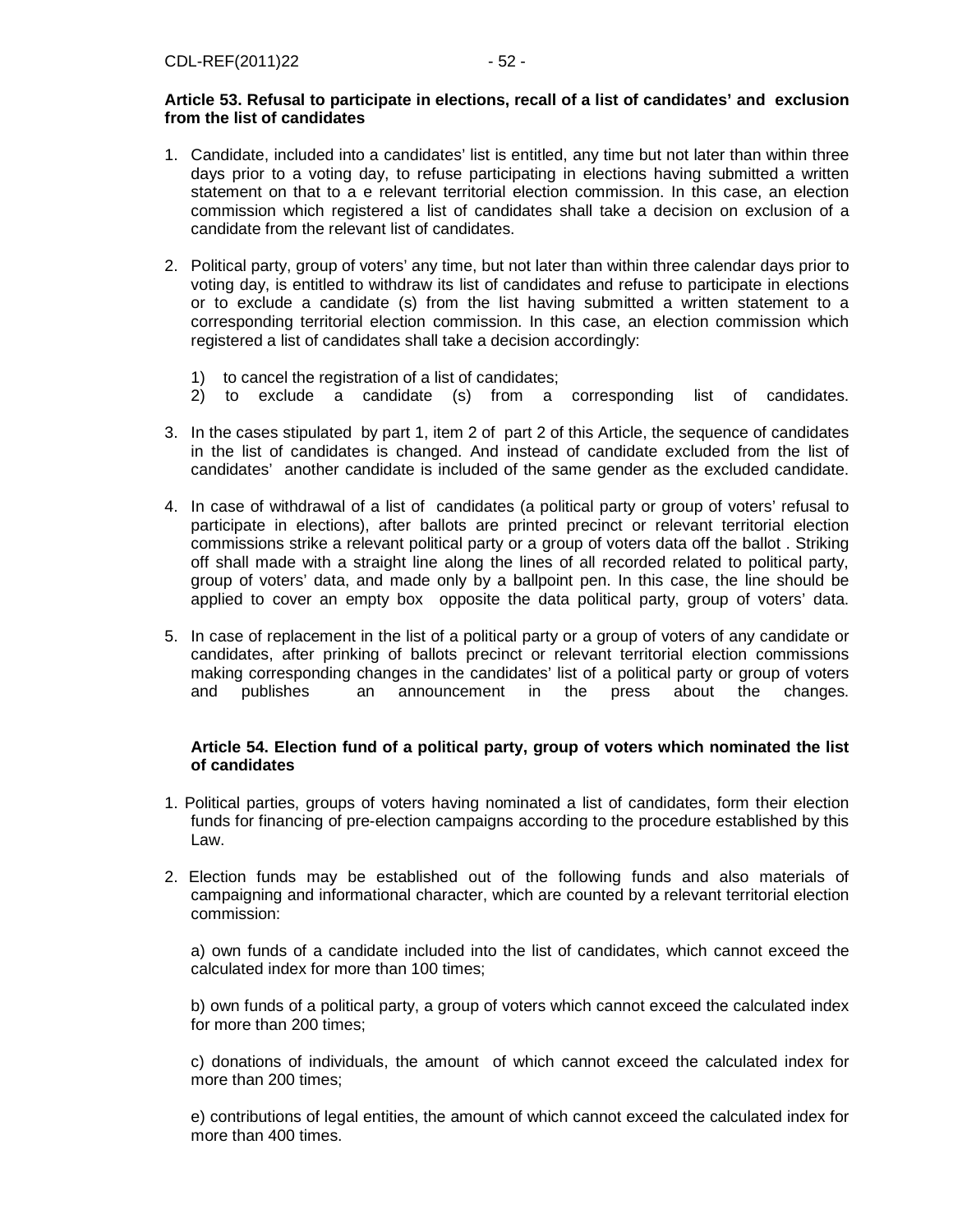The maximum amount of expenditures of a political party, group of voters which nominated a list of candidates' out of its election fund shall not exceed the calculated index for more than 5000 times.

#### **Article 55. Counting of votes and summing up of voting results**

- 1. A precinct election commission shall count the votes, sum up the results and make a protocol on the results of voting at a relevant precinct.
- 2. Protocols of precinct election commissions shall without delay be submitted to a relevant territorial election commission.

#### **Article 56. Determination and official publication the results of elections**

- 1. On the basis of protocols of precinct election commissions a corresponding territorial election commission establishes the number of votes cast for each list of candidates in a corresponding constituency via summing up the data they contain. . This number of votes is divided by a number of seats in a local kenesh. The obtained result is the first electoral quotient (a quota for obtaining one mandate).
- 2. The number of votes obtained by each list of candidates participating in distribution of seats, is divided by the first electoral quotient. The integer part of the obtained as a result of dividing of the number is the number of deputies' mandates, which a corresponding list of candidates receives.

If, after the activities carried out in accordance with the first item of this part, mandates remain undistributed, secondary distribution is applied. Undistributed mandates are transferred by one to the candidates lists, which have the biggest fractional part (remainder) of the number obtained by dividing, in accordance with the second item of this part. If fractional parts are equal preference shall be given to the list of candidates which received more votes. In case of equality of voters' number, the preference is given to a list of candidates which was registered earlier.

- 3. Distribution of deputies' mandates among the candidates from a list of candidates of political parties, groups of voters is made in accordance with the sequence of candidates' placement in the list, established during the list registration in a corresponding territorial election commission.
- 4. Corresponding territorial election commission shall make a protocol on distribution of deputies' mandates in a relevant constituency among political parties, groups of voters, pursuant to the established by the legislation protocol lines. Additionally, the Protocol shall include:

- Names of political parties, groups of voters who participated in distribution of deputies' mandates;

- Surname, family name and patronymic name of the elected deputies and a list of candidates in which a relevant person was included.

5. Official publication of the election results of deputies to local keneshes in mass media shall be made by a corresponding territorial election commission within ten days period from the date of establishment the election results.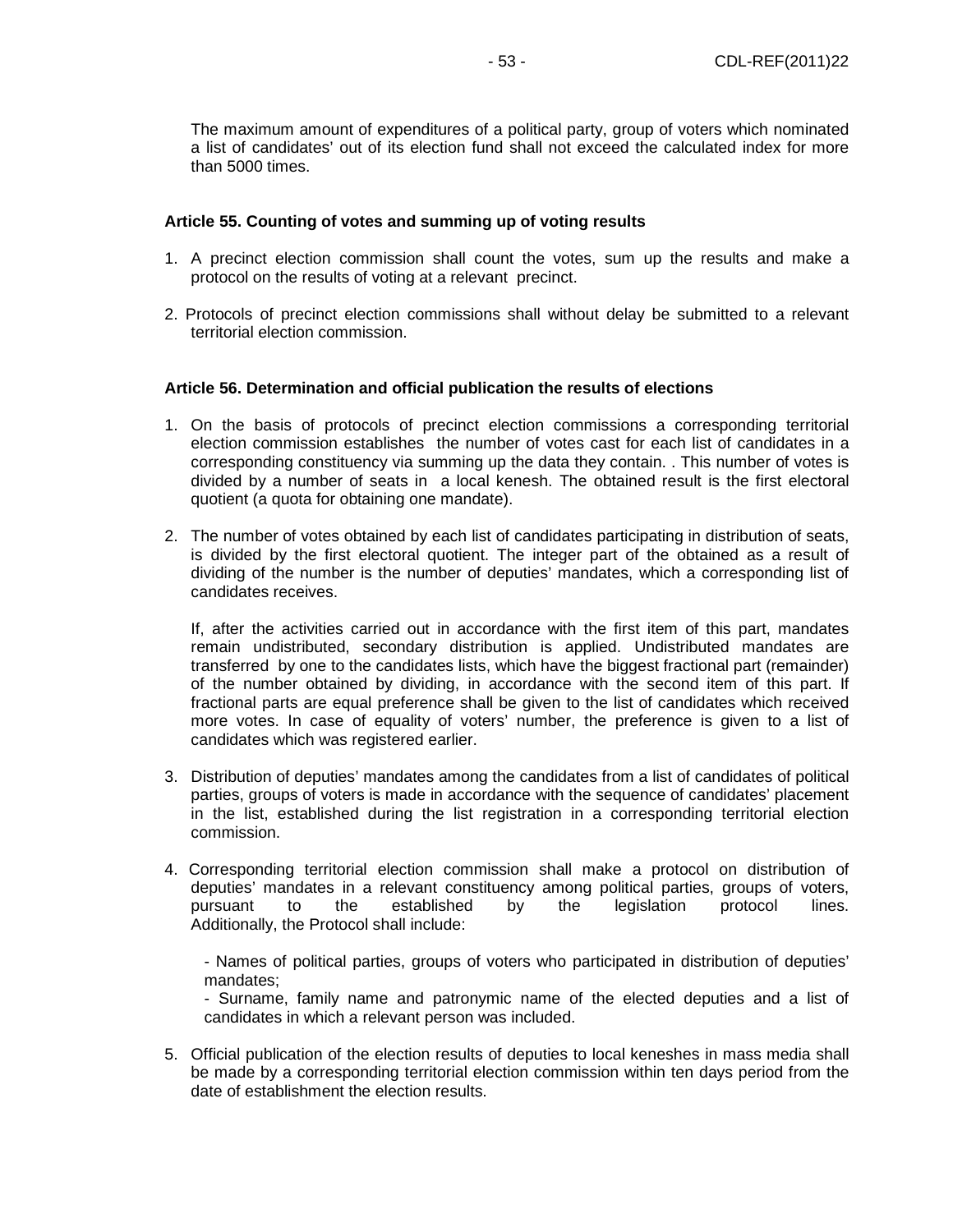6. If a court opened a criminal case against a candidate included into the list of elected candidates, and prior to determination of elections results had not made an appropriate judicial decision on the case, a corresponding territorial election commission shall suspend registration of the candidate elected as a deputy until legal sentencing of the criminal case.

## **Article 57. Acknowledgement of elections as invalid**

Elections can be acknowledged as invalid if by the voting day no lists of candidates of political parties or voters' group had been registered, or political parties or groups of voters refused to participate in elections pursuant to Article 53 of this Law.

## **Article 58. Repeat elections**

- 1. If elections of deputies to local keneshes were acknowledged as invalid pursuant to this Law, the President of the Kyrgyz Republic appoints repeat elections upon a proposal made by the Central Election Commission.
- 2. Repeat elections are conducted within the timeframes established by this Law. At the same time electoral activities timeframes are reduced by one third. The announcement on the repeat election shall be published in mass media no later than within 2 calendar days from the date of a relevant decision taken by the President of the Kyrgyz Republic.

#### **Article 59. Registration of deputies of a local kenesh, filling a vacant deputy's mandate**

1. Corresponding territorial election commission after signing of a protocol on the results of elections shall notify the elected candidate. The candidate who was elected as a deputy shall, within three days, submit a copy of the statement on his/her resignation from a position, which is incompatible with the status of a deputy of the local Kenesh, to an appropriate territorial election commission.

If an elected as a result of distribution of mandates from the candidates' list deputy, fails within a three days period to fulfil the requirement on resignation from a position incompatible with the status of a deputy of a local kenesh, his/her deputy's mandate is transferred to a candidate from the same list in accordance with his/her sequence in the list, with an exception for candidates nominated to represent gender, the whose deputy's mandate is transferred to the next candidate nominated based on quota.

- 2. Corresponding territorial election commission, after establishment of the results of elections and receipt of elected as deputies candidates' statements on resignation of a position incompatible with the status of a deputy of a local kenesh, , shall, within three days, register the elected deputies, and issue them a certificate and a badge of the standard pattern.
- 3. In case of an early dropping of a deputy elected as a result of distribution of deputies' mandates in the lists of candidates, his/her mandate shall be transferred in accordance with item 3 of Article 53 of the present Law upon a decision of a relevant territorial election commission.

In this article early dropping of a deputy implies:

a) decision of a relevant local kenesh to terminate deputy's powers in cases and on the grounds established by the legislation on local government;

b) acknowledgment of elections as invalid;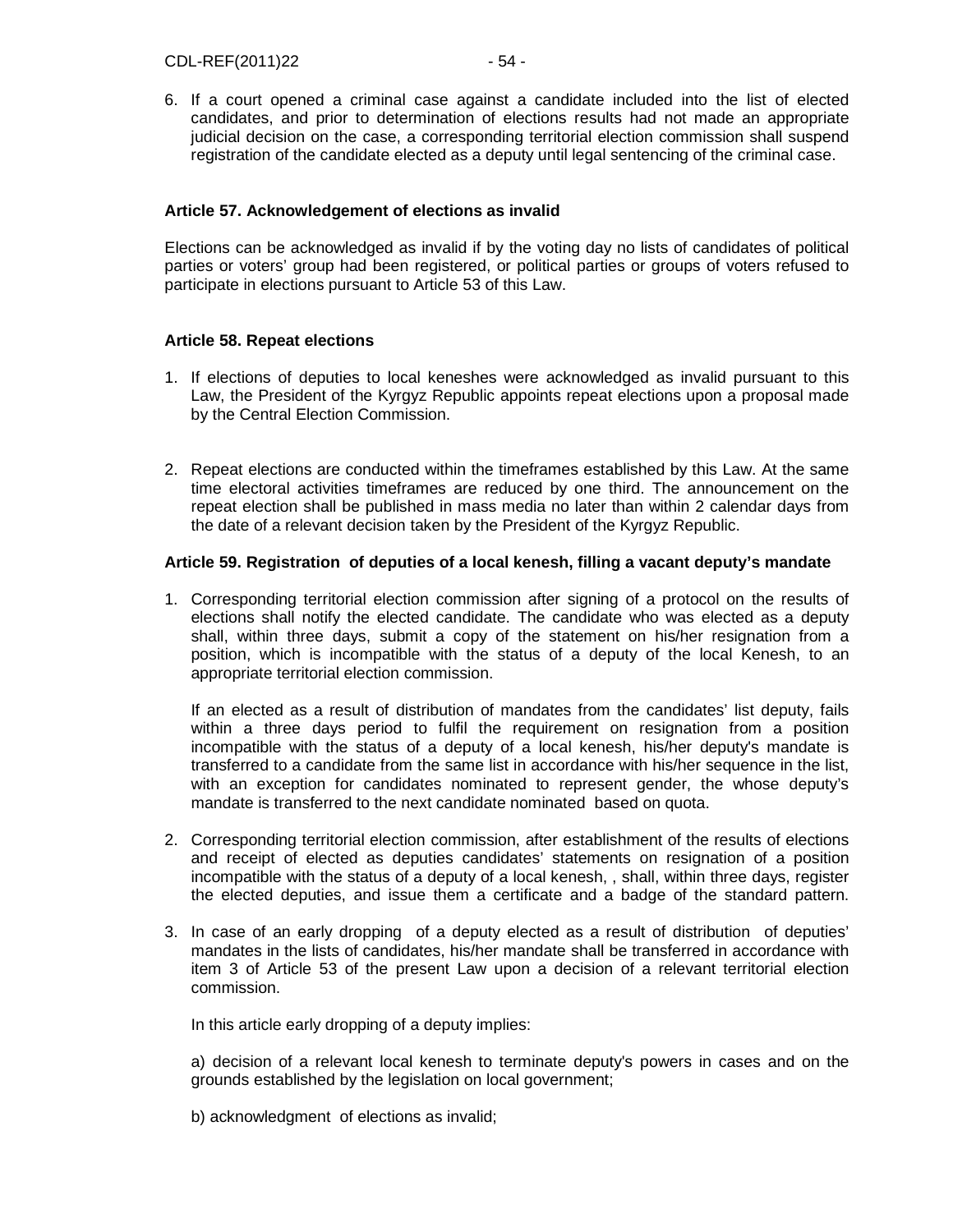c) withdrawal or expulsion of a deputy from a political party, from which, in accordance with this Law, he/she was elected on the basis of a nomination made by a relevant political party;

d) termination of activity of a political party, from which, in accordance with this Law a deputy was elected;

e) recall of a deputy in accordance with the legislation on the status of deputies of a local kenesh.

4. If there are no candidates left in the list of a political party, group of voters, a mandate remains vacant until the next elections to a relevant local kenesh.

## **§ 3. Elections in multi-mandate constituencies**

#### **Article 60. Electoral constituencies**

- 1. In order to conduct elections of deputies to local keneshes of administrative units referred to in item 2 of Article 47 of this Law, multi-mandate constituencies shall be established. The number of multi-mandate constituencies and the number of mandates in each of them is determined by a relevant election commissions in accordance with the requirements established by the legislation.
- 2. Multi-mandate constituencies are formed with an approximate equality of a number of voters per a mandate.

#### **Article 61. Nomination of candidates to deputies of local keneshes**

- 1. Nomination of candidates to deputies of local keneshes begins from the day of appointment of election and ends 30 calendar days prior to the elections day.
- 2. The right to nominate candidates to deputies of local keneshes belongs to political parties, groups of voters and citizens through self-nomination.
- 3. Political party, and group of voters are entitled to nominate candidates for each multimandate constituency, the number of which shall not exceed the number of mandates established in this constituency. Decision to nominate candidates to deputies of local keneshes is taken by secret vote.

When submitting documents to election commissions political parties, groups of voters shall be guided by requirements specified in Article 52 of this Law.

Nomination of candidates to local keneshes is made at a congress (conference) of a political party, meeting (conference) of its regional offices, meeting of a group of voters. Member of a relevant territorial election commission is entitled to be present at a congress (conference) of a political party, meeting (conference) of its regional offices, group of voters' meeting,.

Nomination of candidates to deputies of a local kenesh through a self-nomination procedure is made via filing of a statement an intent to run as a candidate to a relevant territorial election commission.

4. Protocols on candidates' nomination in multi-mandate constituencies shall be submitted to the relevant territorial election commissions.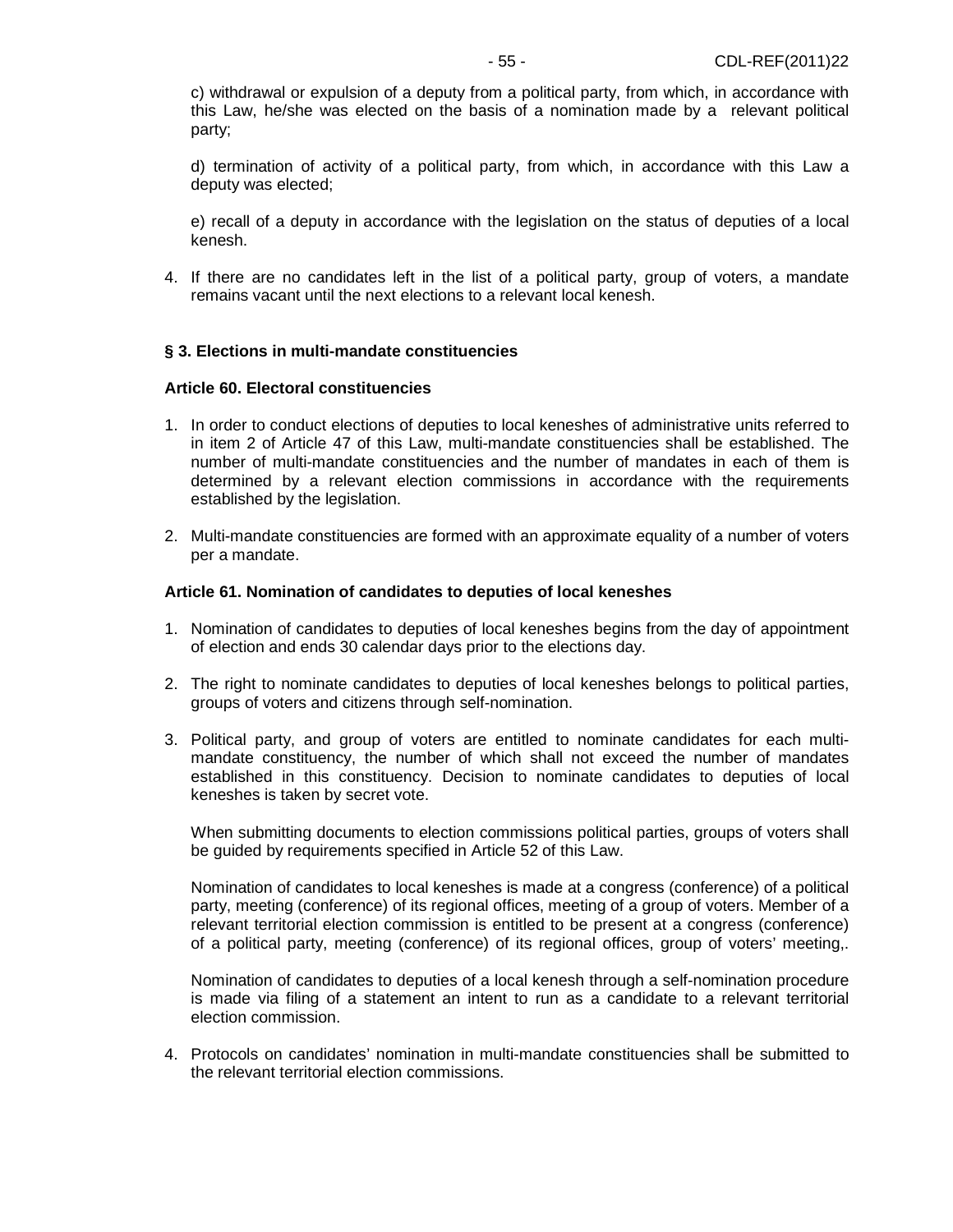- 5. Nobody can be nominated as a candidate in more than one constituency during the same elections.
- 6. If the number of nominated candidates was less than the established in a relevant constituency number of mandates or all nominated candidates withdrew or dropped prior to their registration a corresponding territorial election commission extends the timeframe for nomination of candidates but not more than by 20 calendar days.
- 7. In case of candidates' withdrawal after the expiration of the registration timeframe, the Central Election Commission, upon an application filed by a relevant election commission, by its decision prolongs the elections timeframe, but not more than by 40 calendar days.

## **Article 62. Inclusion of candidates into the ballot**

Candidates to deputies of a local kenesh are free to determine independently in which of the stipulated by item 4 of Article 30 of this Law ballots, they are to be included. In this case, a candidate of the same gender is included only in one of the specified ballots: of a relevant gender or a mixed group.

#### **Article 63. Registration of candidates to local keneshes**

- 1. In order to be registered, candidates' authorized representatives shall, not later than 25 calendar days prior to elections, submit the documents referred to in item 1 of Article 52 of this Law (except for the electoral pledge), to a relevant election commission, accompanied by a statement for inclusion in one of three ballots under item 4 of Article 30 of this Law.
- 2. Corresponding territorial election commission within 5 calendar days from the date of documents acceptance, verifies the candidates' nomination procedure compliance with the requirements established by this Law and takes a decision on candidates' registration or issues a justified decision on registration refusal.
- 3. Registration of candidates to deputies of local keneshes ends 20 calendar days prior to the elections day.
- 4. Data on the registered candidates to deputies with details of the ballots, which include the candidates, shall be published by a corresponding territorial election commission in the mass media within 3 calendar days.

## **Article 64. Counting of votes and summing up the results of a voting at a precinct**

- 1. A precinct election commission shall count the votes, sums up the results and make a protocol on the voting results at a relevant precinct.
- 2. Protocols of precinct election commissions shall without any delay be submitted to a corresponding territorial election commission.

## **Article 65. Counting of votes and establishment of results of elections of deputies to local keneshes**

1. On the basis of protocols of precinct election commissions a corresponding territorial election commission carries out counting of votes cast in a corresponding electoral constituency for each candidate by summing up the data they contain.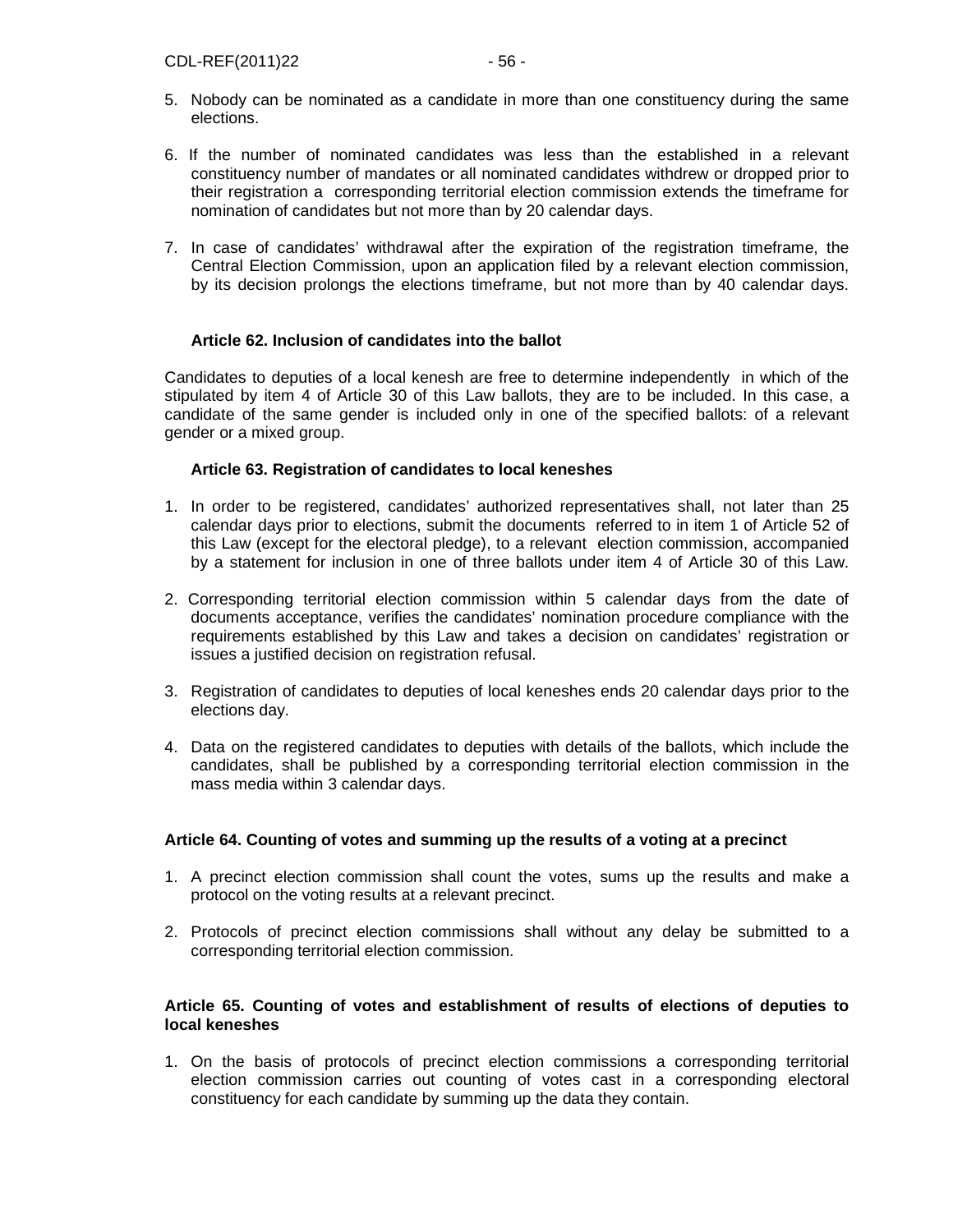- 2. The candidates are considered as elected (in accordance with the number of mandates), when they received the biggest number of votes of those who took part in the vote in a corresponding electoral constituency. In case of an equal number of votes received by candidates the elected is considered the candidate who registered earlier. If the candidates were registered on the same day, the issue is resolved by casting of lots.
- 3. Publication of the results of election of deputies of local keneshes in the mass media shall be made by relevant territorial election commissions, within 10 days period from the date of establishment of elections results.
- 4. After announcement of the results of elections on a relevant territory and receipt of statements from candidates on resignation from positions incompatible with the status of a deputy of a local kenesh corresponding territorial election commissions , within three days period shall register elected deputies. The relevant territorial election commissions issue to the elected deputies certificates on election of a deputy of a corresponding local kenesh of the established by the Central Election Commission pattern.
- 5. If the court decided to open a criminal case against a candidate with the biggest number of votes and prior to establishment of the results of elections had not take an appropriate judicial decision on the case, an election commission suspends registration of the elected candidate as a deputy until the adjudication of a criminal case.

## **CHAPTER 3. ELECTION OF HEADS OF EXECUTIVE BODIES OF LOCAL GOVERNMENT**

#### **Article 66. Election of heads of executive bodies of local government**

1. Elections of heads of executive bodies of local government are conducted only in cases where:

1) The Charter of a respective aiyl (village) or city adopted, in full compliance with the legislation established, that the head of an executive body of local government is elected by the local community;

2) The Charter was adopted and registered in the judiciary;

3) The Charter of a city or aiyl (village) stipulates that elections of the head of an executive body of local government, pursuant to the prescribed by the law procedure is directed to the Prime Minister of the Kyrgyz Republic and the Central Election Commission.

## **Article 67. Requirements set up for a candidate to the head of executive bodies of local government**

Any citizen of the Kyrgyz Republic who meets the relevant requirements established by items 5-7 of Article 3 of this Law can be elected as the head of executive bodies of local government.

#### **Article 68. Appointment of elections of heads of executive bodies of local government**

1. Elections of the head of an executive body of local government are appointed by the Central Election Commission not later than 60 calendar days prior to the day of elections.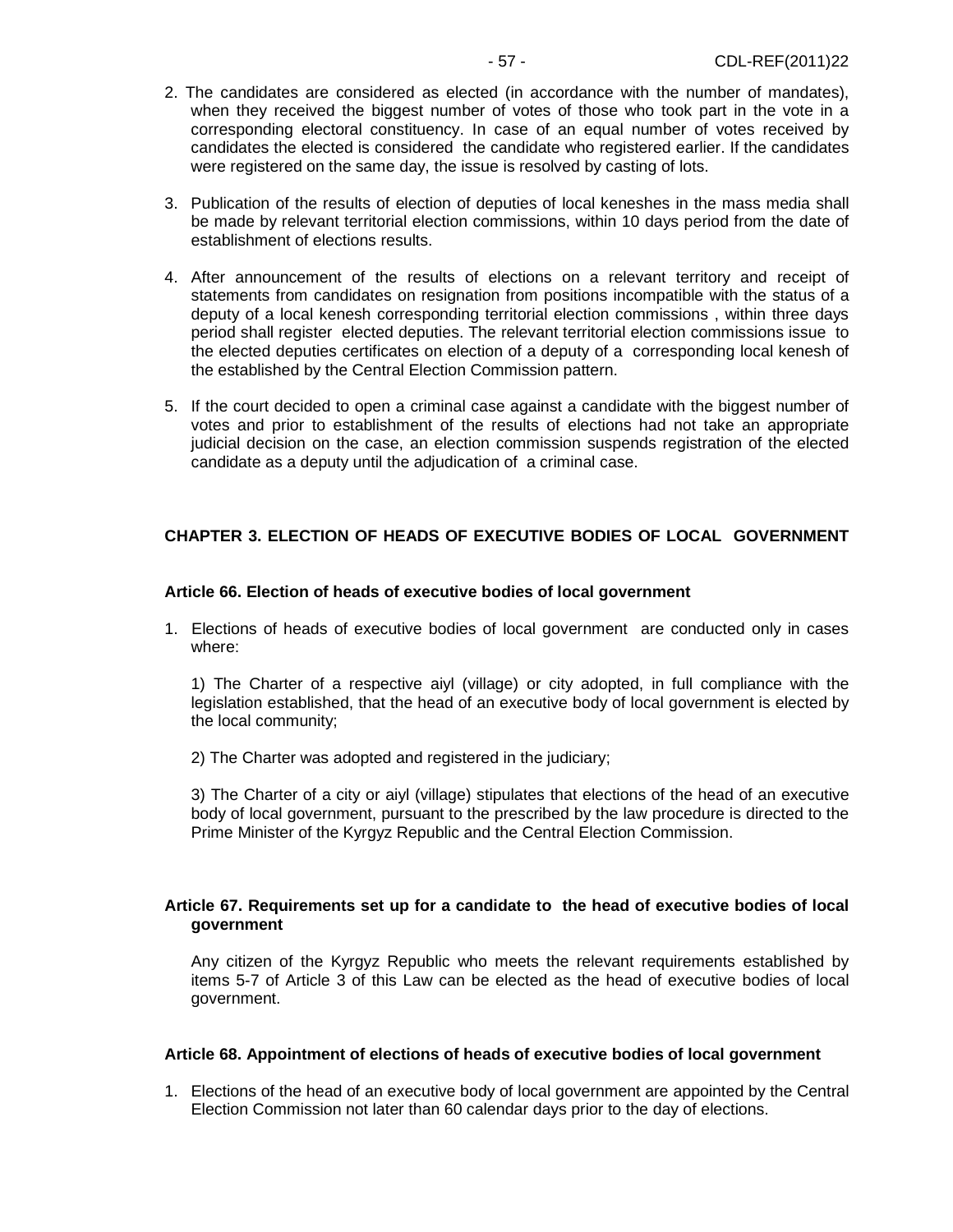2. In the event of an early termination of authorities of the head of an executive body of local government, by the Central Election Commission appoints a new date for elections, but no later than 15 days from the date of a vacancy. The election established by this Law activities timeframes, in this case, are reduced by one third.

## **Article 69. Nomination of candidates for a position of the head of an executive body of local government**

- 1. Nomination of candidates is made based on a place of work, service, study or residence via a meeting of voters who have the right to elect to appropriate bodies of local government. Meeting of voters is valid if it is attended by at least 25. Procedural issues for conducting of voters' meeting are determined by the meeting itself. Candidate considered as nominated, if more than half of the participants voted for him/her.
- 2. Nomination of candidates from a political party is made at a congress (conference) of a political party or at a meeting (conference) of its regional (ayil, city, district) branch. At the congress (conference) of a political party, meeting (conference) of its regional offices, a member of a district or city election commission and a representative of the judiciary are entitled to be present.
- 3. Any citizen is entitled to nominate him/herself for a position of the head of an executive body of local government via submitting of a statement on an intent to run to an appropriate city or district election commission.
- 4. Any citizen of the Kyrgyz Republic, who replaced the head in the position of the head of an executive body of local government and who terminated the execution of the authorities of the head of local government in the event of resignation or due to expression to him/her of a distrust pursuant to the establishes by the law procedure shall not be nominated as a candidate for elections appointed in connection with the specified circumstances.
- 5. Nomination of candidates for a position of the head of an executive body of local government begins from the moment of appointment of the elections and ends 30 calendar days prior to the elections day.

#### **Article 70. Registration of candidates for a position of the head of an executive body of local government**

1. In order to be registered as a candidate to a position of the head of an executive body of local government a candidate or his/her authorized representative shall, no later than 30 calendar days prior to election, submit the following documents to a corresponding territorial election commission:

1) a protocol with a decision of a congress (conference) of a political party or a meeting (conference) of its regional (aiyl o, city, district) offices, meeting voters to nominate a candidate;

2) a statement with a consent to be run as a candidate. The statement made by a candidate shall contain an obligation to terminate his/her activity that is incompatible with the status of an elected position, listed in item 3 of Article 15 of this Law individuals shall submit a decision of the superior body on their resignation from their positions;

3) curriculum vitae of candidates with their names, family and patronymic names, date of birth, place of employment, position (occupation) and residence;

4) a document confirming payment of the election pledge.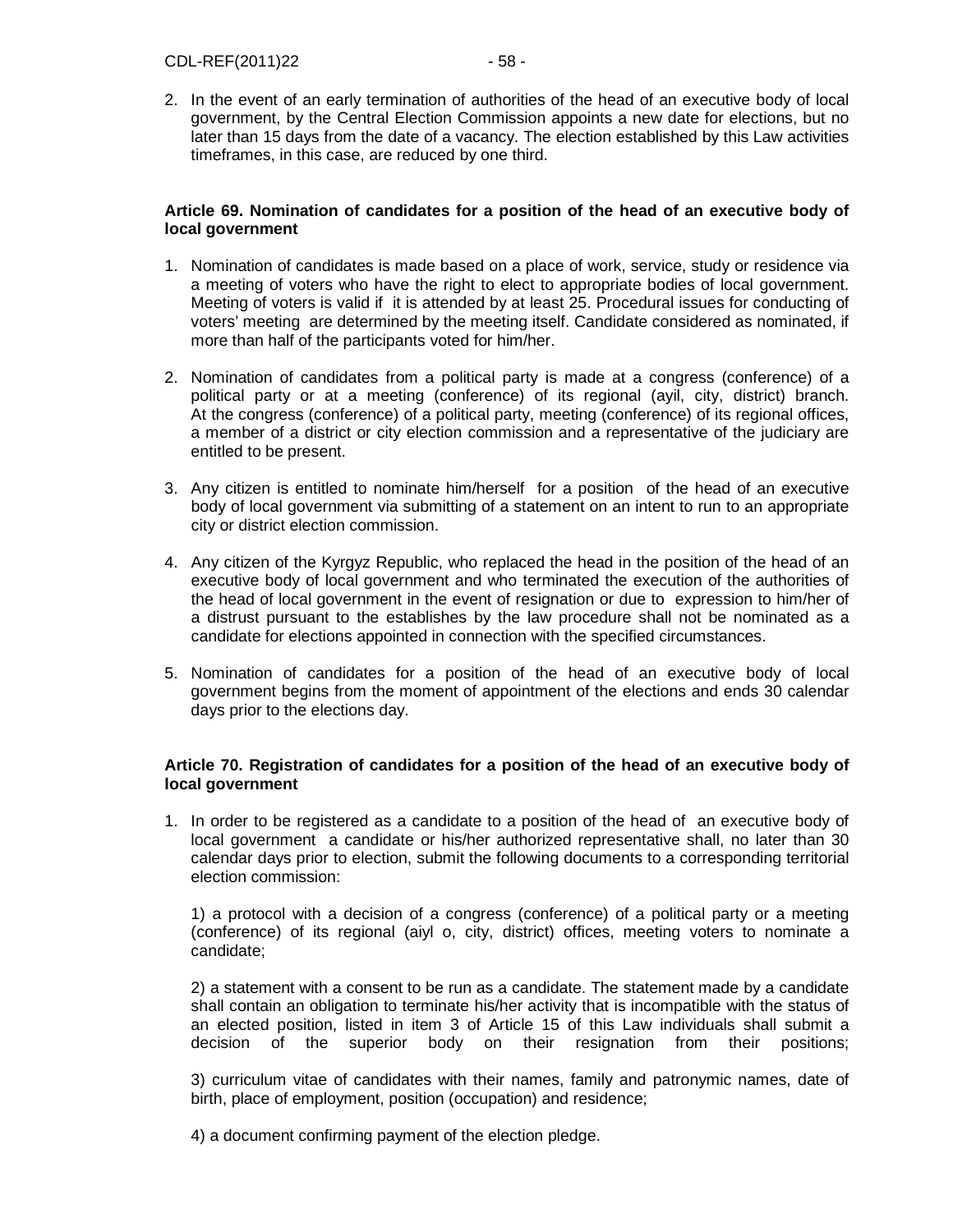In case of self-nomination for registration a candidate shall submit a statement on an intent to run as a candidate, as well as documents specified in items 3 and 4 of Part 1 of this Article.

- 2. Candidate to the position of the head of an executive body of local government prior to registration and after verification of submitted documents shall contribute funds from his/her personal funds or funds from his/her election fund contributes to the special fund of a relevant territorial election committee an election pledge the amount of fifty multiple of the calculated index. The contributed electoral deposit is returned after the elections completion to a candidate if he/she is voted for by at least 15 percent of voters included into the lists of voters, established by the protocol of a corresponding territorial election commission. The remaining amount of the election pledge is transferred to the Republican budget.
- 3. Corresponding territorial election commission within 5 calendar days from the date of acceptance of documents, shall verifies the compliance of a procedure of nomination of a candidate to run for the position of the head of an executive body of local government with the provisions of this Law and shall take a decision on registration of a candidate or a justified decision to refuse registration.
- 4. Registration of candidates for a position of the head of an executive body of local government ends within 25 calendar days prior to election.
- 5. The information about included into the ballot candidates running for a position of the head of an executive body of local government are published by a corresponding territorial election commissions in mass media within 3 calendar days after approval of the text of the ballot.

#### **Article 71. Election fund of a candidate running for a position of the head of an executive body of local government**

- 1. Any candidate running for a position of the head of an executive body of local government has the rights to establish his/her own election fund for financing pre-election campaign pursuant to the established by the Law procedure.
- 2. Election funds may be established out of the following funds:

a) candidate's own funds, which cannot exceed the amount of the calculated index in more than 100 times;

b) funds allocated to a candidate by a political party, electoral bloc, which cannot exceed the amount of the calculated index in more than 200 times;

c) donations of an individual to the candidate's election fund, which cannot exceed the amount of the calculated index in more than 20 times;

d) donations of a legal entity to the candidate's election fund, which cannot exceed the amount of the calculated index in more than 150 times.

The maximum amount of expenditures of a candidate out of the electoral fund cannot exceed the amount of the calculated index in more than 1000 times.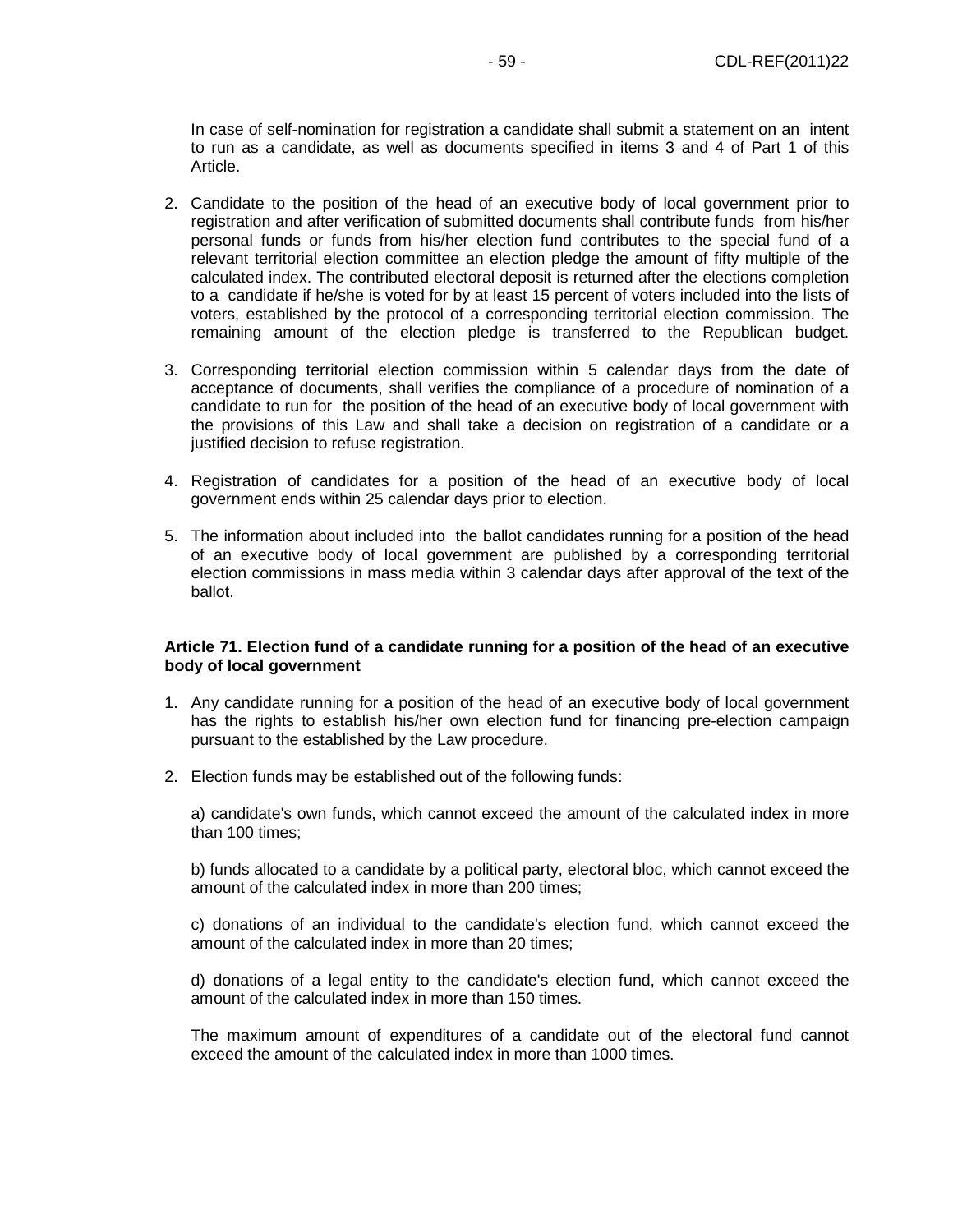## **Article 72. Summing up and establishment of elections results of heads of an executive of local government**

1. The first copies of protocols on the results of vote at precinct election commissions after their signing by election commission members shall be immediately communicated to a corresponding territorial election commission. After a preliminary checking of correctness of compiling of protocols on the results of voting a corresponding territorial election commission by adding the data determines the results of voting and elections in the territory of a relevant city or aiyl.

Upon a request of an interested person a precinct election commission after signing of a protocol on the results of voting shall give or provide an opportunity to such person to make a copy of the protocol of the results of voting and also duly attest it.

- 2. The candidate running for a position of the head of an executive body of local government is considered as elected, if he or she was able to acquire more than a half of the votes of all voters who participated in the elections.
- 3. Official publication of the results of elections of heads of executive bodies of local government in mass media shall be made by relevant territorial election commissions, within ten days period from the date of elections.
- 4. After official publication of elections results a corresponding territorial election commission within 3 calendar days shall register the elected heads of executive bodies of local government and issue them certificates on their election of the established by the Central Election Commission pattern.

## **Article 73. Re-vote**

- 1. If the ballot included more than two candidates for a position of the head of an executive body of local government, and none of them was elected, the Central Election Commission shall appoint the second vote for election of the head of an executive body of local government for the two candidates who obtained the biggest number of votes.
- 2. Re-voting is conducted not earlier than a two weeks period from the date of summing up the results of election in compliance with the requirements of this Law. Announcement on conducting of a re-vote is published by the Central Election Commission in mass media not later than three calendar days from the date of summing up of elections results.
- 3. If prior to conducting of a re- vote one of the candidates running for a position of the head of an executive body of local government dropped, upon a decision of the Central Election Commission the second candidate for a re-vote is acknowledged the candidate who received the biggest number of votes in general elections after the candidates, who was originally appointed for the re-vote. If there are no other candidates left, elections are conducted for one candidate.
- 4. In case of re- vote, the candidate is considered as elected, when he/she receives more than a half of votes of all voters who participated in the vote.